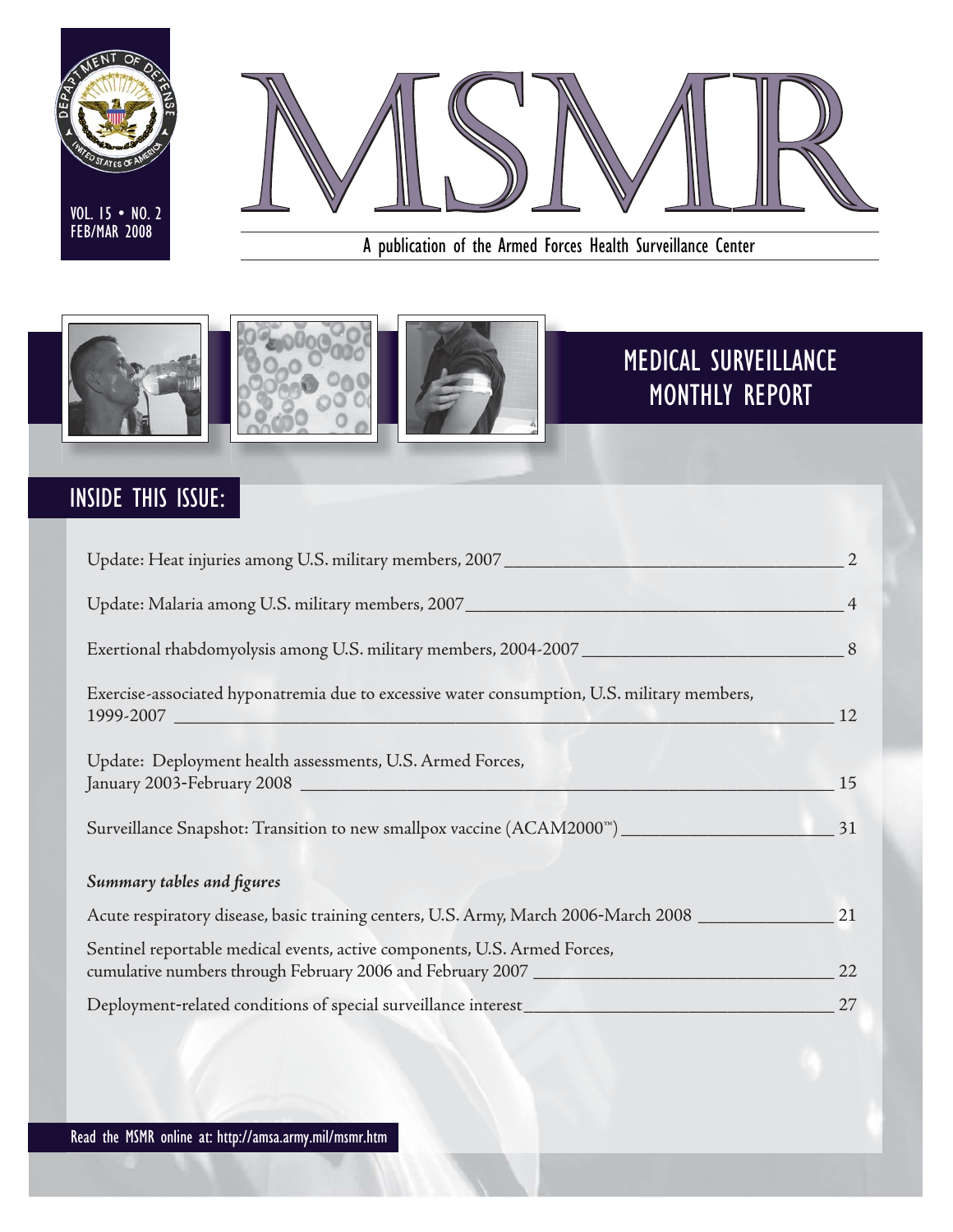|                                                                                                                                                                                                                                         | <b>Report Documentation Page</b>                                                                                                                                                                                                                                                                                                                                                                                                                                                                                                                                                                                                                                                                                                                                                                         |                              |                                                   |                                                     | Form Approved<br>OMB No. 0704-0188 |  |  |
|-----------------------------------------------------------------------------------------------------------------------------------------------------------------------------------------------------------------------------------------|----------------------------------------------------------------------------------------------------------------------------------------------------------------------------------------------------------------------------------------------------------------------------------------------------------------------------------------------------------------------------------------------------------------------------------------------------------------------------------------------------------------------------------------------------------------------------------------------------------------------------------------------------------------------------------------------------------------------------------------------------------------------------------------------------------|------------------------------|---------------------------------------------------|-----------------------------------------------------|------------------------------------|--|--|
| does not display a currently valid OMB control number.                                                                                                                                                                                  | Public reporting burden for the collection of information is estimated to average 1 hour per response, including the time for reviewing instructions, searching existing data sources, gathering and<br>maintaining the data needed, and completing and reviewing the collection of information. Send comments regarding this burden estimate or any other aspect of this collection of information,<br>including suggestions for reducing this burden, to Washington Headquarters Services, Directorate for Information Operations and Reports, 1215 Jefferson Davis Highway, Suite 1204, Arlington<br>VA 22202-4302. Respondents should be aware that notwithstanding any other provision of law, no person shall be subject to a penalty for failing to comply with a collection of information if it |                              |                                                   |                                                     |                                    |  |  |
| 1. REPORT DATE<br><b>MAR 2008</b>                                                                                                                                                                                                       |                                                                                                                                                                                                                                                                                                                                                                                                                                                                                                                                                                                                                                                                                                                                                                                                          | 2. REPORT TYPE               |                                                   | <b>3. DATES COVERED</b><br>00-02-2008 to 00-03-2008 |                                    |  |  |
| <b>4. TITLE AND SUBTITLE</b>                                                                                                                                                                                                            |                                                                                                                                                                                                                                                                                                                                                                                                                                                                                                                                                                                                                                                                                                                                                                                                          |                              |                                                   | 5a. CONTRACT NUMBER                                 |                                    |  |  |
|                                                                                                                                                                                                                                         | Medical Surveillance Monthly Report (MSMR). Volume 15, Number 2,                                                                                                                                                                                                                                                                                                                                                                                                                                                                                                                                                                                                                                                                                                                                         | <b>5b. GRANT NUMBER</b>      |                                                   |                                                     |                                    |  |  |
| <b>Feb/Mar 2008</b>                                                                                                                                                                                                                     |                                                                                                                                                                                                                                                                                                                                                                                                                                                                                                                                                                                                                                                                                                                                                                                                          |                              |                                                   |                                                     | <b>5c. PROGRAM ELEMENT NUMBER</b>  |  |  |
| 6. AUTHOR(S)                                                                                                                                                                                                                            |                                                                                                                                                                                                                                                                                                                                                                                                                                                                                                                                                                                                                                                                                                                                                                                                          |                              |                                                   | <b>5d. PROJECT NUMBER</b>                           |                                    |  |  |
|                                                                                                                                                                                                                                         |                                                                                                                                                                                                                                                                                                                                                                                                                                                                                                                                                                                                                                                                                                                                                                                                          |                              | <b>5e. TASK NUMBER</b>                            |                                                     |                                    |  |  |
|                                                                                                                                                                                                                                         |                                                                                                                                                                                                                                                                                                                                                                                                                                                                                                                                                                                                                                                                                                                                                                                                          |                              |                                                   | 5f. WORK UNIT NUMBER                                |                                    |  |  |
| 7. PERFORMING ORGANIZATION NAME(S) AND ADDRESS(ES)<br><b>U.S. Army Center for Health Promotion and Preventive Medicine, Armed</b><br>Forces Health Surveillance Center (AFHSC),2900 Linden Lane, Suite<br>200, Silver Spring, MD, 20910 | 8. PERFORMING ORGANIZATION<br><b>REPORT NUMBER</b>                                                                                                                                                                                                                                                                                                                                                                                                                                                                                                                                                                                                                                                                                                                                                       |                              |                                                   |                                                     |                                    |  |  |
|                                                                                                                                                                                                                                         | 9. SPONSORING/MONITORING AGENCY NAME(S) AND ADDRESS(ES)                                                                                                                                                                                                                                                                                                                                                                                                                                                                                                                                                                                                                                                                                                                                                  |                              |                                                   | 10. SPONSOR/MONITOR'S ACRONYM(S)                    |                                    |  |  |
|                                                                                                                                                                                                                                         |                                                                                                                                                                                                                                                                                                                                                                                                                                                                                                                                                                                                                                                                                                                                                                                                          |                              |                                                   | 11. SPONSOR/MONITOR'S REPORT<br>NUMBER(S)           |                                    |  |  |
| 12. DISTRIBUTION/AVAILABILITY STATEMENT                                                                                                                                                                                                 | Approved for public release; distribution unlimited                                                                                                                                                                                                                                                                                                                                                                                                                                                                                                                                                                                                                                                                                                                                                      |                              |                                                   |                                                     |                                    |  |  |
| <b>13. SUPPLEMENTARY NOTES</b>                                                                                                                                                                                                          |                                                                                                                                                                                                                                                                                                                                                                                                                                                                                                                                                                                                                                                                                                                                                                                                          |                              |                                                   |                                                     |                                    |  |  |
| 14. ABSTRACT                                                                                                                                                                                                                            |                                                                                                                                                                                                                                                                                                                                                                                                                                                                                                                                                                                                                                                                                                                                                                                                          |                              |                                                   |                                                     |                                    |  |  |
| <b>15. SUBJECT TERMS</b>                                                                                                                                                                                                                |                                                                                                                                                                                                                                                                                                                                                                                                                                                                                                                                                                                                                                                                                                                                                                                                          |                              |                                                   |                                                     |                                    |  |  |
| 16. SECURITY CLASSIFICATION OF:                                                                                                                                                                                                         |                                                                                                                                                                                                                                                                                                                                                                                                                                                                                                                                                                                                                                                                                                                                                                                                          |                              | 17. LIMITATION OF                                 | 18. NUMBER                                          | 19a. NAME OF                       |  |  |
| a. REPORT<br>unclassified                                                                                                                                                                                                               | b. ABSTRACT<br>unclassified                                                                                                                                                                                                                                                                                                                                                                                                                                                                                                                                                                                                                                                                                                                                                                              | c. THIS PAGE<br>unclassified | <b>ABSTRACT</b><br>Same as<br><b>Report (SAR)</b> | OF PAGES<br>32                                      | <b>RESPONSIBLE PERSON</b>          |  |  |

**Standard Form 298 (Rev. 8-98)**<br>Prescribed by ANSI Std Z39-18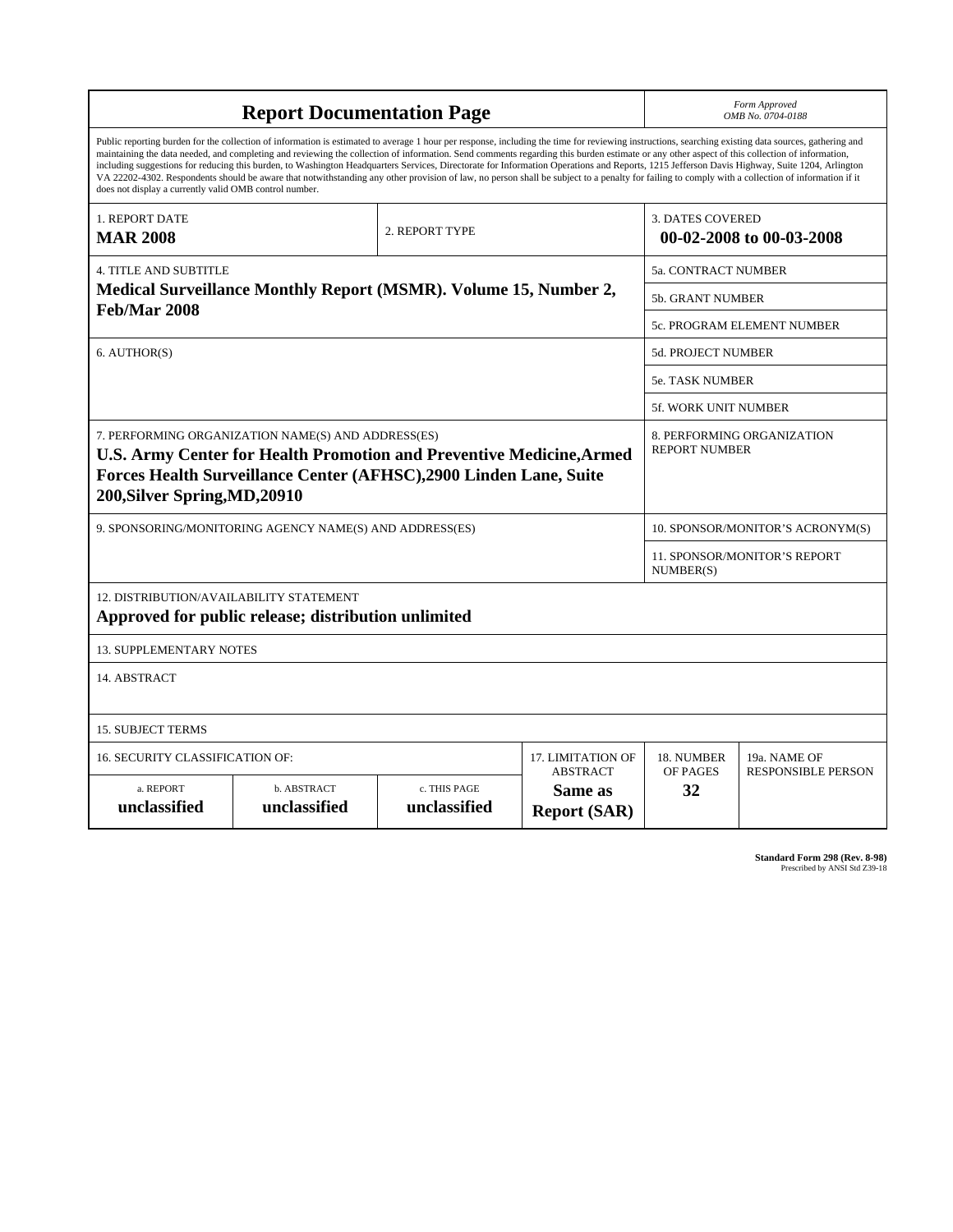### **Update: Heat Injuries Among U.S. Military Members, 2007**

Throughout history, heat-related injuries have posed significant threats to the health and operational effectiveness of military members.<sup>1</sup> Decades of operational lessons learned and numerous research studies have resulted in doctrine, equipment, and training methods that significantly reduce the adverse effects of heat on U.S. military activities.2 Still, physical exertion in hot environments causes hundreds of (occasionally fatal) injuries among U.S. service members<sup>3</sup>. This report summarizes heat injury-related medical events among members of active components during 2007 and compares them to recent years.

#### Methods:

The Defense Medical Surveillance System (DMSS) was searched to identify all medical encounters and notifiable medical event reports that included either primary (dx1) or secondary (dx2) diagnoses of "heat stroke" (ICD-9-CM: 992.0) or "heat exhaustion" (993.3-993.5). If more than one source documented a heat injury episode, information for summary purposes was derived from the hospitalization record (if one was available) or the reportable event record; ambulatory records were used when they were the only sources of information regarding particular episodes. This summary includes only incident cases, defined as one heat injury per service member per six months. Finally, as the DMSS is limited to data reported from fixed medical facilities, medical encounters for heat injuries that occurred during deployment are not included unless they resulted in medical evacuation to fi xed medical facilities outside of theater.

#### Results:

 In 2007, there were 329 incident cases of heat stroke and 1,853 incident cases of heat exhaustion among active service members. Overall crude incidence rates of heat stroke and heat exhaustion were 0.24 and 1.38 per 1,000 person-years (p-yrs), respectively **(Table 1)**.

The overall rate (unadjusted) of heat stroke in 2007 was slightly lower than any of the annual rates from 2003-2006 **(Figure 1).** The overall rate (unadjusted) of heat exhaustion in 2007 was slightly lower than in 2006, but higher than in 2003-2005 (Figure 2). There were fewer hospitalized cases of both heat stroke and heat exhaustion in 2007 than in any other year of the period.

 In 2007, as in previous years, incident rates of heat stroke and heat exhaustion declined with increasing age and were higher in combat-related compared to other occupational groups (Table 1). The heat stroke rate was nearly twice as high among males as compared with females, while the heat exhaustion rate was higher among females than males.

The Army and Marine Corps had the same rates of heat

**Table 1.** Incident cases and rates of heat stroke and heat exhaustion, active components, U.S. Armed Forces, 2007

|                            |     | <b>Heat stroke</b><br>ICD-9-CM: 992.0 |       | <b>Heat exhaustion</b><br>ICD-9-CM: 992.3-5 |
|----------------------------|-----|---------------------------------------|-------|---------------------------------------------|
|                            | No. | Incidence<br>rate*                    | No.   | Incidence<br>rate*                          |
| Total                      | 329 | 0.24                                  | 1,853 | 1.38                                        |
| <b>Sex</b>                 |     |                                       |       |                                             |
| Male                       | 301 | 0.26                                  | 1,540 | 1.34                                        |
| Female                     | 28  | 0.14                                  | 313   | 1.62                                        |
| Age group                  |     |                                       |       |                                             |
| 20                         | 49  | 0.51                                  | 470   | 4.85                                        |
| $20 - 24$                  | 152 | 0.33                                  | 773   | 1.70                                        |
| 25-29                      | 64  | 0.21                                  | 304   | 1.02                                        |
| 30-34                      | 28  | 0.15                                  | 164   | 0.86                                        |
| 35-39                      | 22  | 0.13                                  | 100   | 0.61                                        |
| $>= 40$                    | 14  | 0.10                                  | 42    | 0.31                                        |
| <b>Race/Ethnicity</b>      |     |                                       |       |                                             |
| White                      | 233 | 0.27                                  | 1,252 | 1.47                                        |
| <b>Black</b>               | 54  | 0.24                                  | 294   | 1.30                                        |
| Other                      | 42  | 0.16                                  | 307   | 1.15                                        |
| <b>Service</b>             |     |                                       |       |                                             |
| Army                       | 214 | 0.43                                  | 915   | 1.82                                        |
| Navy                       | 25  | 0.08                                  | 157   | 0.47                                        |
| Air Force                  | 13  | 0.04                                  | 254   | 0.77                                        |
| <b>Marine Corps</b>        | 77  | 0.43                                  | 527   | 2.96                                        |
| <b>Military status</b>     |     |                                       |       |                                             |
| Enlisted                   | 281 | 0.25                                  | 1,713 | 1.53                                        |
| Officer                    | 46  | 0.21                                  | 131   | 0.59                                        |
| <b>Military occupation</b> |     |                                       |       |                                             |
| Combat                     | 121 | 0.43                                  | 463   | 1.64                                        |
| Healthcare                 | 8   | 0.07                                  | 107   | 0.98                                        |
| Other                      | 200 | 0.21                                  | 1,283 | 1.35                                        |

\*per 1,000 person-years

stroke, but heat exhaustion among Marines was approximately two-thirds higher than among soldiers. Relative to the Army and Marine Corps, the Air Force and Navy had much lower heat injury rates. The Air Force and Navy had similar rates of heat stroke, while airmen had higher rates of heat exhaustion than sailors. **(Table 1)**.

Concurrent morbidity, per reports in the first two diagnostic positions (dx1 and dx2), were analyzed for incident heat injury cases treated in medical facilities in 2007. Among heat stroke-related medical visits (n=249), primary or secondary diagnoses of "rhabdomyolysis" and "acute kidney failure" were present in 6.8% and 6.0% of cases, respectively. Among heat exhaustion visits  $(n=1,391)$ , "dehydration" was the primary or secondary diagnosis in 10.6% of cases. Of note, 4.4% of heat stroke and 2.8% of heat exhaustion cases treated in inpatient or outpatient settings had concurrent diagnoses of respiratory illness (principally pneumonia and acute upper respiratory infection). (Data not shown).

Editorial comment:

In the past 5 years, there has been no clear trend in heat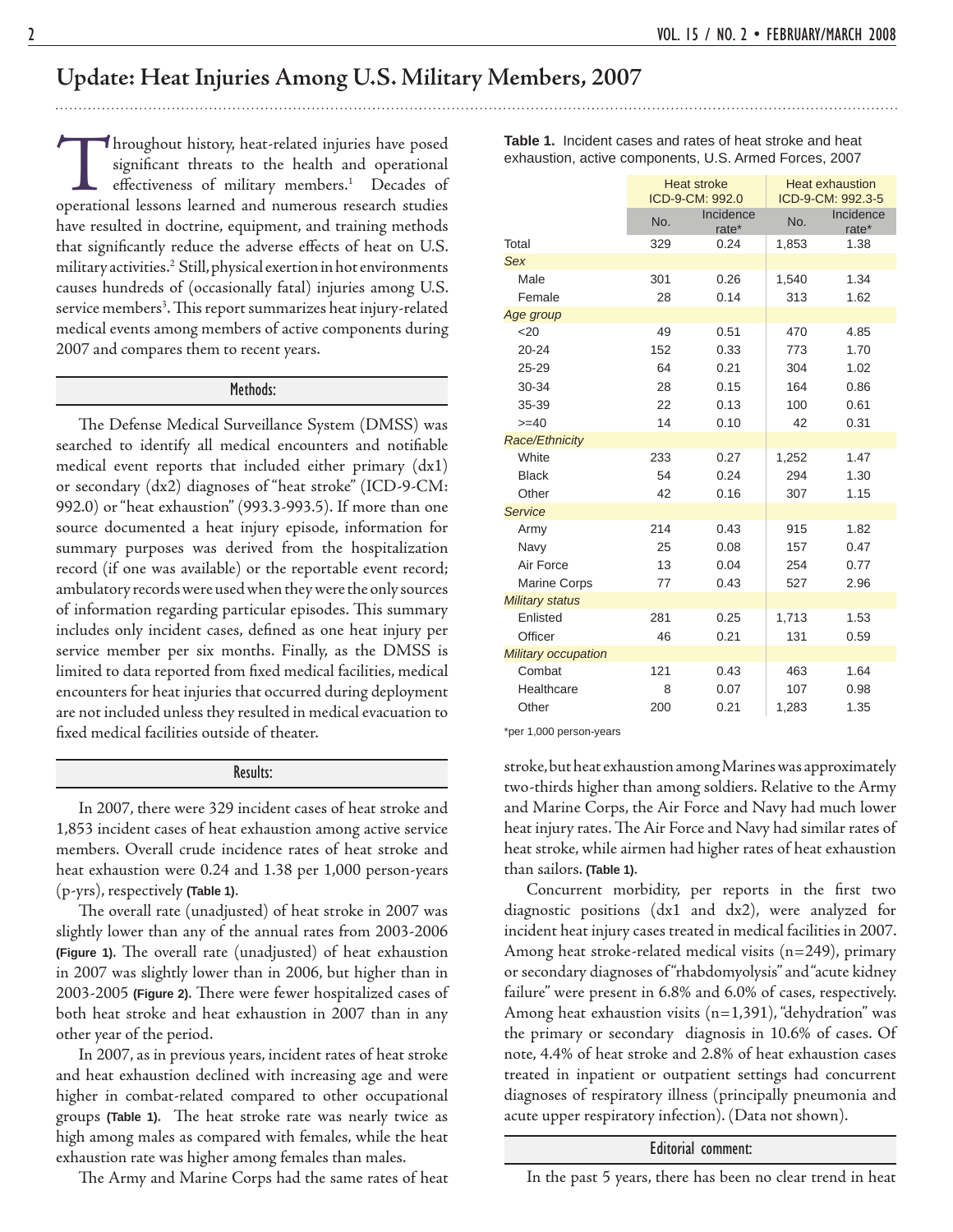**Figure 1.** Numbers and rates\* of heat stroke diagnoses, by source of report and year of diagnosis, active components, U.S. Armed Forces, 2003-2007



exhaustion incidence among service members, although during the past 2 years, there have been slight declines in reports of heat stroke. Hospitalizations for both heat stroke and heat exhaustion have generally declined and were lower in 2007 than in any of the preceding 5 years. Of note, the period's largest increase in episodes of heat exhaustion (from 1,374 cases in 2004 to 1,788 cases in 2005) was not accompanied by an increase in hospitalized cases. The general decline in the number of hospitalizations may suggest that heat injuries are being evacuated from field settings to fixed medical facilities more often and/or earlier in their clinical courses.

 While previous heat injury analyses published in the *MSMR* included only primary (first-listed) diagnoses, this report includes both first-listed and second-listed diagnoses. This expanded case definition, as compared with the previous definition, resulted in 16 additional heat stroke cases (a 5.1% increase) and 139 additional heat exhaustion cases (a 7.7% increase) in 2007. The majority of these "additional cases" of heat injury had as a primary diagnosis either "dehydration"  $(26.4%)$  or "symptoms, signs and ill-defined conditions" (30.4%), such as "syncope and collapse" (16.2%).

 As overall rates of heat injury have not changed substantially during the past five years, it remains clear that military activities in hot and humid environments are significant threats to the health and operational effectiveness of service members. Among all service members, the youngest and most inexperienced remain at highest risk, not only for heat stroke and heat exhaustion, but also for more serious heat-associated conditions such as exertional rhabdomyolysis (see related article, page 8). In 2007, a small proportion

**Figure 2.** Number and rates\* of heat exhaustion diagnoses, by source of report and year of diagnosis, active components, U.S. Armed Forces, 2003-2007



of heat-related injuries were associated with respiratory infections. In a review of heat stroke hospitalizations, Carter and colleagues suggested that acute local infections may increase service members' susceptibility to heat injury.4

 Small unit leaders, training cadre, and supporting medical personnel, particularly at initial entry training centers, must ensure that service members whom they supervise and support are informed regarding risks, preventive countermeasures (e.g., water consumption), early signs and symptoms, and first responder actions related to heat injuries.<sup>2</sup> Leaders should also be aware of the upper limits of water intake, designed to prevent rare but life-threatening events of overhydration/ hyponatremia (see related article, page 12).

 Information related to heat injury prevention and treatment is available at: http://chppm-www.apgea.army. mil/heat/#PM.

#### References:

<sup>1.</sup> Goldman RF. Ch 1: Introduction to heat-related problems in military operations, in Textbook of Military Medicine: Medical Aspects of Harsh Environments (Vol 1). Borden Institute, Office of the Surgeon General, U.S. Army. Washington, DC. 2001. Accessed 13 March 2007 at: http://www.bordeninstitute.army.mil/published\_volumes/harshEnv1/ harshEnv1.html

<sup>2.</sup> Technical Bulletin Medical 507/AFPAM 48-152(l). Heat stress control and heat casualty management, prevention, training and control of heat injury. Headquarters, Department of the Army and Air Force. Washington, DC. 7 March 2003.

<sup>3.</sup> Carter R 3rd, Cheuvront SN, Williams JO, et al. Epidemiology of hospitalizations and deaths from heat illness in soldiers. *Med Sci Sports Exerc.* 2005 Aug;37(8):1338-44.

<sup>4.</sup> Carter R 3rd, Cheuvront SN, Sawka MN. A case report of idiosyncratic hyperthermia and review of U.S. Army heat stroke hospitalizations. *J Sport Rehabil.* 2007 Aug;16(3):238-43.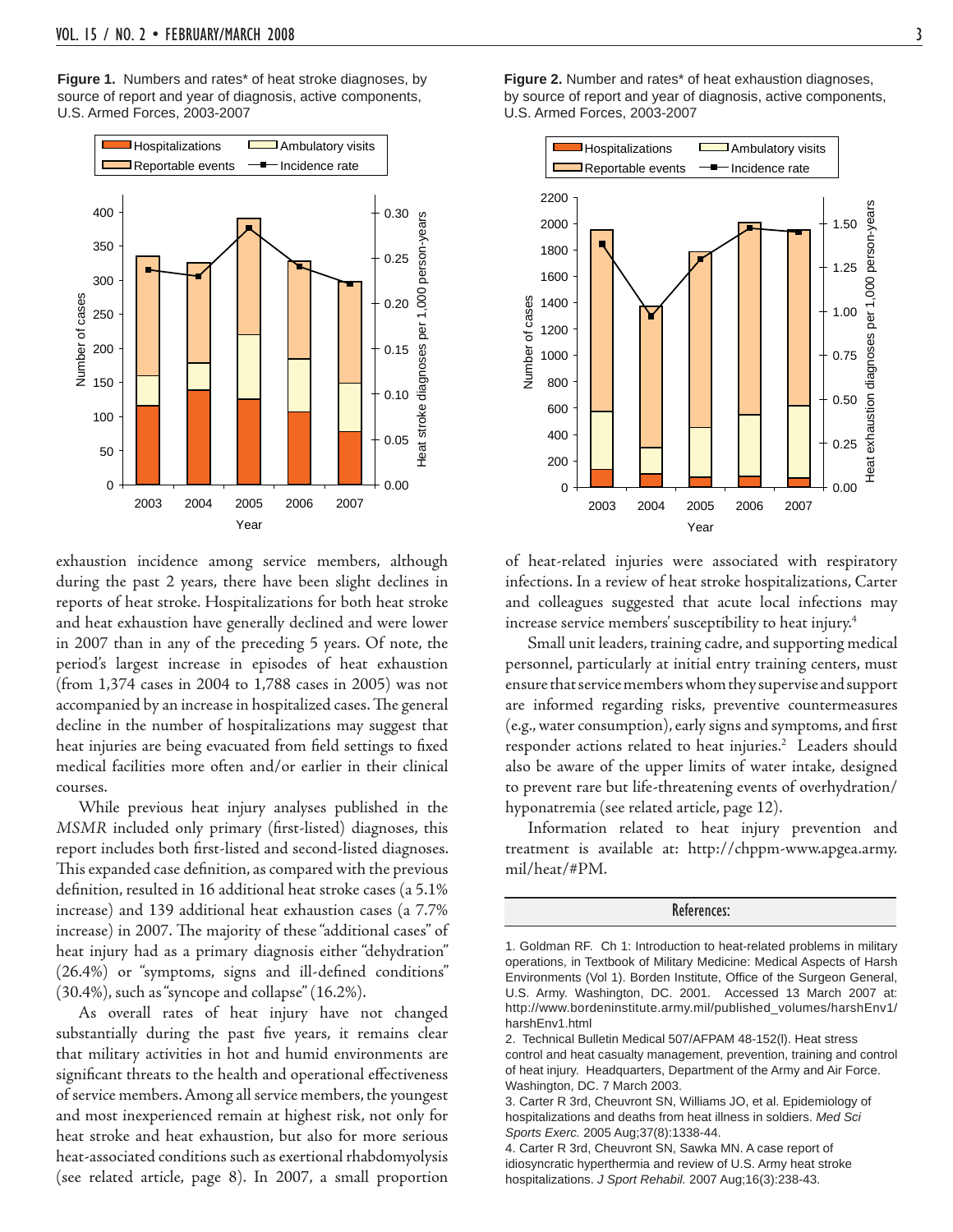### **Update: Malaria among U.S. Service Members, 2007**

Malaria is a mosquito-transmitted parasitic disease that is endemic throughout the tropics and in some temperate regions. Malaria accounts for as many as 300 million acute illnesses and more than 1 million deaths that is endemic throughout the tropics and in some temperate regions. Malaria accounts for as many each year worldwide. Four *Plasmodium* species are capable of infecting humans and causing clinically significant illnesses: *Plasmodium falciparum* (the most deadly), *Plasmodium vivax* (the most common), *Plasmodium ovale*, and *Plasmodium malariae*.

 For centuries, malaria has threatened the health and operational capabilities of military forces in malaria endemic areas.<sup>1,2</sup> Currently, U.S. service members are at risk of malaria when they train or conduct operations in endemic areas (e.g., Afghanistan); when they are permanently assigned in endemic areas (e.g., near the Demilitarized Zone in Korea<sup>3-5</sup>); or when they visit malarious areas during personal travels.

 Since the mid-1990s, most malaria cases among U.S. service members were due to *P. vivax* infections that were acquired during summer-fall seasons in Korea.3-5 More recently, *P. vivax* has threatened U.S. military forces that conduct/support operations in Afghanistan.<sup>6,7</sup> For example, in 2002, 38 U.S. Army Rangers acquired vivax malaria while operating in eastern Afghanistan.7 Of note, malaria endemicity in Iraq is low,<sup>8</sup> and there have been no confirmed cases of Iraq-acquired malaria among U.S. service members.9 This report summarizes the malaria experiences of U.S. service members during calendar year 2007 and compares it to recent experience.

#### Methods:

The Defense Medical Surveillance System was searched to identify inpatient medical encounters and reportable medical events that included primary (first-listed) diagnoses of malaria (ICD-9-CM: 084.0-084.9) among U.S. service members during calendar years 2002 through 2007. For this summary, only one episode of malaria per service member per year was included. When multiple records were available for a single case, the date of the earliest was considered the date of clinical onset, and the most specific diagnosis (typically from an inpatient record) was used to classify the species type.

 Presumed locations of malaria acquisition were estimated using the following algorithm: (1) cases diagnosed in Korea were considered Korea-acquired; (2) cases among service members who had been assigned to Korea within 2 years prior to diagnosis were considered acquired in Korea; (3) cases among service members who had deployed to Afghanistan within 2 years prior to diagnosis were considered acquired in Afghanistan; (4) cases documented as reportable medical events that listed exposures to other malaria endemic locations were considered acquired in those locations; (5) all remaining cases were considered acquired in "unknown" areas.

#### Results:

 In 2007, 86 U.S. military members were clinically diagnosed and/or were reported with malaria. The number of cases in 2007 was similar to the numbers in 2002, 2004, and 2005 but significantly fewer than in 2003 and 2006 **(Figure 1)**.

 As in the past, most service members diagnosed with malaria in 2007 were males (94%), younger than 30 (83%), white non-Hispanic (73%), and in the active component (90%) **(Table 1)**.

In 2007, more than one-half  $(n=46; 53.5%)$  of all cases were attributed to *P. vivax* infections, and more than onethird  $(n=34; 39.5%)$  were reported as "unspecified" type **(Figure 1)**. Fewer cases of falciparum malaria were reported among U.S. service members in 2007 ( $n=6$ ) than in any of the previous 5 years **(Table 1, Figure 1)**.

 More than three-fourths of all malaria cases diagnosed/ reported in 2007 were caused by infections that were considered acquired in Afghanistan (n=36; 41.9%) or Korea (n=31; 36.0%) **(Table 2)**. In 2007 compared to 2006, there were 48 fewer cases presumably acquired in Afghanistan and five more cases presumably acquired in Korea.



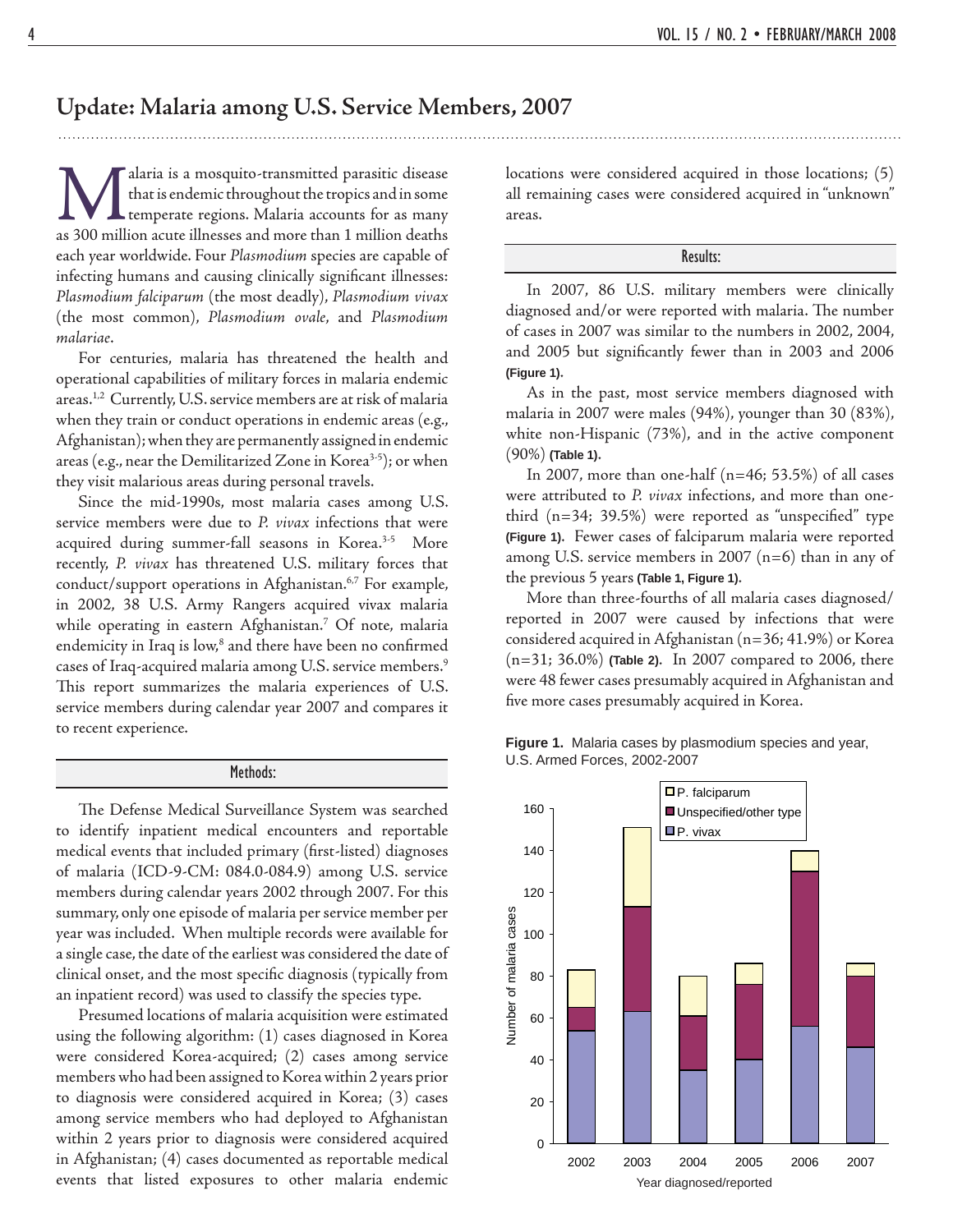| <b>Table 1.</b> Malaria cases by species type and selected |
|------------------------------------------------------------|
| demographic characteristics, active components, U.S. Armed |
| Forces, 2007                                               |

|                | P.<br>vivax    | Р.<br>falciparum         | <b>Unspecified</b><br>or other | <b>Total</b> | Percent of<br>total |
|----------------|----------------|--------------------------|--------------------------------|--------------|---------------------|
| Total          | 46             | 6                        | 34                             | 86           | 100.0               |
| Gender         |                |                          |                                |              |                     |
| <b>Male</b>    | 44             | $\overline{\mathcal{A}}$ | 33                             | 81           | 94.2                |
| Female         | $\overline{2}$ | $\overline{2}$           | 1                              | 5            | 5.8                 |
| Age group      |                |                          |                                |              |                     |
| $20$           |                | $\cdot$                  | 1                              | 1            | 1.2                 |
| $20 - 24$      | 24             | 3                        | 22                             | 49           | 57.0                |
| $25 - 29$      | 12             | 1                        | 8                              | 21           | 24.4                |
| 30-34          | 7              | 1                        | 1                              | 9            | 10.5                |
| 35-39          | 3              | ×                        |                                | 3            | 3.5                 |
| $40+$          |                | 1                        | $\overline{2}$                 | 3            | 3.5                 |
| Race/ethnicity |                |                          |                                |              |                     |
| White          | 34             | 3                        | 26                             | 63           | 73.3                |
| <b>Black</b>   | $\overline{2}$ | 2                        | 4                              | 8            | 9.3                 |
| Hispanic       | 8              | $\Omega$                 | $\overline{2}$                 | 10           | 11.6                |
| Other          | $\overline{2}$ | 1                        | $\overline{2}$                 | 5            | 5.8                 |
| <b>Service</b> |                |                          |                                |              |                     |
| Army           | 45             | 3                        | 32                             | 80           | 93.0                |
| Navy           | 1              | 1                        | 1                              | 3            | 3.5                 |
| Air Force      |                |                          |                                |              | 0.0                 |
| Marine Corps   |                | $\overline{2}$           | 1                              | 3            | 3.5                 |
| Component      |                |                          |                                |              |                     |
| <b>Active</b>  | 44             | 4                        | 29                             | 77           | 89.5                |
| Reserve        | $\overline{2}$ | 2                        | 5                              | 9            | 10.5                |

 In 2007, all cases due to infections presumably acquired in Afghanistan and two-thirds of those presumably acquired in Korea were reported from medical facilities in the United States or Europe **(Table 2)**. During 2007, malaria cases were diagnosed and/or reported from 29 different medical facilities in the United States, Germany, Korea, and Japan; however, five Army facilities that treated/reported at least five cases each accounted for nearly 60% of the total: Bayne-Jones Army Community Hospital, Fort Polk, LA (n=16); Landstuhl Regional Medical Center, Germany (n=12); 121st General Hospital, Seoul, Korea (n=10); Womack Army Medical Center, Fort Bragg, NC (n=7); and Darnall Army Medical Center, Fort Hood, TX (n=5) **(Table 2)**.

 In 2006 and 2007, malaria infections acquired in Afghanistan were clinically manifested and diagnosed throughout the year; however, there was a clear peak in Afghanistan-acquired cases in the summer of 2006 **(Figure 2)**. In contrast, during the past two years, all except two Korea-acquired cases were clinically expressed and diagnosed between May and September **(Figure 2)**.

*Data analysis by Stephen B. Taubman, PhD.*

#### Editorial comment:

The number of malaria cases diagnosed/reported among U.S. service members in 2007 was similar to the numbers in

|                              | <b>Number</b>  | Percent  | Presumed location of infection acquisition |       |          |                        |                          |  |  |
|------------------------------|----------------|----------|--------------------------------------------|-------|----------|------------------------|--------------------------|--|--|
| Location of diagnosis/report | of cases       | of total | Afghanistan                                | Korea | Africa   | Central/<br>S. America | Other/<br><b>Unknown</b> |  |  |
| <b>United States</b>         |                |          |                                            |       |          |                        |                          |  |  |
| Ft. Polk, LA                 | 16             | 18.6     | 14                                         |       | 0        | 0                      |                          |  |  |
| Ft. Bragg, NC                | 7              | 8.1      |                                            |       | 0        |                        |                          |  |  |
| Ft. Hood, TX                 | 5              | 5.8      | 0                                          |       | 0        | 0                      |                          |  |  |
| Washington, DC               | 4              | 4.7      | 2                                          | 2     | 0        | 0                      |                          |  |  |
| Ft. Bliss, TX                | 3              | 3.5      | 0                                          | 3     | 0        | 0                      |                          |  |  |
| Ft. Carson, CO               | $\overline{2}$ | 2.3      |                                            |       | 0        | 0                      |                          |  |  |
| Ft. Riley, KS                | $\overline{2}$ | 2.3      |                                            | O     | 0        | 0                      |                          |  |  |
| Ft. Drum, NY                 | $\overline{2}$ | 2.3      | 2                                          | O     | 0        | $\Omega$               |                          |  |  |
| San Diego, CA                |                | 1.2      | 0                                          |       | 0        | $\Omega$               |                          |  |  |
| Ft. Shafter, HI              |                | 1.2      |                                            |       | 0        | 0                      |                          |  |  |
| Ft. Knox, KY                 |                | 1.2      | 0                                          |       | 0        | 0                      |                          |  |  |
| Ft. Leonard Wood, MO         |                | 1.2      | 0                                          | 0     | 0        |                        |                          |  |  |
| Ft. Monmouth, NJ             |                | 1.2      |                                            | 0     | 0        | 0                      |                          |  |  |
| Camp Lejeune, NC             |                | 1.2      | 0                                          | O     |          | 0                      |                          |  |  |
| Ft. Sill, OK                 |                | 1.2      | 0                                          |       | 0        | 0                      |                          |  |  |
| Beaufort, SC                 |                | 1.2      | 0                                          | U     | 0        | $\Omega$               |                          |  |  |
| Ft. Lewis, WA                |                | 1.2      | 0                                          |       | U        | 0                      |                          |  |  |
| Other U.S. locations         | 10             | 11.6     | 6                                          | 0     | $\Omega$ |                        | 3                        |  |  |
| Outside of U.S.              |                |          |                                            |       |          |                        |                          |  |  |
| Landstuhl, Germany           | 12             | 14.0     | 6                                          | 1     |          | 0                      | 4                        |  |  |
| Seoul, Korea                 | 10             | 11.6     | 0                                          | 10    | O        | 0                      |                          |  |  |
| Heidelberg, Germany          | 2              | 2.3      |                                            |       | 0        | $\Omega$               |                          |  |  |
| Wuerzburg, Germany           |                | 1.2      | 0                                          | 0     |          | 0                      |                          |  |  |
| Okinawa, Japan               |                | 1.2      | 0                                          | 0     | 0        | $\Omega$               |                          |  |  |
| <b>Total</b>                 | 86             | 100.0    | 36                                         | 31    | 3        | 3                      | 13                       |  |  |

**Table 2.** Number of malaria cases by geographical locations of diagnosis or report and presumed location of acquisition, U.S. Armed Forces, 2007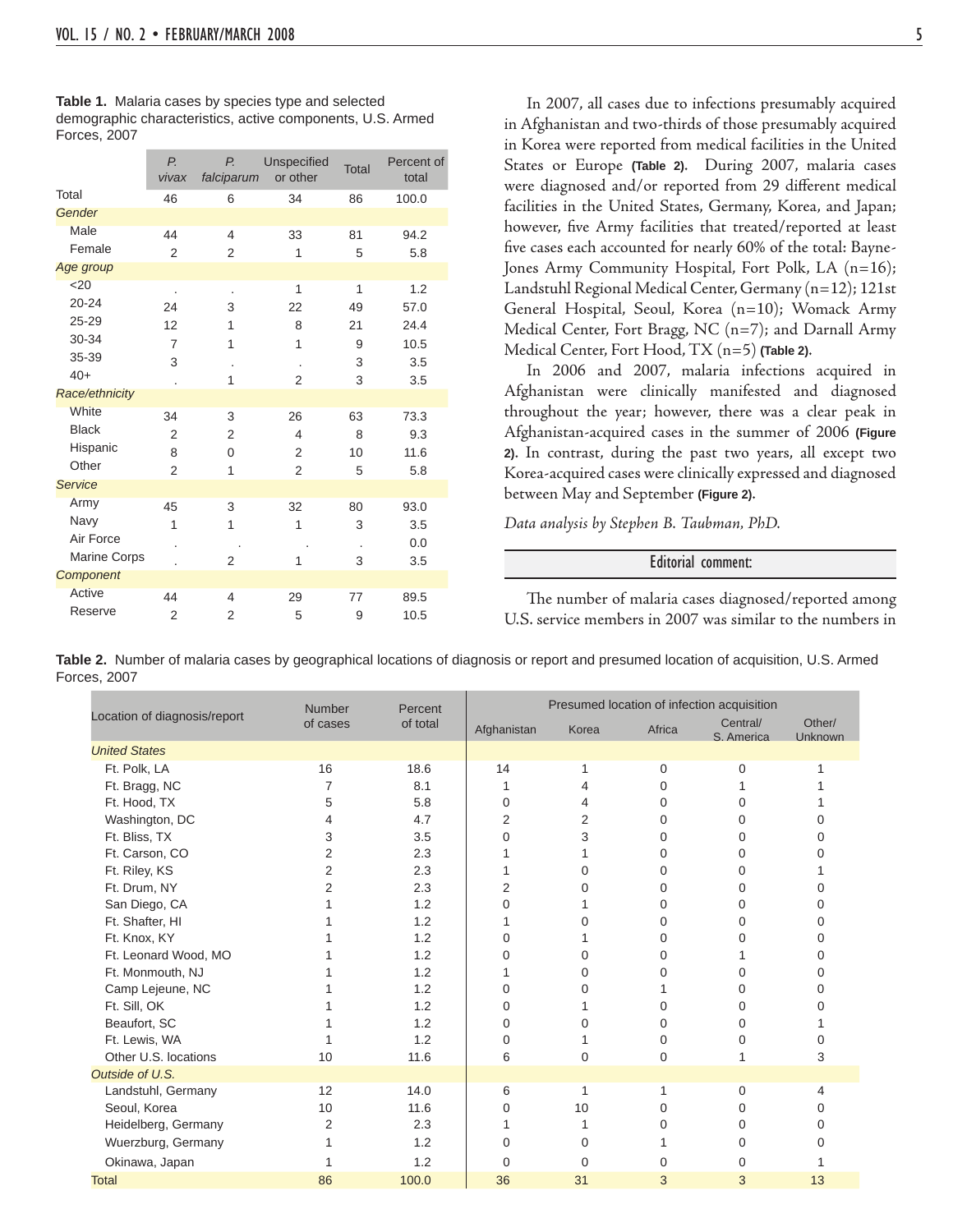

**Figure 2.** Diagnoses/reported cases of malaria, by location of acquisition of infection, by month of clinical presentation/diagnosis, U.S. Armed Forces, 2006-2007

three of the previous five years – and significantly fewer than in the other two years. From the mid-1990s through 2004, most cases of malaria among U.S. military members were due to *P. vivax* infections presumably acquired near the demilitarized zone in Korea.3-5,10 However, since the beginning of the global war on terrorism, U.S. service members have also been at risk while conducting operations in endemic areas of Afghanistan. Since 2004, Korea-associated cases have declined likely due to the prevention policies and practices of U.S. forces and the directed malaria control program of the Republic of Korea.<sup>10</sup> In turn, in 2006 and 2007, more malaria cases among U.S. military members were likely due to infections acquired in Afghanistan than Korea. Of note in this regard, from 2006 to 2007, Afghanistan-associated cases sharply declined while Korea-associated cases slightly increased **(Figure 2)**.

The findings of this report should be interpreted with consideration of its limitations. In particular, there are significant difficulties in ascertaining and tracking not only the numbers and types of clinical cases of malaria but also the times when and the locations where the underlying infections were acquired.<sup>11</sup> For example, for several reasons, most cases of malaria among U.S. service members in 2007 were diagnosed/reported at medical facilities outside of the areas where  $-$  and long after  $-$  the infections were acquired.<sup>11</sup> Of note in this regard, the clinical manifestations of *P. vivax* infections acquired in Afghanistan may be suppressed until the chemoprophylaxis that is taken routinely while deployed is terminated following deployment - usually in a different geographic area.7,11

 Also, the malaria parasites endemic in temperate climate regions often have long latency periods.12 In turn, *P. vivax* infections acquired in Afghanistan and Korea may be clinically expressed outside of the areas where the infections were acquired.5,11,13,14 For example, 17 of the 31 Koreaassociated cases reported in 2007 were presumably due to *P.* 

*vivax* infections acquired in the summer-fall of 2006.<sup>5</sup>

 In addition, malaria cases diagnosed in deployed settings (such as in Afghanistan) are unlikely to be ascertained for surveillance purposes unless they are treated at/reported from a fixed medical facility out of the operational theater. In 2007, malaria cases among U.S. military members were diagnosed at/reported from 29 locations in the United States, Germany, Korea, and Japan.

 In recent years, many U.S. military members have presented with malaria after sequential assignments in different malaria endemic areas.<sup>11</sup> In such cases, it is often difficult to determine where and when the underlying infections were acquired. Clearly, providers of medical care to U.S. service members—during all seasons and in all locations—should be alert for service members who present with clinical syndromes consistent with malaria and who traveled to or were assigned/deployed to malaria-endemic areas during the past 2 years.

 Finally, all soldiers at risk of malaria (and other arthropodtransmitted infections) should be informed of the nature of the risk; trained, equipped, and supplied to conduct indicated countermeasures; and monitored to ensure compliance. Personal protective measures against malaria include the proper wear of permethrin-impregnated uniforms; the use of bed nets and military-issued DEET-containing insect repellent; and compliance with prescribed chemoprophylactic drugs before, during, and after times of exposure in malarious areas.

References:

<sup>1.</sup> Ognibene, AJ, Barrett, O. Malaria: Introduction and background, In: Internal medicine in Vietnam (vol II): General medicine and infectious diseases. Ed: Ognibene, AJ, Barrett, O. Office of the Surgeon General and Center of Military History, US Army, Washington, DC, 1982, 271-8.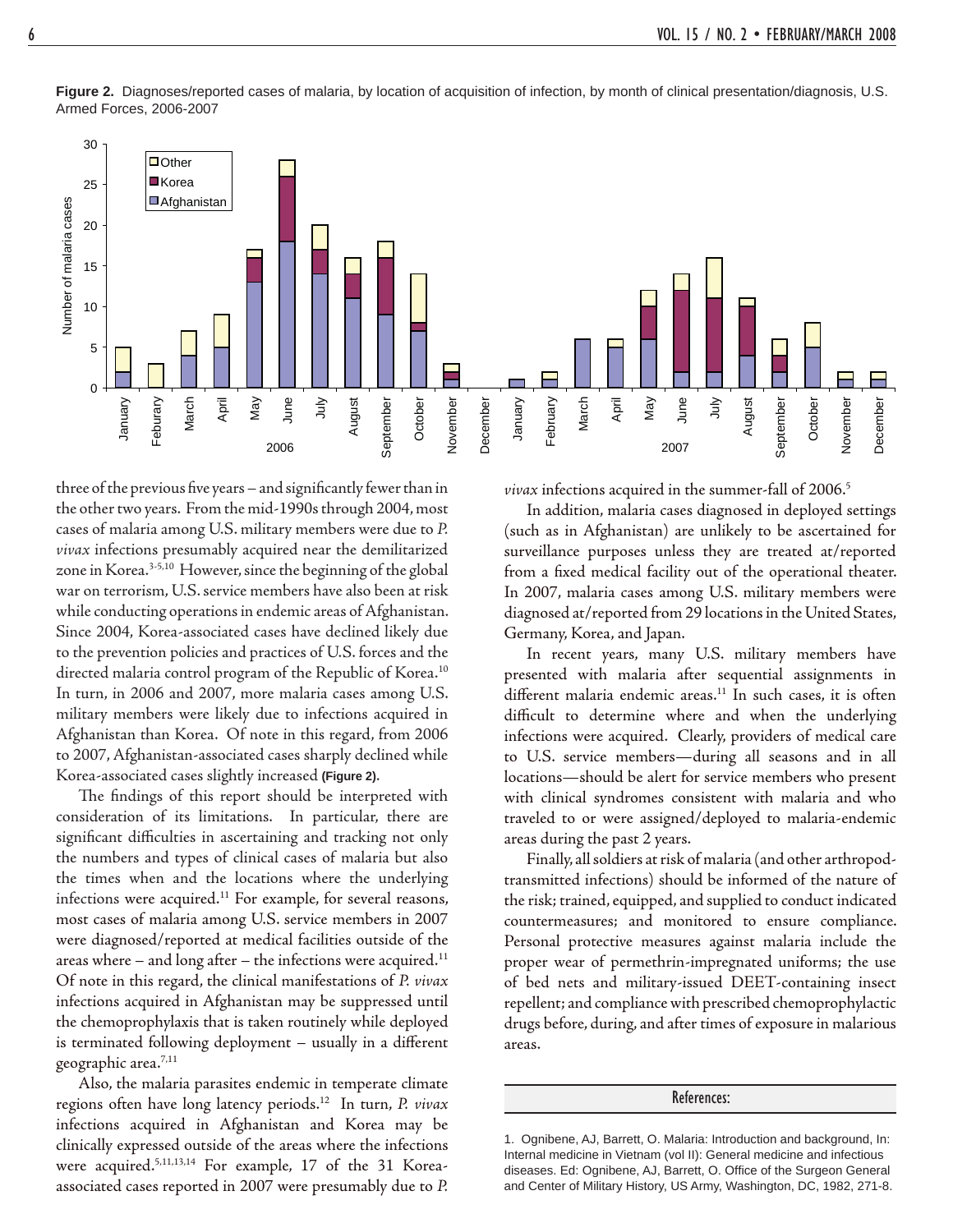2. Shanks GD, Karwacki JJ. Malaria as a military factor in Southeast Asia. *Mil Med.* 1991;156(12):684-6.

3. Lee JS, Lee WJ, Cho SH, Ree H. Outbreak of vivax malaria in areas adjacent to the demilitarized zone, South Korea, 1998. *Am J Trop Med Hyg.* 2002; 66(1):13-7.

4. Army Medical Surveillance Activity. Malaria, US Army, 2003. *Medical Surveillance Monthly Report (MSMR)*. 2004; 10(1):6-8.

5. Armed Forces Health Surveillance Center (Provisional). Koreaacquired malaria, U.S. Armed Forces, January 1998-October 2007. *Medical Surveillance Monthly Report (MSMR)*. 2007;14(8):2-5. 6. Wallace MR, Hale BR, Utz GC, et al. Endemic infectious diseases of Afghanistan. *Clin Infect Dis.* 2002 Jun 15;34(Suppl 5):S171-207. 7. Kotwal RS, Wenzel RB, Sterling RA, et al. An outbreak of malaria in US Army Rangers returning from Afghanistan. *JAMA*. 2005 Jan 12;293(2):212-6.

8. World Health Organization (WHO) Rollback Malaria (RBM) partnership. World malaria report 2005, country profile: Iraq. Accessed on 28 February 2008 at: < http://rbm.who.int/wmr2005/ profiles/iraq.pdf >.

9. Aronson NE, Sanders JW, Moran KA. In harm's way: infections in deployed American military forces. *Clin Infect Dis*. 2006;43:1045-1051. 10. World Health Organization (WHO) Rollback Malaria (RBM) partnership. World malaria report 2005, country profile: Republic of Korea. Accessed on 28 February 2008 at: < http://rbm.who.int/ wmr2005/profiles/republicofkorea.pdf >.

11. Ciminera P, Brundage J. Malaria in U.S. military forces: a description of deployment exposures from 2003 through 2005. *Am J Trop Med Hyg.* 2007 Feb;76(2):275-9.

12. Nishiura H, Lee HW, Cho SH, et al. Estimates of short- and longterm incubation periods of Plasmodium vivax malaria in the Republic of Korea. *Trans R Soc Trop Med Hyg*. 2007 Apr;101(4):338-43. 13. Sergiev VP, Baranova AM, Orlov VS, et al. Importation of malaria

into the USSR from Afghanistan, 1981-89. *Bull World Health Organ*. 1993;71(3-4):385-8.

14. Petruccelli BP, Feighner BH, Craig SC, Kortepeter MG, Livingston R. Late presentations of vivax malaria of Korean origin, multiple geographic sites. *Medical Surveillance Monthly Report (MSMR)*. 1998;4(5)2-3,8-10.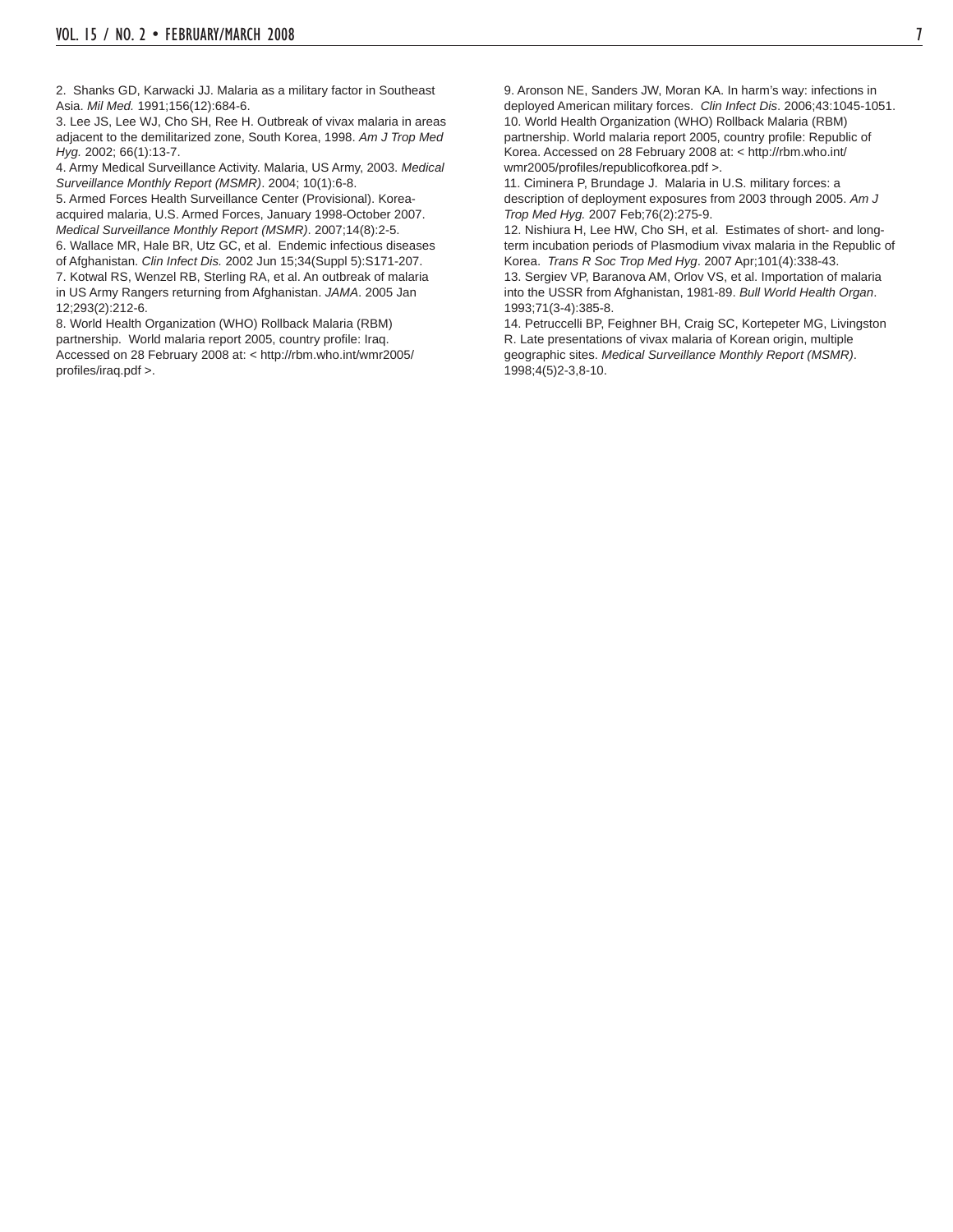### **Exertional Rhabdomyolysis among U.S. Military Members, 2004-2007**

**Rhabdomyolysis literally means the breakdown** of striated muscle cells.<sup>1-3</sup> The life threatening consequences of rhabdomyolysis result from the release into the bloodstream of potentially toxic cellular of striated muscle cells.<sup>1-3</sup> The life threatening consequences of rhabdomyolysis result from the contents (e.g., myoglobin). $1-3$  In high enough concentrations, the contents of skeletal muscle cells can cause organ and systemic dysfunction, including disseminated intravascular coagulation (DIC), disturbances of fluid, electrolyte, and acidbase balance, compartment syndrome, and renal failure.<sup>1-3</sup>

 In the United States, case fatality with rhabdomyolysis is less than 5% and depends on the nature of the precipitating cause, the severity and clinical effects of comorbid conditions, and the prior state of health of affected individuals. Most otherwise healthy individuals recover with aggressive hydration and management of metabolic, renal, and systemic complications.1,3

There are numerous and diverse causes of rhabdomyolysis, including acute traumatic injury – particularly, soft tissue compression ("crush") injuries; electrocution; infections and immune disorders that cause inflammation of skeletal muscle; toxic effects of prescribed, over-the counter, recreational (e.g., alcohol), and illicit drugs; ischemia; invasive and toxigenic infections; sepsis; and seizures.<sup>1,2</sup> In healthy, physically active young adults (such as military members), rhabdomyolysis is a significant threat during physical exertion ("exertional rhabdomyolysis"), particularly under heat stress.<sup>1-3</sup> Militarily-relevant risk factors for exertional rhabdomyolysis – particularly among recruits – include rapid increase in physical activity, high heat and humidity, inadequate hydration, concurrent heat injury, and ongoing/ recent acute infectious illness.<sup>1-3</sup>

 For the purpose of estimating recent experience with "exertional rhabdomyolysis," we identified all incident medical encounters of U.S. service members for "rhabdomyolysis" and excluded those with concurrent diagnoses of injuries (other than sprains and strains), poisonings, and/or toxic effects. For this report, all incident cases of presumed exertional rhabdomyolysis from 2004 to 2007 were summarized in relation to the seasons and geographic locations of their occurrence and the military and demographic characteristics of affected service members.

#### Methods:

In 2004, a diagnostic code specific for "rhabdomyolysis" was added to the International Classification of Diseases, 9th revision, clinical modifications [ICD-9-CM]. For this reason, the surveillance period was defined as 1 January 2004 to 31 December 2007. The surveillance population included all individuals who served in an active component of the U.S. Armed Forces any time during the surveillance period.

 For surveillance purposes, a case of "exertional rhabdomyolysis" was defined as a hospitalization or ambulatory visit with a discharge diagnosis in any position of ICD-9-CM: 728.88: "rhabdomyolysis" and/or ICD-9-CM: 791.3 "myoglobinuria"; plus a diagnosis in any position of ICD-9-CM: 276.5 "volume depletion (dehydration)" and/ or ICD-9-CM: 992.0-992.9 "effects of heat" and/or ICD-9-CM: 994.3-994.5 "effects of thirst (deprivation of water)", "exhaustion due to exposure" and "exhaustion due to excessive exertion (overexertion)."

 To exclude cases of rhabdomyolysis that were secondary to traumatic injuries, intoxications, or adverse drug reactions, medical encounters with diagnoses in any position of ICD-9- CM: 800-999 "injury, poisoning, toxic effects" (except ICD-9-CM: 992.0-992.9, 994.3-994.5, and 840-848 "sprains and strains of joints and adjacent muscles") were excluded from consideration as "exertional rhabdomyolysis" case defining encounters.

 Each individual was included as a case only once per calendar year.

Results:

 During the period, there were 595 incident diagnoses of rhabdomyolysis likely due to physical exertion and/or heat stress ("presumed exertional rhabdomyolysis"). The number of cases increased each year from 2004 (n=118) to 2007 (n=193) **(Table1, Figure 1)**.

**Figure 1.** Incident diagnoses of presumed exertional rhabdomyolysis among U.S. military members, by type of medical encounter, 2004-2007

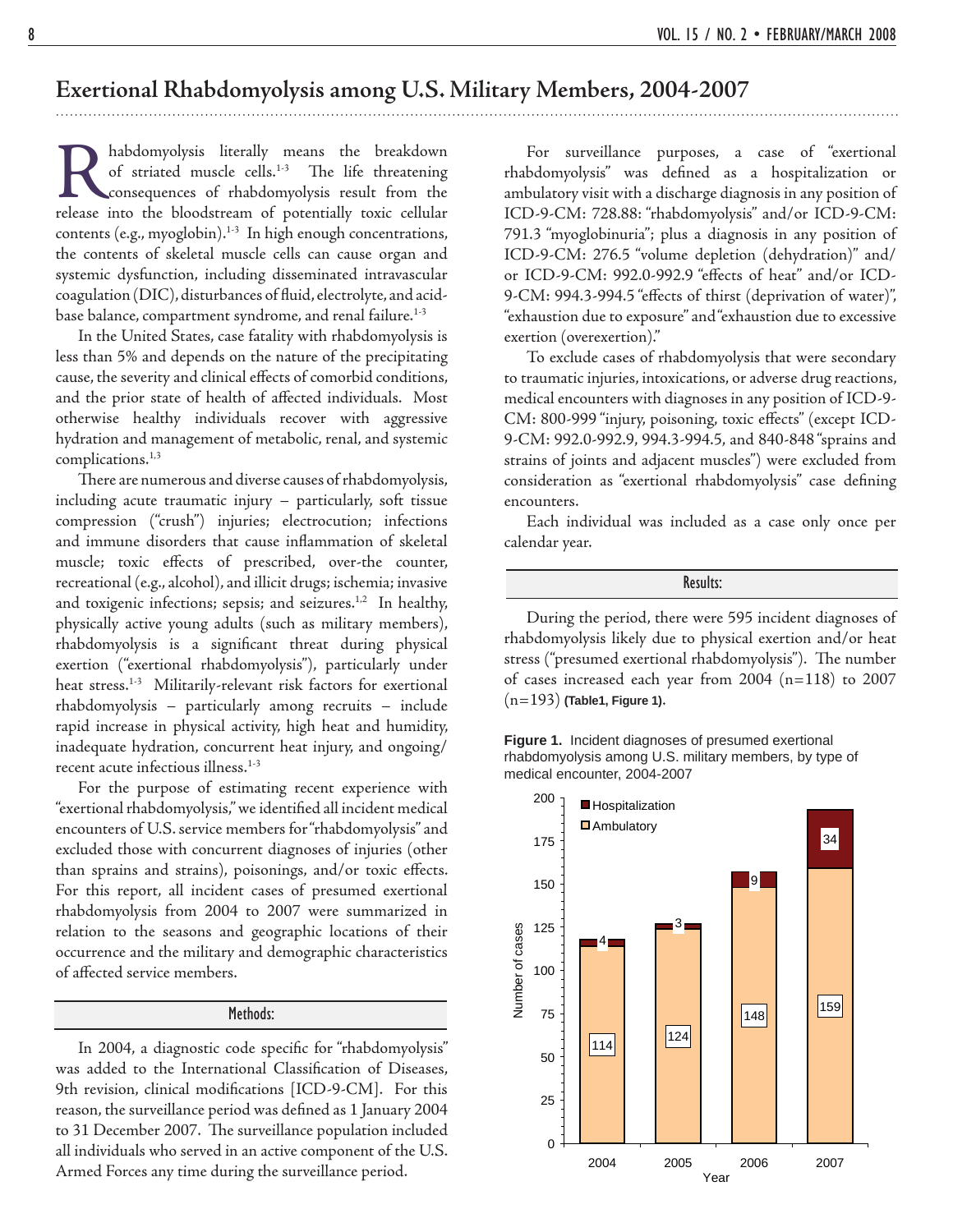From 2004 to 2006, more than 94% of all cases were diagnosed in ambulatory settings only. In 2007, nearly 18% of incident cases were diagnosed during hospitalizations.

 Most service members diagnosed with presumed exertional rhabdomyolysis were males (93.8%), in the Army (46.2%) or Marine Corps (30.9%), enlisted (89.6%), and younger than 25 years old (63.2%) **(Table 1)**. Compared to the racial/ethnic composition of U.S. service members overall, those diagnosed with exertional rhabdomyolysis were more likely to be black non-Hispanic (25.7%) or "other" (16.1%) race/ethnicities **(Table 1)**.

 In general, case incidence increased beginning in March, rose through the spring and summer to a sharp peak in August, and then continuously declined through December

**(Tables 1, Figure 2)**. Nearly one-fourth of all cases – and nearly one-third of all hospitalized cases – occurred in August; and nearly three-fourths of all cases were diagnosed between May and September **(Table 1, Figure 2)**.

 During the period, 20 medical treatment facilities reported at least 8 cases each of presumed exertional rhabdomyolysis; of these, nine provided medical support for recruit/basic combat training installations. The medical facilities at 10 installations – six Army, three Navy/Marine Corps, and one Air Force – accounted for nearly one-half of all incident diagnoses of exertional rhabdomyolysis. Approximately one-ninth (n=65) of all cases were diagnosed at the Naval Hospital, Beaufort, SC, or its associated clinics which support the Marine Corps Recruit Depot, Parris Island, and the

|                     |                     |              |          | Overall    |                |              |                     | By calendar year                   |                     |                        |  |
|---------------------|---------------------|--------------|----------|------------|----------------|--------------|---------------------|------------------------------------|---------------------|------------------------|--|
|                     |                     | Hospitalized |          | Ambulatory |                | <b>Total</b> | 2004                | 2005                               | 2006                | 2007                   |  |
|                     | No.                 | column %     | No.      | column %   | No.            | % of total   | No.                 | No.                                | No.                 | No.                    |  |
| Total               | 50                  | 100.0        | 545      | 100.0      | 595            | 100.0        | 118                 | 127                                | 157                 | 193                    |  |
| Service             |                     |              |          |            |                |              |                     |                                    |                     |                        |  |
| Army                | 17                  | 34.0         | 258      | 47.3       | 275            | 46.2         | 61                  | 54                                 | 67                  | 93                     |  |
| Navy                | $\boldsymbol{7}$    | 14.0         | 70       | 12.8       | 77             | 12.9         | 15                  | 18                                 | 23                  | 21                     |  |
| Air Force           | 6                   | 12.0         | 53       | 9.7        | 59             | 9.9          | 10                  | 11                                 | 14                  | 24                     |  |
| <b>Marine Corps</b> | 20                  | 40.0         | 164      | 30.1       | 184            | 30.9         | 32                  | 44                                 | 53                  | 55                     |  |
| Sex                 |                     |              |          |            |                |              |                     |                                    |                     |                        |  |
| Male                | 49                  | 98.0         | 509      | 93.4       | 558            | 93.8         | 107                 | 121                                | 152                 | 178                    |  |
| Female              | $\mathbf{1}$        | 2.0          | 36       | 6.6        | 37             | 6.2          | 11                  | 6                                  | 5                   | 15                     |  |
| Race/ethnicity      |                     |              |          |            |                |              |                     |                                    |                     |                        |  |
| White, non-Hispanic | 30                  | 60.0         | 316      | 58.0       | 346            | 58.2         | 71                  | 76                                 | 89                  | 110                    |  |
| Black, non-Hispanic | 15                  | 30.0         | 138      | 25.3       | 153            | 25.7         | 27                  | 26                                 | 47                  | 53                     |  |
| Other               | 5                   | 10.0         | 91       | 16.7       | 96             | 16.1         | 20                  | 25                                 | 21                  | 30                     |  |
| Age                 |                     |              |          |            |                |              |                     |                                    |                     |                        |  |
| $<$ 20              | 16                  | 32.0         | 116      | 21.3       | 132            | 22.2         | 27                  | 31                                 | 35                  | 39                     |  |
| $20 - 24$           | 15                  | 30.0         | 229      | 42.0       | 244            | 41.0         | 45                  | 50                                 | 74                  | 75                     |  |
| 25-29               | $\boldsymbol{7}$    | 14.0         | 92       | 16.9       | 99             | 16.6         | 20                  | 21                                 | 24                  | 34                     |  |
| 30-34               | 6                   | 12.0         | 46       | 8.4        | 52             | 8.7          | 11                  | 13                                 | 11                  | 17                     |  |
| 35-39               | 4                   | 8.0          | 37       | 6.8        | 41             | 6.9          | 10                  | 10                                 | $\,6$               | 15                     |  |
| $40+$               | $\overline{2}$      | 4.0          | 25       | 4.6        | 27             | 4.5          | 5                   | $\overline{2}$                     | 7                   | 13                     |  |
| Rank                |                     |              |          |            |                |              |                     |                                    |                     |                        |  |
| Enlisted            | 48                  | 96.0         | 485      | 89.0       | 533            | 89.6         | 99                  | 115                                | 145                 | 174                    |  |
| Officer             | 2                   | 4.0          | 60       | 11.0       | 62             | 10.4         | 19                  | 12                                 | 12                  | 19                     |  |
| Military occupation |                     |              |          |            |                |              |                     |                                    |                     |                        |  |
| Combat              | 18                  | 36.0         | 149      | 27.3       | 167            | 28.1         | 26                  | 38                                 | 49                  | 54                     |  |
| Health care         | $\mathbf{1}$        | 2.0          | 38       | 7.0        | 39             | 6.6          | 8                   | 8                                  | 14                  | 9                      |  |
| Other               | 31                  | 62.0         | 358      | 65.7       | 389            | 65.4         | 84                  | 81                                 | 94                  | 130                    |  |
| Month of dx         |                     |              |          |            |                |              |                     |                                    |                     |                        |  |
|                     |                     | 2.0          | 14       | 2.6        |                |              |                     | $\overline{4}$                     |                     |                        |  |
| January             | $\mathbf{1}$        |              |          |            | 15             | 2.5<br>2.4   | 0<br>$\overline{4}$ |                                    | 3                   | 8                      |  |
| February            | $\boldsymbol{0}$    | 2.0          | 14<br>30 | 2.6<br>5.5 | 14<br>31       | 5.2          | 9                   | $\mathbf{1}$                       | 6                   | 3<br>9                 |  |
| March               | 1                   |              | 28       | 5.1        |                | 4.7          | 8                   | 5<br>$\overline{4}$                | 8<br>$\,$ 6         | 10                     |  |
| April               | 0                   |              |          |            | 28             |              |                     |                                    |                     |                        |  |
| May                 | 3                   | 6.0          | 64       | 11.7       | 67             | 11.3         | 18                  | 10                                 | 18                  | 21                     |  |
| June                | 6                   | 12.0         | 64       | 11.7       | 70             | 11.8         | 12                  | 15                                 | 21                  | 22                     |  |
| July                | 5                   | 10.0         | 96       | 17.6       | 101            | 17.0         | 21                  | 30                                 | 28                  | 22                     |  |
| August              | 17                  | 34.0         | 116      | 21.3       | 133            | 22.4         | 22                  | 30                                 | 30                  | 51                     |  |
| September           | $\overline{7}$      | 14.0         | 58       | 10.6       | 65             | 10.9         | 14                  | 12                                 | 17                  | 22                     |  |
| October<br>November | $\overline{7}$<br>2 | 14.0<br>4.0  | 32<br>23 | 5.9<br>4.2 | 39<br>25       | 6.6<br>4.2   | 6<br>$\overline{4}$ | $\boldsymbol{9}$<br>$\overline{7}$ | 9<br>$\overline{7}$ | 15<br>$\boldsymbol{7}$ |  |
| December            | 1                   | 2.0          | 6        | 1.1        | $\overline{7}$ | 1.2          | $\Omega$            | $\overline{0}$                     | $\overline{0}$      | $\mathbf 0$            |  |
|                     |                     |              |          |            |                |              |                     |                                    |                     |                        |  |

**Table 1.** Incident diagnoses of exertional rhabdomyolysis, active components, U.S. Armed Forces, January 2004-December 2007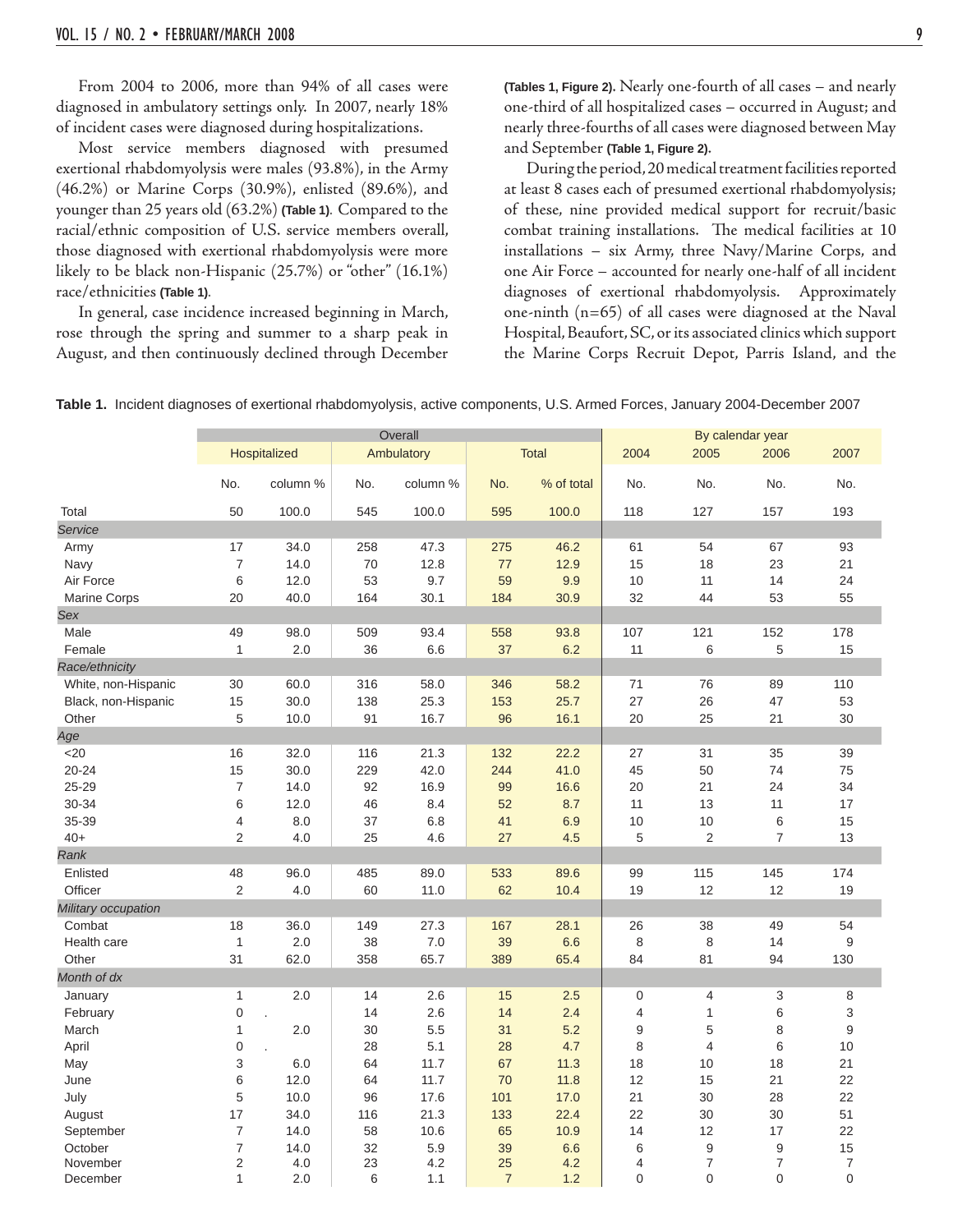**Figure 2.** Incident diagnoses of presumed exertional rhabdomyolysis among U.S. military members, by type of medical encounter and calendar month, 2004-2007



Marine Corps Air Station, Beaufort. Together, the medical facilities at Fort Bragg, NC (n=44), Camp Pendleton, CA  $(n= 35)$ , and Fort Benning, GA  $(n=35)$  accounted for nearly one-fifth of all exertional rhabdomyolysis diagnoses during the period **(Table 2)**.

*Data analysis by Gi-Taik Oh, MS, MA.*

### Editorial comment:

For several reasons, the findings of this report are difficult to interpret. For example, because there was not a diagnostic code specific for "rhabdomyolysis" prior to 2004, a reliable record of past experience is not available for assessing recent experience. Because of the recency of implementation of a specific diagnostic code, it is difficult to determine if the increase in reported cases of "rhabdomyolysis" from 2004 through 2007 reflects increasing awareness and use of the code in standardized reporting, the continuation of a trend of increasing incidence, or a recent increase in case incidence. Also, the diagnosis of "rhabdomyolysis" does not indicate the cause; in turn, it is difficult to discern cases that are "exertional" and/or heat-related from those with other precipitating causes.

Still, the findings of this analysis are informative and potential useful for prevention. They confirm that, in U.S. service members, most cases of exertional rhabdomyolysis occur in mid-to-late summer at basic combat/recruit training installations and at home bases of major Army and Marine Corps combat units. They also suggest that service members who represent black and "other" non-white race/ethnic groups have relatively increased risks of exertional rhabdomyolysis during military service.

 Individuals who suddenly increase overall levels of physical activity and/or increase stress on weight bearing muscles – particularly in high heat and humidity – are at increased risk of exertional rhabdomyolysis. Recruits who are not physically fit when they begin training have relatively high risks of training-related (including exertional heat)

| Table 2. Exertional rhabdomyolysis, by installation (at least 8 cases during the period), active components, U.S. Armed Forces, |  |  |  |
|---------------------------------------------------------------------------------------------------------------------------------|--|--|--|
| January 2004-December 2007                                                                                                      |  |  |  |

|                               | 2004           |                     | 2005 |                     |                | 2006                | 2007 |                     | <b>Total</b> |                     |  |
|-------------------------------|----------------|---------------------|------|---------------------|----------------|---------------------|------|---------------------|--------------|---------------------|--|
| Location                      | No.            | % of total<br>cases | No.  | % of total<br>cases | No.            | % of total<br>cases | No.  | % of total<br>cases | No.          | % of total<br>cases |  |
| Beaufort, SC                  | 7              | 5.9                 | 14   | 11.0                | 21             | 13.4                | 23   | 12.0                | 65           | 10.9                |  |
| Fort Bragg, NC                | 6              | 5.1                 | 10   | 7.9                 | 10             | 6.4                 | 18   | 9.4                 | 44           | 7.4                 |  |
| Camp Pendleton, CA            | 8              | 6.8                 | 11   | 8.7                 | 10             | 6.4                 | 6    | 3.1                 | 35           | 5.9                 |  |
| Fort Benning, GA              | 12             | 10.2                | 11   | 8.7                 | 6              | 3.8                 | 6    | 3.1                 | 35           | 5.9                 |  |
| Fort Knox, KY                 | 3              | 2.5                 | 10   | 7.9                 | 6              | 3.8                 | 5    | 2.6                 | 24           | 4.0                 |  |
| Fort Shafter, HI              | 2              | 1.7                 | 7    | 5.5                 | 6              | 3.8                 | 5    | 2.6                 | 20           | 3.4                 |  |
| Fort Campbell, CA             | 8              | 6.8                 | 3    | 2.4                 | 2              | 1.3                 | 7    | 3.6                 | 20           | 3.4                 |  |
| San Diego, CA                 | $\overline{7}$ | 5.9                 | 5    | 3.9                 | 1              | 0.6                 | 6    | 3.1                 | 19           | 3.2                 |  |
| Lackland AFB, TX              |                | $\cdot$             | 1    | 0.8                 | 2              | 1.3                 | 11   | 5.7                 | 14           | 2.4                 |  |
| Fort Jackson, SC              | 4              | 3.4                 |      | $\cdot$             | 2              | 1.3                 | 7    | 3.6                 | 13           | 2.2                 |  |
| Okinawa, Japan                | 3              | 2.5                 | 2    | 1.6                 | $\overline{2}$ | 1.3                 | 5    | 2.6                 | 12           | 2.0                 |  |
| Fort Leonard Wood, MO         | 3              | 2.5                 | 5    | 3.9                 | 1              | 0.6                 | 3    | 1.6                 | 12           | 2.0                 |  |
| Camp Lejeune, NC              |                | $\cdot$             | 6    | 4.7                 | $\overline{2}$ | 1.3                 | 4    | 2.1                 | 12           | 2.0                 |  |
| Portsmouth, VA                | 4              | 3.4                 | 2    | 1.6                 | 2              | 1.3                 | 3    | 1.6                 | 11           | 1.9                 |  |
| Presidio of San Francisco, CA | 3              | 2.5                 | 2    | 1.6                 | 3              | 1.9                 | 2    | 1.0                 | 10           | 1.7                 |  |
| Great Lakes, IL               |                | 0.8                 | 3    | 2.4                 | 5              | 3.2                 | 1    | 0.5                 | 10           | 1.7                 |  |
| Quantico, VA                  | 4              | 3.4                 |      | 0.8                 | 4              | 2.5                 |      | $\cdot$             | 9            | 1.5                 |  |
| Twenty-nine Palms, CA         |                | 0.8                 |      | 0.8                 | 4              | 2.5                 | 2    | 1.0                 | 8            | 1.3                 |  |
| Washington, DC                | 3              | 2.5                 |      | 0.8                 | $\cdot$        |                     | 4    | 2.1                 | 8            | 1.3                 |  |
| Fort Sill, OK                 |                |                     |      | 0.8                 | 4              | 2.5                 | 3    | 1.6                 | 8            | 1.3                 |  |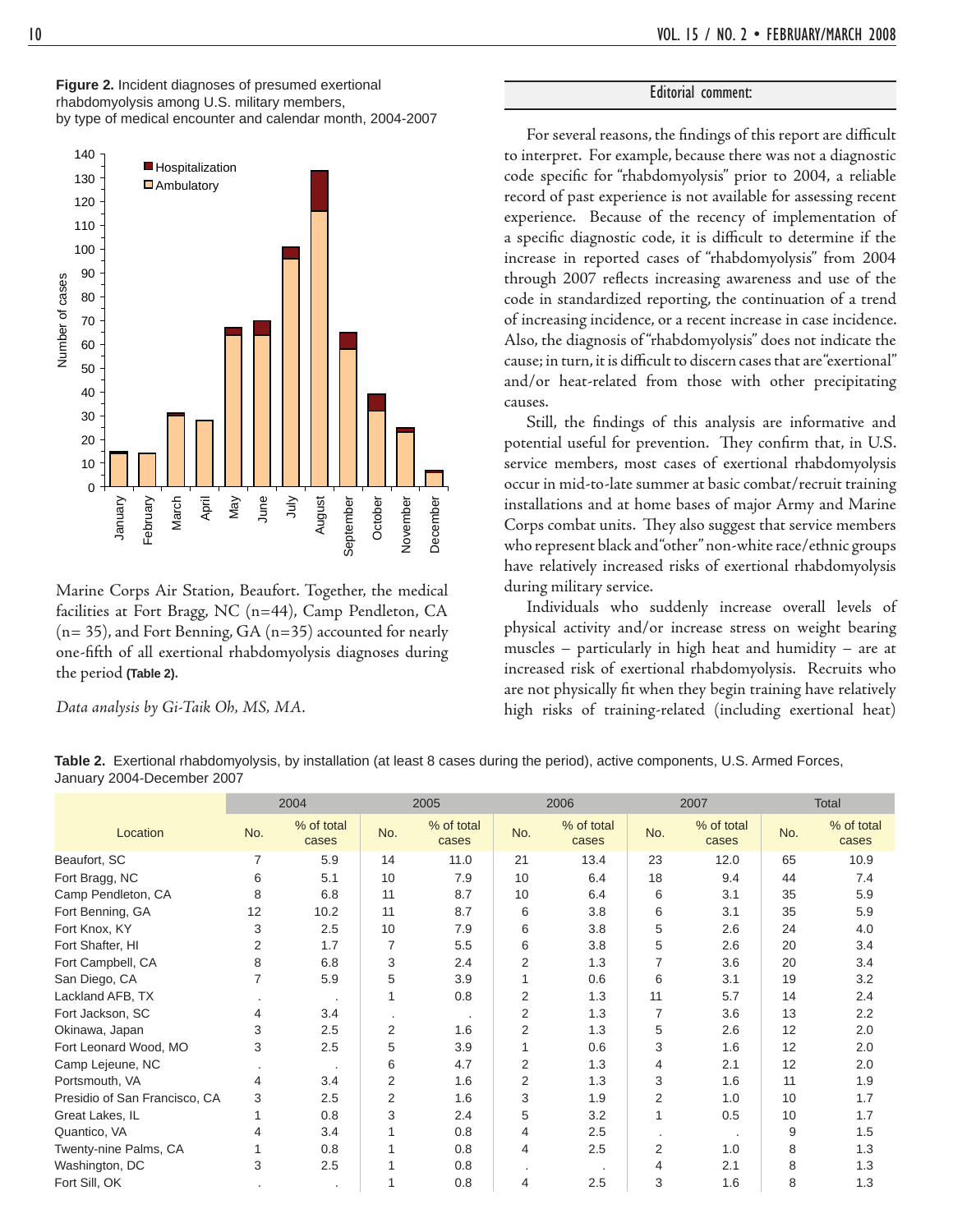injuries, in general. Also, recruits from relatively cool and dry climates may not be acclimated to the high heat and humidity at training camps in mid-late summer. Finally, soldiers and Marines in combat units often conduct rigorous unit physical training, personal fitness training, and field training exercises regardless of weather conditions. It is not surprising, therefore, that recruit camps and installations with large combat units account for most exertional rhabdomyolysis cases.

The finding that black and "other" non-white racial/ethnic subgroup members were overrepresented among exertional rhabdomyolysis cases may reflect, at least in part, increased risk of exertional rhabdomyolysis among individuals with sickle cell trait.<sup>4,5</sup> Supervisors at all levels should assure that guidelines to prevent heat injuries are enforced for all service members. They should be vigilant for early signs of exertional heat injuries including rhabdomyolysis among all (particularly, non-white) service members.

The measures that are effective at preventing exertional heat injuries in general are indicated for preventing exertional rhabdomyolysis. Work-rest cycles should be adapted not only to ambient weather conditions but also the fitness levels of participants in strenuous activities. Of particular note, the strenuous physical activities of overweight and/or previously sedentary new recruits – particularly in hot, humid weather – should increase gradually and be closely monitored. Water intake should comply with current guidelines and be closely supervised. Strenuous activities during relatively cool mornings following days of high heat stress should be

particularly closely monitored; in the past, such situations have been associated with increased risk of exertional heat injuries (including rhabdomyolysis).6 Commanders and supervisors at all levels should be aware of and alert for early signs of exertional heat injuries – including rhabdomyolysis – and should aggressively intervene when dangerous conditions, activities, or suspicious illnesses are detected.

 Finally, medical care providers should consider exertional rhabdomyolysis in the differential diagnosis when service members – particularly recruits – present with muscular pain, swelling, and limited range of motion after strenuous physical activity, particularly in hot, humid weather. Brown colored urine from increased concentrations of myoglobin in urine is a distinctive clinical sign of rhabdomyolysis.

#### References:

1. Vanholder R, Sever MS, Erek E, Lameire N. Rhabdomyolysis. *J Am Soc Nephrol*. 2000;11:1553-61.

6. Kark JA, Burr PQ, Wenger CB, Gastaldo E, Gardner JW. Exertional heat illness in Marine Corps recruit training. *Aviat Space Environ Med*. 1996 Apr;67(4):354-60.

<sup>2.</sup> Line RL, Rust GS. Acute exertional rhabdomyolysis. *Am Fam Physician*. 1995 Aug;52(2):502-6.

<sup>3.</sup> Walsworth M, Kessler T. Diagnosing exertional rhabdomyolysis: a brief review and report of two cases. *Mil Med*. 2001 Mar;166(3):275-7. 4. Gardner JW, Kark JA. Fatal rhabdomyolysis presenting as mild heat illness in military training. *Mil Med.* 1994 Feb;159(2):160-3.

<sup>5.</sup> Makaryus JN, Catanzaro JN, Katona KC. Exertional rhabdomyolysis and renal failure in patients with sickle cell trait: is it time to change our approach? *Hematology*. 2007 Aug;12(4):349-52.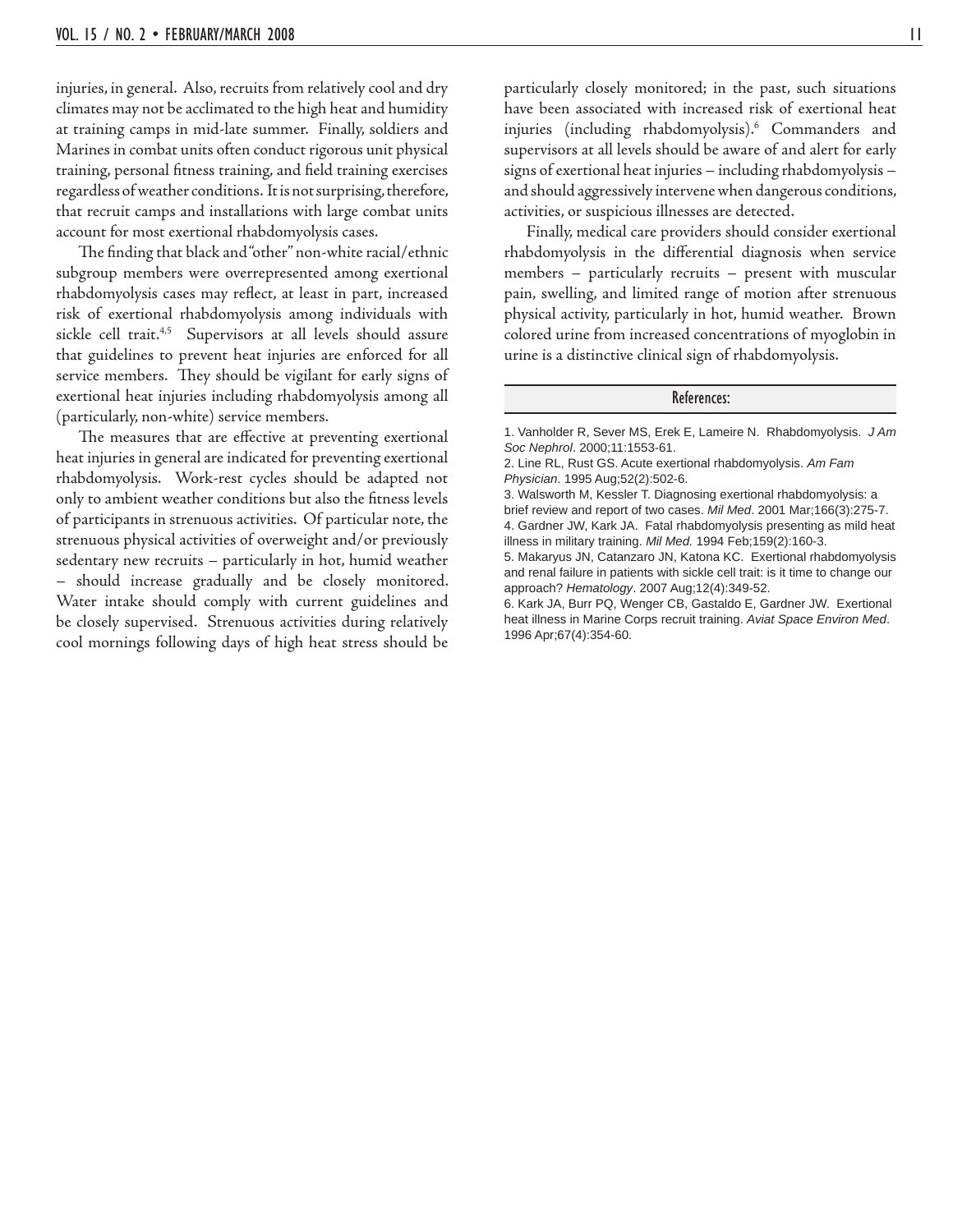### **Exercise-associated Hyponatremia Due to Excessive Water Consumption, U.S. Military Members, 1999-2007**

Fyponatremia is defined as abnormally low concentrations of sodium in the blood (serum sodium concentration <135 mEq/L).<sup>1,2</sup> In otherwise healthy young adults, hyponatremia can result concentrations of sodium in the blood (serum sodium concentration <135 mEq/L).<sup>1,2</sup> In from excessive sodium losses in sweat and/or excessive water consumption during prolonged exercise.<sup>1</sup> Although symptomatic hyponatremia occurs infrequently, when it does occur, it is potentially life threatening.<sup>1-3</sup>

 Acute hyponatremia creates an osmotic imbalance between fluid outside and inside of cells. In response to the osmotic gradient, water flows from outside to inside the cells of various organs, including the lungs ("pulmonary edema") and brain ("cerebral edema"). Swelling of the brain increases intracranial pressure which can decrease cerebral blood flow and disrupt brain function (e.g., hypotonic encephalopathy, seizures, coma). Without rapid and definitive treatment to relieve increasing intracranial pressure, the brain stem can herniate through the base of the skull which can compromise life sustaining functions controlled by the cardio-respiratory centers of the brain stem.<sup>1-3</sup>

There are many potential causes of hyponatremia, including endocrine, kidney, and neuropsychiatric conditions; prescribed, over the counter, and recreational drugs; and

medical errors.3 However, in otherwise healthy, physically active young adults (e.g., long distance runners, military service members), hyponatremia is a threat from excessive water consumption during prolonged physical exertion ("exercise-associated hyponatremia"), particularly during heat stress.<sup>1-3</sup>

 In the summer of 1997, multiple hospitalizations of soldiers for hyponatremia secondary to excessive water consumption during rigorous physical training in hot, humid weather were reported from Army training centers — one case was fatal and several others required intensive medical care.<sup>4</sup> In April 1998, the U.S. Army Research Institute of Environmental Medicine (USARIEM), Natick, Massachusetts, published new guidelines for fluid replacement during military training in heat. The new guidelines were designed to protect service members not only from heat injury but also from hyponatremia due to excessive water consumption; of note, the guidelines limited fluid intake regardless of heat category or work level to no more than 1½ quarts hourly and 12 quarts daily.<sup>5</sup> There were fewer hospitalizations of soldiers for hyponatremia due to excessive water consumption during the year after compared to before implementation of the new guidelines.5



**Figure 1.** Incident diagnoses of hyponatremia (presumably caused by excessive water consumption during physical exertion/heat stress), U.S. service members, 1999-2007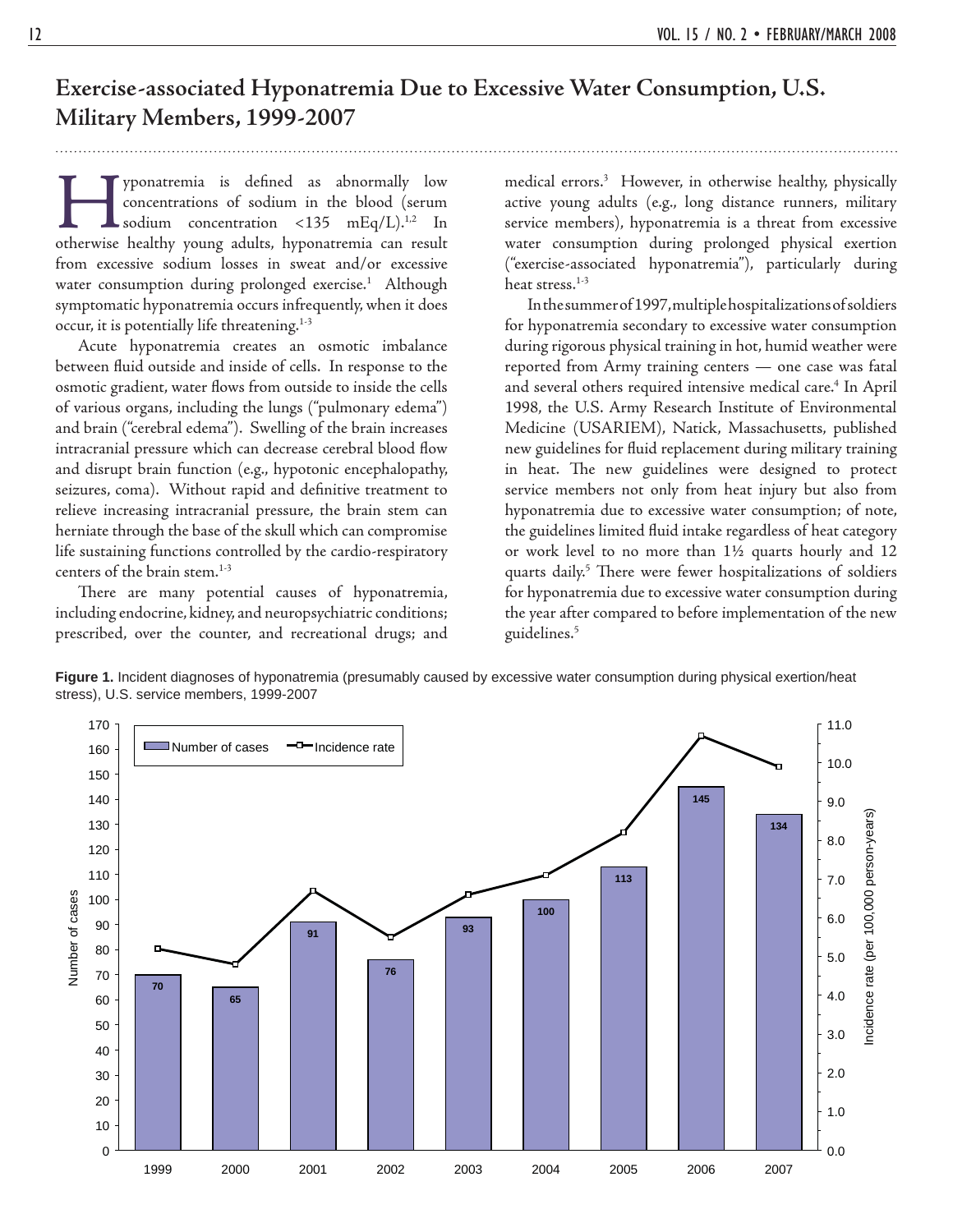For this analysis, we identified all service members who were diagnosed with "hyposmolality and/or hyponatremia" during a hospitalization or ambulatory encounter from 1999 through 2007. To focus on cases that were likely exerciseassociated, we excluded cases with concurrent diagnoses of medical, psychiatric, or other major disorders (e.g., acute traumatic injuries) that could cause or increase risk of hyponatremia.

#### Methods:

The surveillance period was 1 January 1999 to 31 December 2007. The surveillance population included all individuals who served in an active component of the U.S. Armed Forces any time during the surveillance period.

 For surveillance purposes, a possible case of exerciseassociated hyponatremia was defined as a hospitalization or ambulatory visit with a discharge diagnosis in any position of ICD-9-CM: 276.1 "hyposmolality and/or hyponatremia." Records of all medical encounters that defined possible cases were reviewed for evidence of primary or contributory causes of hyponatremia other than excessive water consumption during physical exertion. To this end, after possible cases were identified, all other diagnoses and procedure codes on the standardized records of the index medical encounters were examined. Possible cases were excluded from final analysis

if they included complicating diagnoses such as alcohol/ illicit drug abuse; psychosis, depression, other major mental disorders; endocrine (e.g., pituitary, adrenal) disorders; kidney diseases; cancers; major traumatic injuries; and complications of medical care.

 Each individual was included as a case only once per calendar year. All data were derived from records routinely maintained in the Defense Medical Surveillance System (DMSS).

#### Results:

 During the 9-year surveillance period, there were 887 incident diagnoses (incidence rate: 7.2 per 100,000 person-years [p-yrs]) of presumably exercise-associated hyponatremia. The number of cases and incidence rates increased each year, and nearly doubled overall, from 2002 to 2006 – and then slightly declined in 2007 **(Table 1, Figure 1)**.

 Each year from 2000 to 2007, the highest rate among the Services was in the Marine Corps **(Table 1)**. For the entire period, the incidence rate was highest in the Marine Corps (12.7 per 100,000 p-yrs), lowest in the Navy (3.9 per 100,000 p-yrs), and intermediate in the Army (7.5 per 100,000 p-yrs) and Air Force (7.3 per 100,000 p-yrs).

 More than three-fourths of all cases were diagnosed among males; however, the incidence rate was consistently

**Table 1.** Incident cases and rates\* of hyponatremia/overhydration, active components, U.S. Armed Forces, January 1999-December 2007

|                            |     | 1999 |     | 2000 |     | 2001 |     | 2002 |     | 2003 |     | 2004 |     | 2005 |     | 2006 |     | 2007 |     | <b>Total</b><br>1999-2007 |
|----------------------------|-----|------|-----|------|-----|------|-----|------|-----|------|-----|------|-----|------|-----|------|-----|------|-----|---------------------------|
|                            | No. | Rate | No. | Rate | No. | Rate | No. | Rate | No. | Rate | No. | Rate | No. | Rate | No. | Rate | No. | Rate | No. | Rate*                     |
| Total                      | 70  | 5.2  | 65  | 4.8  | 91  | 6.7  | 76  | 5.5  | 93  | 6.6  | 100 | 7.1  | 113 | 8.2  | 145 | 10.7 | 134 | 9.9  | 887 | 7.2                       |
| <b>Service</b>             |     |      |     |      |     |      |     |      |     |      |     |      |     |      |     |      |     |      |     |                           |
| Army                       | 29  | 6.2  | 26  | 5.5  | 43  | 9.1  | 26  | 5.4  | 30  | 6.1  | 37  | 7.5  | 32  | 6.6  | 59  | 12.0 | 46  | 9.0  | 328 | 7.5                       |
| Navy                       | 5   | 1.4  | 6   | 1.6  | 8   | 2.2  | 15  | 4.0  | 17  | 4.5  | 18  | 4.8  | 20  | 5.6  | 22  | 6.4  | 16  | 4.8  | 127 | 3.9                       |
| Air Force                  | 25  | 7.0  | 18  | 5.1  | 11  | 3.2  | 21  | 5.8  | 31  | 8.4  | 24  | 6.4  | 32  | 9.1  | 37  | 10.7 | 33  | 9.9  | 232 | 7.3                       |
| <b>Marine Corps</b>        | 11  | 6.4  | 15  | 8.7  | 29  | 16.9 | 14  | 8.1  | 15  | 8.5  | 21  | 11.9 | 29  | 16.3 | 27  | 15.2 | 39  | 21.4 | 200 | 12.7                      |
| <b>Sex</b>                 |     |      |     |      |     |      |     |      |     |      |     |      |     |      |     |      |     |      |     |                           |
| Male                       | 53  | 4.5  | 51  | 4.4  | 67  | 5.8  | 58  | 4.9  | 70  | 5.8  | 75  | 6.2  | 91  | 7.7  | 116 | 10.0 | 104 | 8.9  | 685 | 6.5                       |
| Female                     | 17  | 8.8  | 14  | 7.1  | 24  | 11.9 | 18  | 8.7  | 23  | 10.9 | 25  | 11.9 | 22  | 10.9 | 29  | 14.7 | 30  | 15.3 | 202 | 11.1                      |
| Race/ethnicity             |     |      |     |      |     |      |     |      |     |      |     |      |     |      |     |      |     |      |     |                           |
| White, non-Hispanic 43     |     | 5.1  | 39  | 4.6  | 60  | 7.0  | 49  | 5.6  | 59  | 6.7  | 73  | 8.2  | 79  | 9.1  | 103 | 12.0 | 95  | 11.0 | 600 | 7.7                       |
| Black, non-Hispanic        | 7   | 2.6  | 8   | 2.9  | 12  | 4.4  | 13  | 4.8  | 21  | 7.8  | 10  | 3.9  | 21  | 8.6  | 22  | 9.4  | 17  | 7.5  | 131 | 5.7                       |
| Other                      | 20  | 8.0  | 18  | 7.7  | 19  | 8.1  | 14  | 5.7  | 13  | 5.0  | 17  | 6.4  | 13  | 4.9  | 20  | 7.4  | 22  | 8.2  | 156 | 6.8                       |
| Age                        |     |      |     |      |     |      |     |      |     |      |     |      |     |      |     |      |     |      |     |                           |
| $20$                       | 16  | 13.9 | 12  | 9.7  | 24  | 19.3 | 10  | 8.3  | 19  | 16.8 | 19  | 17.3 | 14  | 14.4 | 17  | 17.9 | 13  | 13.1 | 144 | 14.4                      |
| $20 - 24$                  | 15  | 3.6  | 19  | 4.4  | 21  | 4.7  | 25  | 5.4  | 27  | 5.6  | 30  | 6.1  | 38  | 8.1  | 44  | 9.5  | 56  | 12.1 | 275 | 6.7                       |
| $25 - 29$                  | 15  | 5.3  | 14  | 5.2  | 17  | 6.5  | 11  | 4.1  | 10  | 3.6  | 15  | 5.2  | 13  | 4.4  | 28  | 9.3  | 21  | 6.9  | 144 | 5.6                       |
| 30-34                      | 9   | 4.2  | 6   | 2.9  | 13  | 6.4  | 10  | 5.0  | 8   | 4.0  | 11  | 5.5  | 13  | 6.6  | 18  | 9.3  | 12  | 6.3  | 100 | 5.5                       |
| 35-39                      | 9   | 4.4  | 3   | 1.5  | 8   | 4.1  | 10  | 5.3  | 15  | 8.2  | 15  | 8.5  | 19  | 11.2 | 15  | 9.0  | 11  | 6.6  | 105 | 6.4                       |
| $40+$                      | 6   | 4.5  | 11  | 8.3  | 8   | 5.8  | 10  | 7.0  | 14  | 9.6  | 10  | 6.8  | 16  | 10.9 | 23  | 16.2 | 21  | 15.3 | 119 | 9.4                       |
| <b>Military occupation</b> |     |      |     |      |     |      |     |      |     |      |     |      |     |      |     |      |     |      |     |                           |
| Combat                     | 15  | 5.5  | 23  | 8.4  | 22  | 8.1  | 18  | 6.6  | 14  | 5.0  | 21  | 7.4  | 23  | 8.0  | 26  | 8.6  | 28  | 9.8  | 190 | 7.5                       |
| <b>Health Care</b>         | 8   | 6.9  | 3   | 2.6  | 8   | 6.9  | 10  | 8.6  | 13  | 11.1 | 9   | 7.7  | 10  | 8.8  | 15  | 13.4 | 12  | 10.9 | 88  | 8.5                       |
| Other                      | 47  | 4.9  | 39  | 4.0  | 61  | 6.3  | 48  | 4.8  | 66  | 6.5  | 70  | 6.9  | 80  | 8.2  | 104 | 11.0 | 94  | 9.8  | 609 | 6.9                       |

\*Rate per 100,000 person-years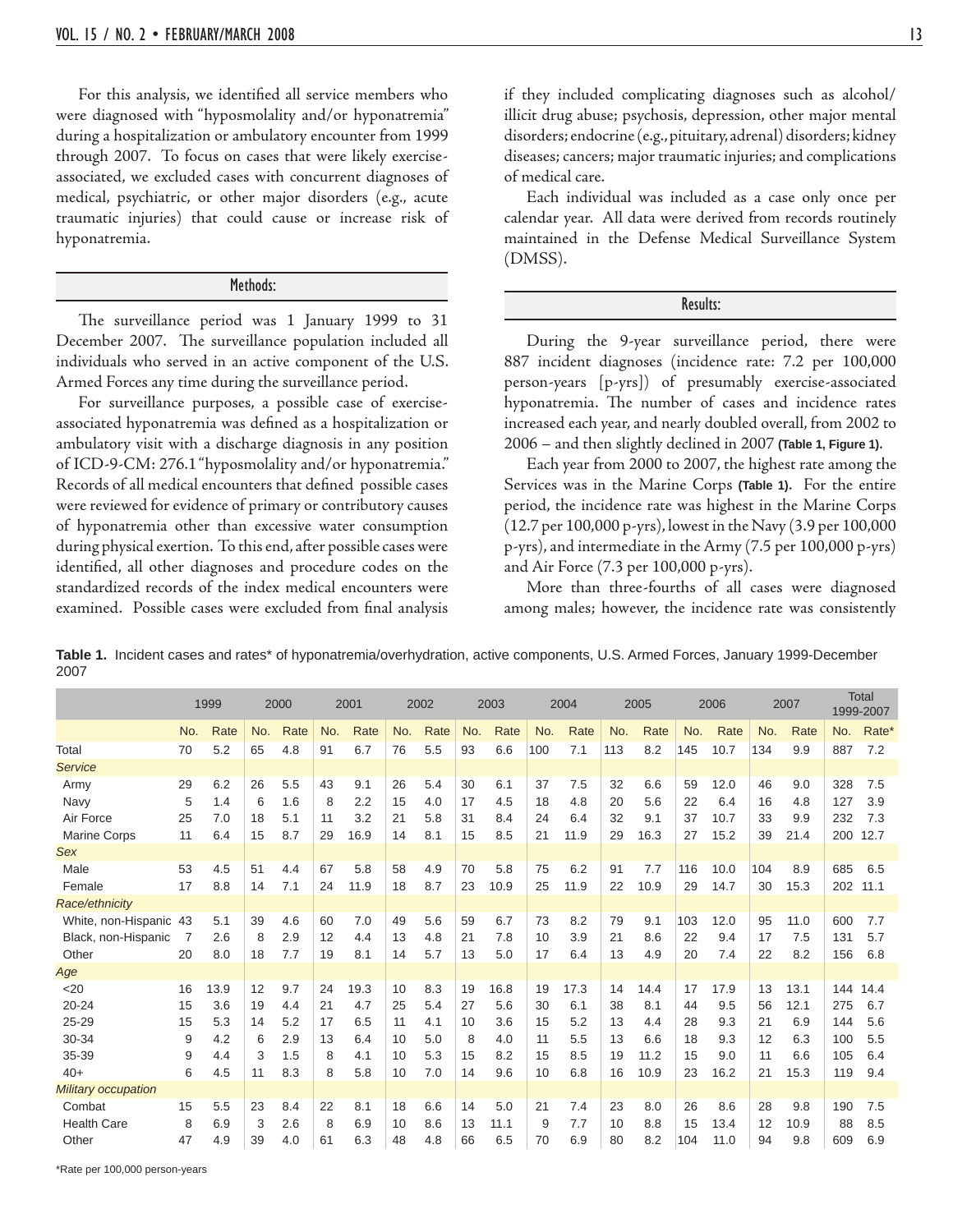higher among females (overall, female-to-male incidence rate ratio: 1.72) **(Table 1)**. Each year from 2004 to 2007 and overall, incidence rates were higher among white non-Hispanic than black non-Hispanic or other racial/ethnic subgroup members **(Table 1)**.

Throughout the period, the highest rates were among the youngest (incidence rate, <20 years old: 14.4 per 100,000 pyrs) and oldest (incidence rate, >39 years old: 9.4 per 100,000 p-yrs) service members (Table 1). There were not sharp differences in rates across military occupational subgroups. However, during each year from 2002 to 2007 and overall, incidence rates were higher among service members with health care-related compared to combat-specific or other occupations **(Table 1)**.

 During the 9-year period, cases were diagnosed at more than 200 medical facilities. However, only 29 facilities reported at least 8 cases each (accounting for more than onehalf of the total); and 4 locations reported more than 20 cases each (accounting for more than one-fifth of the total). The four locations with the most cases overall were Parris Island/ Beaufort, SC (n=78), Fort Benning, GA (n=52), Lackland AFB, TX ( $n=30$ ), and Fort Bragg, NC ( $n=24$ ).

*Data analysis by Vicki Jeff ries.*

#### Editorial comment:

The results of this analysis suggest that the incidence of exercise-associated hyponatremia among U.S. service members generally increased from 2002 through 2006 (and slightly declined in 2007). However, the results must be interpreted with consideration of the limitations. For example, there is not a diagnostic code specific for "exerciseassociated hyponatremia." Thus, for surveillance purposes, we identified all medical encounters with a diagnosis of "hyposmolality and/or hyponatremia" and then excluded those with concurrent diagnoses indicative of conditions that may have caused or increased risk of hyponatremia. Clearly, the results presented here should be considered fairly rough estimates of the true incidence of symptomatic exerciseassociated hyponatremia from excessive water consumption among U.S. service members. In light of that, relationships across military and demographic subgroups and trends over time are likely informative and potentially useful for assessing the effectiveness of current policies and practices regarding heat injury and exercise-associated hyponatremia prevention.

 Of note, in this analysis, incidence rates of hyponatremia were consistently higher among females than males (the increased risk among females may account, at least in part, for the higher rates among service members in health care professions). In a recent review of clinical aspects of hyponatremia, Lien and Shapiro reported that, at similar levels of hyponatremia, women may be more likely than men to develop clinically significant hyponatremic injury (e.g., cerebral/pulmonary edema, encephalopathy, permanent brain injury).<sup>3</sup> The authors suggest that female sex hormones may be determinants of the increased risk.<sup>3</sup>

 In the past, concerns regarding hyponatremia from excessive water consumption were focused at training – particularly basic combat training – installations. Not surprisingly, in this analysis, the highest rates were among the youngest – hence, the most junior – service members; and the most cases were diagnosed at medical facilities in the southeast and south-central United States that support Army (Fort Benning, GA), Marine Corps (Parris Island, SC), and Air Force (Lackland AFB, TX) recruit training; Army airborne and Ranger training (Fort Benning, GA), and Army special operations training (Fort Bragg, NC). In many circumstances (e.g., recruit training, Ranger School), military trainees conduct the activities prescribed by their training schedules regardless of the weather conditions. In hot, humid weather, commanders, supervisors, instructors, and medical support staffs must be aware of and enforce guidelines for work-rest cycles and water consumption.

 In regard to hyponatremia, service members and their supervisors must be knowledgeable of the dangers of excessive water consumption and the prescribed limits for water intake during prolonged physical activity in hot, humid weather - during military activities, personal fitness training, and recreational activities. Service members (particularly trainees) and their supervisors must be vigilant for early signs of heat-related illnesses and immediately and appropriately – not excessively – intervene in such cases.

#### References:

1997; 3(6):2,3,8.

<sup>1.</sup> Montain SJ, Sawka MN, Wenger CB. Hyponatremia associated with exercise: risk factors and pathogenesis. *Exerc Sport Sci Rev*. 2001 Jul;29(3):113-7.

<sup>2.</sup> Chorley J, Cianca J, Divine J. Risk factors for exercise-associated hyponatremia in non-elite marathon runners. *Clin J Sport Med.* 2007 Nov;17(6):471-7.

<sup>3.</sup> Lien YH, Shapiro JI. Hyponatremia: clinical diagnosis and management. *Am J Med*. 2007 Aug;120(8):653-8.

<sup>4.</sup> Army Medical Surveillance Activity. Case reports: Hyponatremia associated with heat stress and excessive water consumption: Fort Benning, GA; Fort Leonard Wood, MO; Fort Jackson, SC, June – August 1997. *Medical Surveillance Monthly Report* (*MSMR*). Sep

<sup>5.</sup> Army Medical Surveillance Activity. Surveillance trends: Hyponatremia associated with heat stress and excessive water consumption: the impact of education and a new Army fluid replacement policy. *Medical Surveillance Monthly Report* (*MSMR*). Mar 1999; 3(6):2,3,8,9.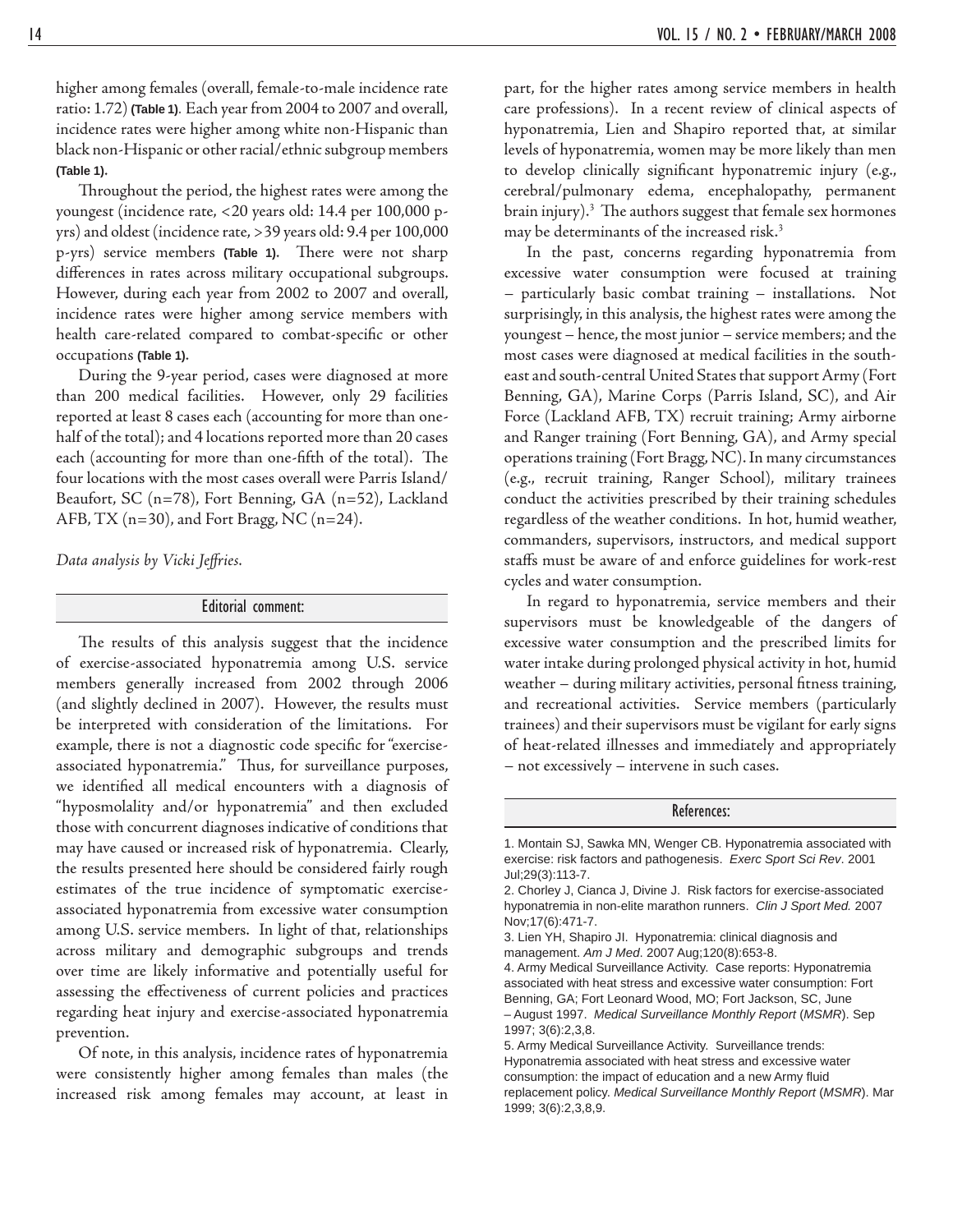### **Update: Deployment Health Assessments, U.S. Armed Forces, January 2003-February 2008**

The health protection strategy of the U.S. Armed Forces is designed to deploy healthy, fit, and medically ready forces, to minimize illnesses and injuries during deployments, and to evaluate and treat physical and Forces is designed to deploy healthy, fit, and medically ready forces, to minimize illnesses and injuries psychological problems (and deployment-related health concerns) following deployment.

 In 1998, the Department of Defense initiated health assessments of all deployers prior to and after serving in major operations outside of the United States.<sup>1</sup> In March 2005, the Post-Deployment Health Reassessment (PDHRA) program was begun to identify and respond to health concerns that persisted for or emerged within three to six months after return from deployment.<sup>2</sup>

This report summarizes responses to selected questions on deployment health assessments completed since 2003. In addition, it documents the natures and frequencies of changes in responses from before to after deployments.

#### Methods:

 Completed deployment health assessment forms are transmitted to the Armed Forces Health Surveillance Center (AFHSC) where they are incorporated into the Defense Medical Surveillance System (DMSS).3 In the DMSS, data recorded on health assessment forms are integrated with data that document demographic and military characteristics and medical encounters (e.g., hospitalizations, ambulatory visits) at fixed military and other (contracted care) medical facilities of the Military Health System. For this analysis, DMSS was searched to identify all pre (DD2795) and post (DD2796) deployment health assessment forms completed since 1 January

2003 and all post-deployment health reassessment (DD2900) forms completed since 1 August 2005.

#### Results:

 Since January 2003, 1,892,754 pre-deployment health assessment forms, 1,904,849 post-deployment health assessment forms, and 486,117 post-deployment health reassessment forms were completed at field sites, transmitted to the AFHSC, and integrated into the DMSS **(Figure 1)**. Throughout the period, there were intervals of approximately 2-4 months between peaks of pre-deployment and postdeployment health assessments (that were completed by diff erent cohorts of deployers) **(Figure 1)**. Post-deployment health reassessments rapidly increased between February and May 2006 **(Figure 1)**. Since then, numbers of reassessment forms per month have been relatively stable (reassessment forms per month, March 2007-February 2008: mean: 23,589; range: 16,709-36,383) **(Figure 1, Table 1)**.

 Between March 2007 and February 2008, nearly threefourths (73.0%) of deployers rated their "health in general" as "excellent" or "very good" during pre-deployment health assessments **(Figure 2)**. During the same period, only 59.4% and 52.6% of redeployers rated their general health as "excellent" or "very good" during post-deployment assessments and postdeployment reassessments, respectively **(Figure 2)**.

 From pre-deployment to post-deployment to postdeployment reassessments, there were sharp increases in the proportions of deployers who rated their health as "fair" or "poor" **(Figure 2)**. For example, prior to deployment, approximately one of 40 (2.7%) deployers rated their health

**Figure 1.** Total deployment health assessment and reassessment forms, by month, U.S. Armed Forces, March 2007-February 2008

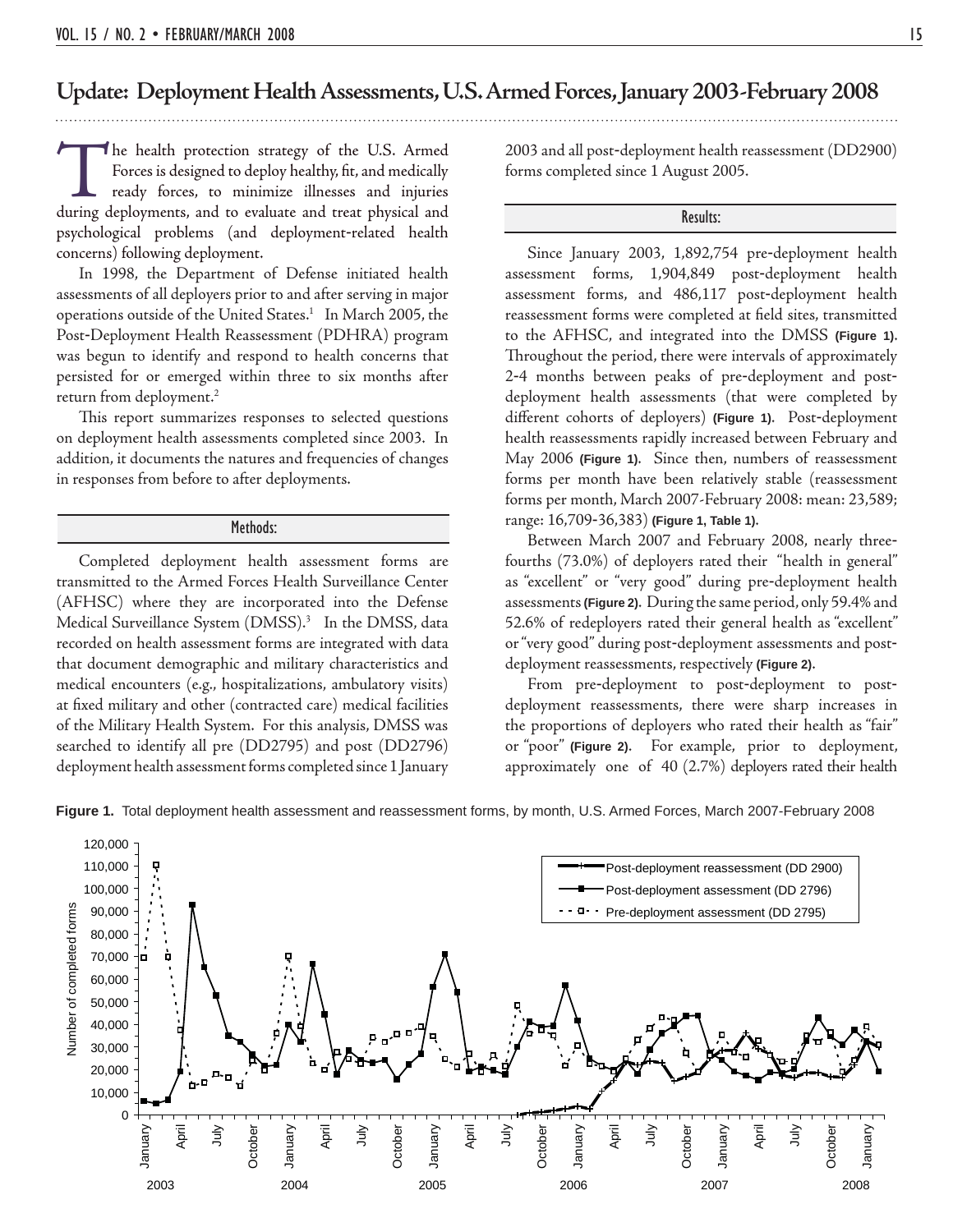|         |      |                                        |      | Post-deployment<br>reassessment<br>DD2900 |      |  |  |
|---------|------|----------------------------------------|------|-------------------------------------------|------|--|--|
| No.     | $\%$ | No.                                    | $\%$ | No.                                       | $\%$ |  |  |
| 350,033 | 100  | 321,903                                | 100  | 283,068                                   | 100  |  |  |
|         |      |                                        |      |                                           |      |  |  |
| 25,694  | 7.3  | 17,558                                 | 5.5  | 36,383                                    | 12.9 |  |  |
| 32,818  | 9.4  | 15,546                                 | 4.8  | 29,232                                    | 10.3 |  |  |
| 26,443  | 7.6  | 18,893                                 | 5.9  | 27,160                                    | 9.6  |  |  |
| 23,649  | 6.8  | 18,594                                 | 5.8  | 17,448                                    | 6.2  |  |  |
| 23,741  | 6.8  | 20,393                                 | 6.3  | 16,709                                    | 5.9  |  |  |
| 35,043  | 10.0 | 32,692                                 | 10.2 | 18,674                                    | 6.6  |  |  |
| 32,243  | 9.2  | 43,024                                 | 13.4 | 18,679                                    | 6.6  |  |  |
| 36,555  | 10.4 | 34,867                                 | 10.8 | 17,051                                    | 6.0  |  |  |
| 19,241  | 5.5  | 31,010                                 | 9.6  | 16,736                                    | 5.9  |  |  |
| 24,290  | 6.9  | 37,474                                 | 11.6 | 22,206                                    | 7.8  |  |  |
|         |      |                                        |      |                                           |      |  |  |
| 39,113  | 11.2 | 32,544                                 | 10.1 | 32,720                                    | 11.6 |  |  |
| 31,203  | 8.9  | 19,308                                 | 6.0  | 30,070                                    | 10.6 |  |  |
|         |      | Pre-deployment<br>assessment<br>DD2795 |      | Post-deployment<br>assessment<br>DD2796   |      |  |  |

**Table 1.** Deployment-related health assessment forms, by month, U.S. Armed Forces, March 2007-February 2008

as "fair" or "poor"; however, 3-6 months after returning from deployment (during post-deployment reassessments), approximately one of seven (13.7%) respondents rated their health as "fair" or "poor" **(Figure 2)**.

 From March 2007 through February 2008, the proportion of deployers who assessed their general health as "fair" or "poor" before deploying remained consistently low (% "fair" or "poor" "health in general," pre-deployment health assessments, January 2003-February 2008, by month: mean: 2.7% [range: 1.83.4%]) **(Figure 3).** During the same period, the proportion of redeployers who assessed their general health as "fair" or "poor" around times of return from deployment was consistently and clearly higher than before deploying (% "fair" or "poor" "health in general," post-deployment health assessments, January 2003- February 2008, by month: mean: 6.4% [range: 4.2-7.7%]) **(Figure 3)**. Finally, from January 2006 through February 2008, the proportion of redeployers who assessed their general health as "fair" or "poor" 3-6 months after redeploying was sharply higher than at redeployment (% "fair" or "poor" "health in general," postdeployment health reassessments, January 2006-December 2007, by month: mean: 13.2% [range: 11.3-15.9%]) **(Figure 3)**.

 More than half of service members who rated their overall health before deployment chose a different descriptor after deploying, but usually by a single category (on a five category scale). The proportions of deployers whose self-rated health improved by more than one category from pre-deployment to reassessment remained relatively stable between March 2007 and February 2008 (mean: 1.3%, range:1.0-1.6%) **(Figure 4).** The proportions of service members whose self-assessed health declined by more than one category was relatively stable between January and March 2007, declined between March and September 2007, and has generally increased since September 2007 (mean: 16.1, range 13.6-19.1%) **(Figure 4)**.

 In general, on post-deployment assessments and reassessments, members of Reserve components and members of the Army were much more likely than their respective counterparts to report mental health-related symptoms and health and exposure-related concerns – and in turn, to have indications for medical and mental health follow-ups ("referrals") **(Table 2).**



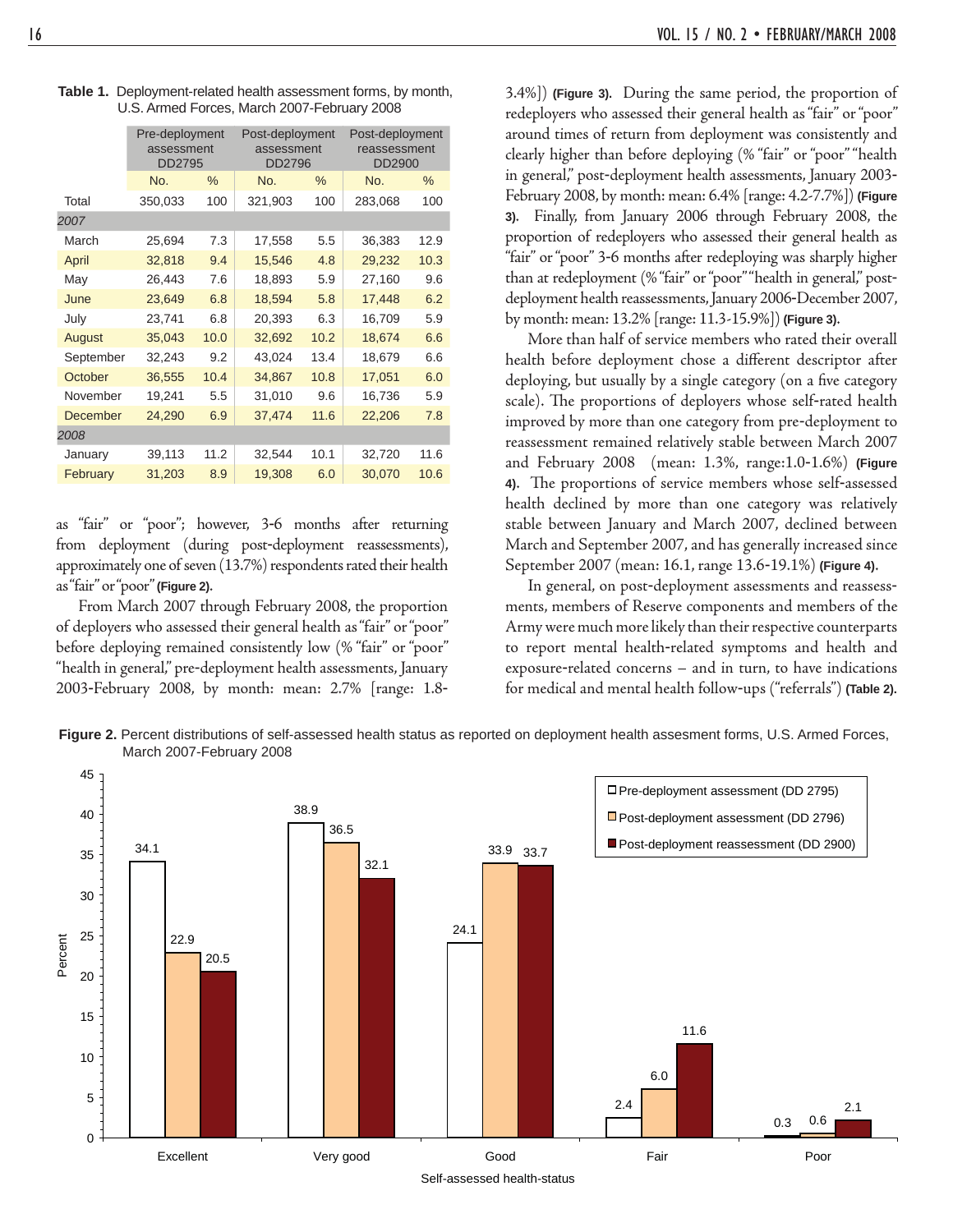Among Reserve versus active component members, relative excesses of health-related concerns and provider-indicated referrals were much greater 3-6 months after redeployment (DD2900) than either before deploying (DD2795) or at redeployment (DD2796) **(Table 2, Figures 5,6)**. For example, among both active and Reserve component members of all Services, mental or behavioral health referrals were more common after deployment than before **(Figure 5)**. However, from the time of redeployment to 3-6 months later, mental health referrals sharply increased among Reserve component members of the Army, Navy, and Marine Corps (but not Air Force) **(Table 2, Figure 5)**. Of note in this regard, the largest absolute increase in mental health referrals from redeployment to 3-6 months later was for Reserve component members of the Army (postdeployment: 5.0%; reassessment: 11.7%) **(Table 2, Figure 5)**.

 Finally, over the past three years, Reserve component members have been approximately twice as likely as active to report "exposure concerns" on post-deployment health assessments (DD2796) (% "exposure concerns," post-deployment assessments, by month, March 2007-February 2008: Reserve: mean: 27.0%, range: 22.2-32.6%; active: mean: 14.6%; range: 9.6-18.8%) **(Table 2, Figures 6,7)**. Sharply higher proportions of both Reserve and active component members endorsed exposure concerns 3-6 months after (DD2900) compared to around times (DD2796) of redeployment (% "exposure concerns," postdeployment reassessments, by month, March 2007-February 2008: Reserve: mean: 35.3%, range: 31.0-39.6%; active: mean: 20.5%; range: 18.2-22.6%) **(Figure 7)**.

#### Editorial comment:

In general, since 2003, proportions of U.S. deployers to Iraq

and Afghanistan who report medical or mental health-related symptoms (or have indications for medical or mental health referrals) on deployment-related health assessments increased from pre-deployment to post-deployment to 3-6 months postdeployment, are higher among members of the Army than the other Services, and are higher among Reserve than the active component members.

 Regardless of the Service or component, deployers often rate their general health worse when they return compared to before deploying. This is not surprising because deployments are inherently physically and psychologically demanding. Clearly, there are many more  $-$  and more significant  $-$  threats to the physical and mental health of service members when they are conducting or supporting combat operations away from their families in hostile environments compared to when serving at their permanent duty stations (active component) or when living in their civilian communities (Reserve component).

 However, many redeployed service members rate their general health worse 3-6 months after returning from deployment compared to earlier. This finding may be less intuitively understandable. Symptoms of post-traumatic stress disorder (PTSD) may emerge or worsen within several months after a life threatening experience (such as military service in a war zone). PTSD among U.S. veterans of combat duty in Iraq has been associated with higher rates of physical health problems after redeployment.<sup>4</sup> The post-deployment health reassessment at 3-6 months post-deployment is designed to detect service members with symptoms not only of PTSD but also persistent or emerging deployment-related medical and mental health problems.

 Among British veterans of the Iraq war, Reservists reported traumatic experiences, and unit cohesion while deployed were



**Figure 3.** Proportion of deployment health assessment forms with self-assessed health status as "fair" or "poor", U.S. Armed Forces, March 2007-February 2008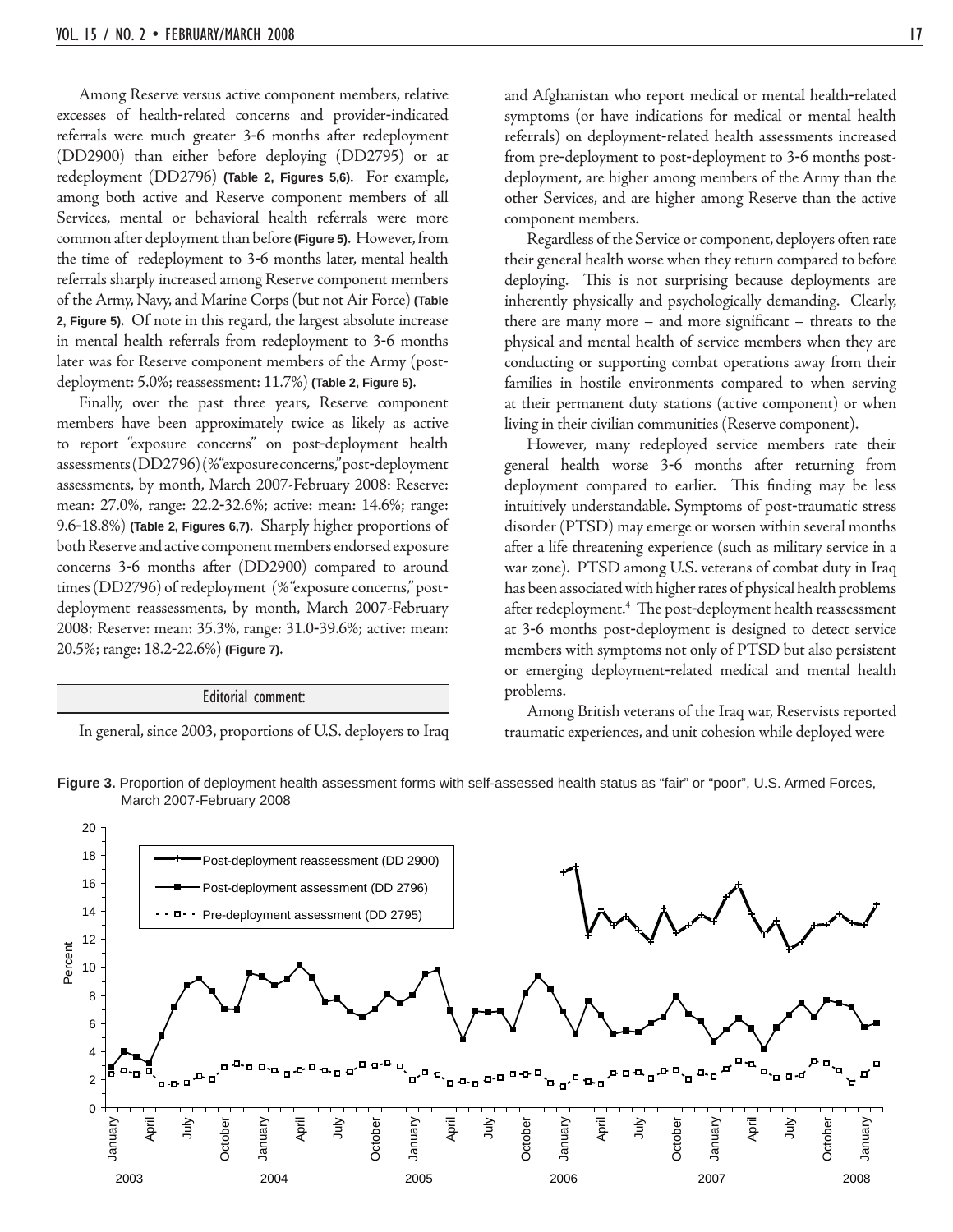associated with medical outcomes after returning; however, PTSD symptoms were more associated with problems at home (e.g, reintegration into family, work, and other aspects of civilian life) than with events in Iraq.<sup>5</sup> The finding may explain, at least in part, the large differences in prevalences of mental health symptoms, medical complaints, and provider-indicated mental health referrals among Reserve compared to active members — particularly in the Army and Navy — 3-6 months after

returning from deployment compared to earlier.

 Post-deployment health assessments may be more reliable several months after redeployment compared to earlier. Commanders, supervisors, family members, peers, and providers of health care to redeployed service members should be alert to emerging or worsening symptoms of physical and psychological problems for several months, at least, after returning from deployment.





**Figure 5.** Percent of deployers with mental or behavioral health referrals, by Service and component, by timing of health assessment, U.S. Armed Forces, March 2007-February 2008

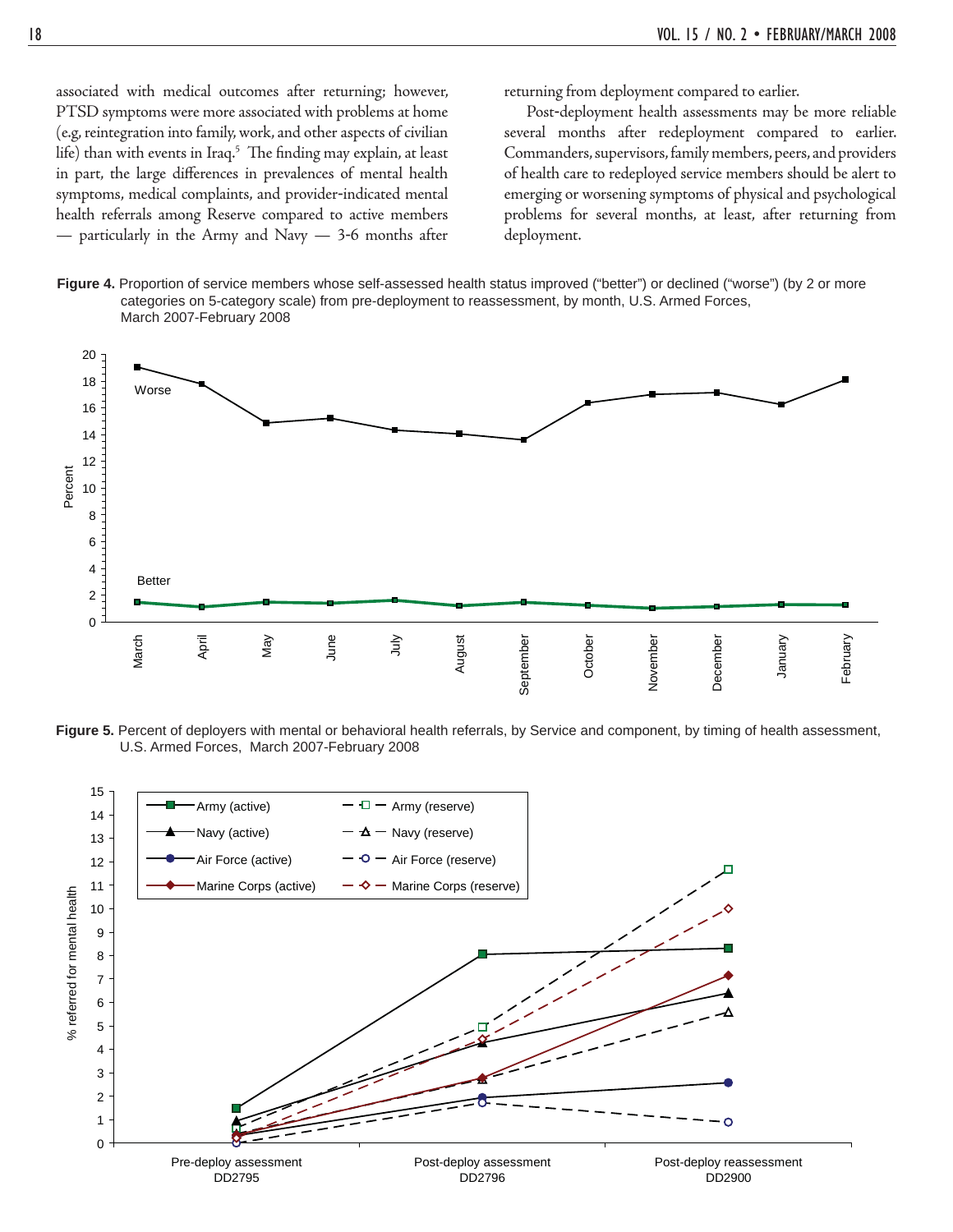| ı                                  |  |
|------------------------------------|--|
| ו<br>י<br>I                        |  |
|                                    |  |
|                                    |  |
|                                    |  |
|                                    |  |
| ı                                  |  |
|                                    |  |
|                                    |  |
|                                    |  |
| l                                  |  |
|                                    |  |
|                                    |  |
|                                    |  |
|                                    |  |
|                                    |  |
|                                    |  |
|                                    |  |
|                                    |  |
|                                    |  |
|                                    |  |
|                                    |  |
|                                    |  |
|                                    |  |
|                                    |  |
|                                    |  |
|                                    |  |
| 1<br>1                             |  |
| ć<br>$\frac{1}{2}$<br>j            |  |
| j<br>l<br>j<br>Í<br>j<br>Í<br>ׇ֚֓֡ |  |
| ׇ֚֓֡<br>֚֘֝<br>$\overline{a}$      |  |
|                                    |  |
| l<br>Ó                             |  |
| l<br>$\frac{2}{3}$                 |  |
| í<br>$\vdots$                      |  |
|                                    |  |
| $\frac{1}{2}$<br>ĺ<br>ׇ֚֬֡         |  |
| j                                  |  |
| j<br>j<br>ׇ֓֕֡                     |  |
| j<br>:                             |  |
| ミュコ<br>¢                           |  |
| l<br>$\mathfrak{c}$                |  |
| i<br>اھ<br>2                       |  |

|                                               |                   | Army                                                    |              |                         | Navy                      |                                       |                  | <b>Air Force</b>          |                                        |              | <b>Marine Corps</b>       |                             |                      | All service members   |                                             |
|-----------------------------------------------|-------------------|---------------------------------------------------------|--------------|-------------------------|---------------------------|---------------------------------------|------------------|---------------------------|----------------------------------------|--------------|---------------------------|-----------------------------|----------------------|-----------------------|---------------------------------------------|
|                                               | DD2795            | Pre-deploy Post-deployReassessm<br>DD2796               | DD2900       | tPre-deploy<br>DD2795   | DD2796<br>deploy<br>Post- | ReassessmtPre-deploy<br>DD2900        | DD2795           | DD2796<br>deploy<br>Post- | Reassessmt <b>Pre-deploy</b><br>DD2900 | DD2795       | DD2796<br>deploy<br>Post- | Reassessmt<br>DD2900        | DD2795               | DD2796                | Pre-deploy Post-deploy Reassessmt<br>DD2900 |
| component<br><b>Active</b>                    | n=145,047         | $n = 140,256$                                           | $n=80,214$   | $n = 16,068$            | $n = 11,517$              | $n=8,409$                             | $n = 62,501$     | n=56,089                  | $n = 53,497$                           | $n = 35,259$ | n=29,964                  | $n = 34,955$                | $n = 258,875$        | n=237,826             | $n = 177,075$                               |
|                                               | $\%$              | $\%$                                                    | $\%$         | ಸ                       | వ్                        | ಸ                                     | ೫                | వ్                        | ಸ                                      | $\%$         | ಸಿ                        | వ్                          | ಸ                    | న్                    | ಸಿ                                          |
| General health "fair" or "poor"               | 4.5               | 8.2                                                     | 17.8         | 1.8                     | 3.7                       | 7.2                                   | 0.5              | $\overline{21}$           | 4.9                                    | 2.0          | 3.1                       | 10.3                        | $\overline{3}$ .1    | 5.9                   | 11.9                                        |
| Health concerns, not wound or injury          | 13.7              | 28.0                                                    | 41.4         | 5.7                     | 11.6                      | 24.1                                  | $4.\overline{8}$ | 5.5                       | 16.9                                   | 4.1          | 8.9                       | 30.0                        | 9.7                  | 21.8                  | 30.9                                        |
| Health worse now than before deployed         | 0.0               | 23.0                                                    | 28.4         | 0.0                     | 10.0                      | 15.6                                  | 0.0              | 8.2                       | 10.2                                   | 0.0          | 11.2                      | 20.6                        | $\overline{0}$ .     | 17.4                  | 20.8                                        |
| Exposure concerns                             | 0.0               | 21.3                                                    | 25.8         | 0.0                     | 11.7                      | 15.1                                  | 0.0              | 6.6                       | 13.5                                   | 0.0          | 7.7                       | 21.8                        | 0.0                  | 15.7                  | 20.8                                        |
| PTSD symptoms (2 or more)                     | 0.0               | 17.8                                                    | 18.5         | 0.0                     | 5.6                       | 10.2                                  | 0.0              | 2.8                       | 3.4                                    | 0.0          | 6.6                       | 12.9                        | 0.0                  | 12.3                  | 12.4                                        |
| Depression symptoms                           | 0.0               | 33.3                                                    | 10.6         | 0.0                     | 19.4                      | 7.4                                   | 0.0              | 9.2                       | 2.8                                    | 0.0          | 24.4                      | 9.8                         | 0.0                  | 25.8                  | 7.9                                         |
| Referral indicated by provider (any)          | 7.2               | 31.7                                                    | 26.0         | 7.3                     | 21.4                      | 24.1                                  | $\ddot{ }$ :     | 11.6                      | 9.3                                    | 4.2          | 14.9                      | 28.3                        | 5.5                  | 24.3                  | 21.3                                        |
| Mental health referral indicated*             | 1.5               | $\overline{8}$ .                                        | 8.3          | 1.0                     | 4.3                       | 6.4                                   | $0.\overline{3}$ | $\frac{0}{1}$             | 2.6                                    | 0.4          | 2.8                       | 7.2                         | $\overline{1}$ .0    | 5.8                   | 6.3                                         |
| Medical visit following referral <sup>+</sup> | 94.8              | 99.3                                                    | 98.8         | 85.0                    | 87.7                      | 93.9                                  | 77.4             | 93.9                      | 95.9                                   | 70.9         | 72.3                      | 90.5                        | 91.5                 | 93.1                  | 97.2                                        |
|                                               |                   | Pre-deploy Post-deployReassessm<br>DD2795 DD2796 DD2900 |              | it Pre-deploy<br>DD2795 | DD2796<br>deploy<br>Post- | ReassessmtPre-deploy<br><b>DD2900</b> | DD2795           | DD2796<br>deploy<br>Post- | Reassessmt Pre-deploy<br>DD2900        | DD2795       | DD2796<br>deploy<br>Post- | Reassessmt<br><b>DD2900</b> | Pre-deploy<br>DD2795 | Post-deploy<br>DD2796 | Reassessm<br>DD2900                         |
| component<br>Reserve                          | n=65,293          | $n = 62,970$                                            | $n = 78,305$ | $1 = 4,652$             | $n = 3,953$               | $n = 7,018$                           | $n = 17,562$     | $n = 15,057$              | n=16,482                               | $n = 3,651$  | $n=2,097$                 | $n=4,188$                   | $n = 91,158$         | $n = 84,077$          | $n = 105,993$                               |
|                                               | $\%$              | $\%$                                                    | $\%$         | $\%$                    | $\%$                      | $\%$                                  | $\%$             | $\%$                      | $\%$                                   | $\%$         | $\%$                      | $\%$                        | $\%$                 | $\%$                  | $\%$                                        |
| General health "fair" or "poor"               | $\overline{2.1}$  | 10.4                                                    | 19.2         | 0.7                     | 4.6                       | 8.8                                   | $0.\overline{3}$ | $\frac{1}{2}$             | 4.6                                    | 2.1          | 5.1                       | 12.9                        | $\ddot{ }$ :         | 8.5                   | 16.0                                        |
| Health concerns, not wound or injury          | 16.3              | 38.5                                                    | 56.5         | 3.0                     | 24.1                      | 39.7                                  | 2.0              | 22.9                      | 0.61                                   | 4.5          | 20.4                      | 45.5                        | 2.4                  | 34.6                  | 49.2                                        |
| Health worse now than before deployed         | 0.0               | 29.4                                                    | 37.8         | 0.0                     | 18.8                      | 24.2                                  | 0.0              | 11.7                      | 11.1                                   | 0.0          | 22.4                      | 28.6                        | 0.0                  | 25.5                  | 32.4                                        |
| Exposure concerns                             | 0.0               | 32.5                                                    | 39.8         | 0.0                     | 31.3                      | 29.5                                  | 0.0              | 9.4                       | 19.3                                   | 0.0          | 18.7                      | 29.1                        | 0.0                  | 28.0                  | 35.5                                        |
| PTSD symptoms (2 or more)                     | 0.0               | 14.5                                                    | 23.9         | 0.0                     | 5.3                       | 12.6                                  | 0.0              | 2.0                       | $3.\overline{3}$                       | 0.0          | 8.2                       | 21.7                        | 0.0                  | 7.7                   | 19.9                                        |
| Depression symptoms                           | 0.0               | 28.5                                                    | 12.5         | 0.0                     | 18.2                      | 7.9                                   | $\overline{0}$ . | 8.0                       | 2.7                                    | 0.0          | 33.0                      | 10.3                        | 0.0                  | 24.5                  | 10.6                                        |
| Referral indicated by provider (any)          | 9.4               | 30.6                                                    | 43.1         | 5.4                     | 20.6                      | 30.0                                  | $0.\overline{3}$ | 11.7                      | 19.1                                   | 5.3          | 31.0                      | 41.9                        | 7.3                  | 26.8                  | 38.4                                        |
| Mental health referral indicated*             | $\overline{0}$ .7 | 5.0                                                     | 7.11         | 0.4                     | 2.7                       | 5.6                                   | 0.0              | $\overline{11}$           | 0.9                                    | 0.2          | 4.4                       | 10.0                        | 0.5                  | 4.3                   | 9.5                                         |
| Medical visit following referral <sup>+</sup> | 96.8              | 96.3                                                    | 28.8         | 94.1                    | 90.8                      | 30.0                                  | 52.6             | 56.3                      | 25.1                                   | 41.9         | 67.7                      | 24.3                        | 94.9                 | 92.3                  | 28.2                                        |
|                                               |                   |                                                         |              |                         |                           |                                       |                  |                           |                                        |              |                           |                             |                      |                       |                                             |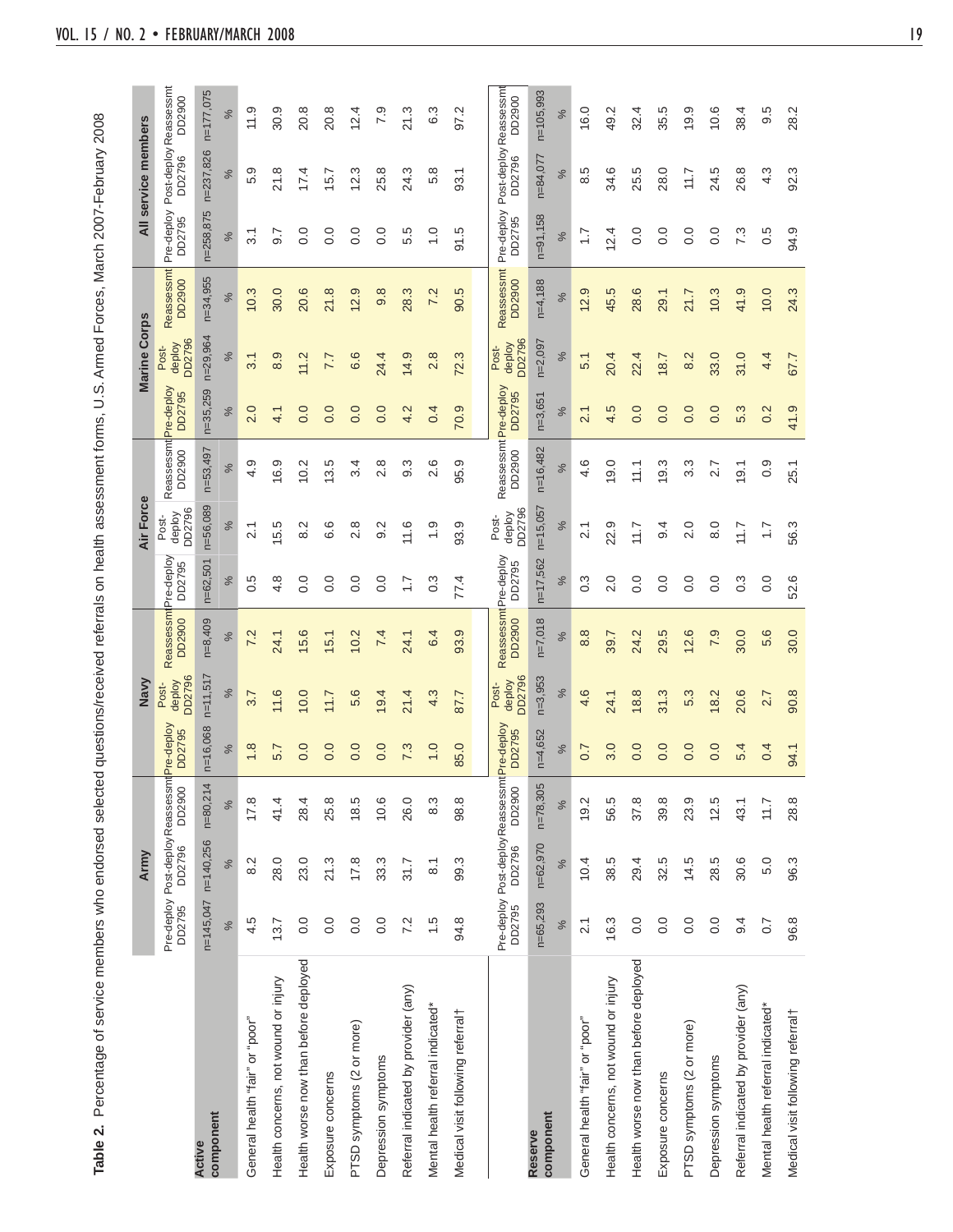#### References:

1. Undersecretary of Defense for Personnel and Readiness. Department of Defense Instruction (DODI) Number 6490.3. Subject: Deployment health, dated 11 August 2006. Accessed on 19 March 2007 at: http://www.dtic. mil/whs/directives/corres/pdf/649003p.pdf.

2. Assistant Secretary of Defense (Health Affairs). Memorandum for the Assistant Secretaries of the Army (M&RA), Navy (M&RA), and Air Force (M&RA), subject: Post-deployment health reassessment (HA policy: 05- 011), dated 10 March 2005. Washington, DC. http://www.ha.osd.mil/policies/2005/05-011.pdf. Accessed 18 October 2006.

3. Rubertone MV, Brundage JG. The Defense Medical Surveillance System and the Department of Defense Serum Repository: Glimpses of the Future of Public Health Surveillance. *Am J Public Health* 2002 Dec;92, (12):1900-04.

4. Hoge CW, Terhakopian A, Castro CA, Messer SC, Engel CC. Association of posttraumatic stress disorder with somatic symptoms, health care visits, and absenteeism among Iraq war veterans. *Am J Psychiatry*. 2007 Jan;164(1):150-3.

5. Browne T, Hull L, Horn O, et al. Explanations for the increase in mental health problems in UK reserve forces who have served in Iraq. *Br J Psychiatry*. 2007 Jun;190:484-489.

**Figure 6.** Ratio of percents of deployers who endorse selected questions, Reserve versus active component, on pre-deployment health assessments (DD2795) and post-deployment health reassessments (DD2900), U.S. Armed Forces, March 2007-February 2008



**Figure 7.** Proportion of service members who endorse exposure concerns on post-deployment health assessments, U.S. Armed Forces, January 2003-February 2008

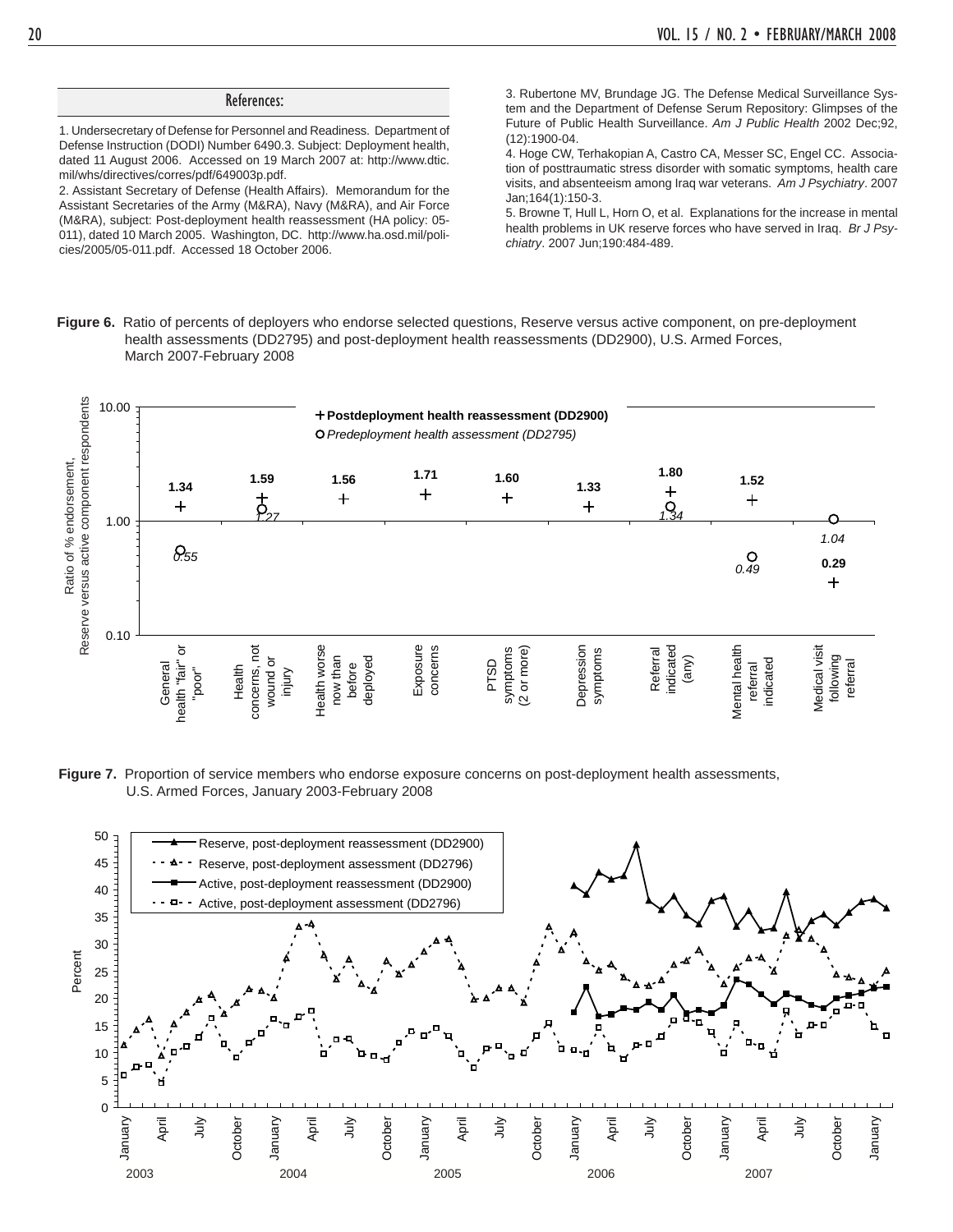



\* Streptococcal-ARD surveillance index (SASI) = ARD rate x % positive culture for group A streptococcus ARD rate = cases per 100 trainees per week ARD rate  $\geq 1.5$  or SASI  $\geq 25.0$  for 2 consecutive weeks are surveillance indicators of epidemics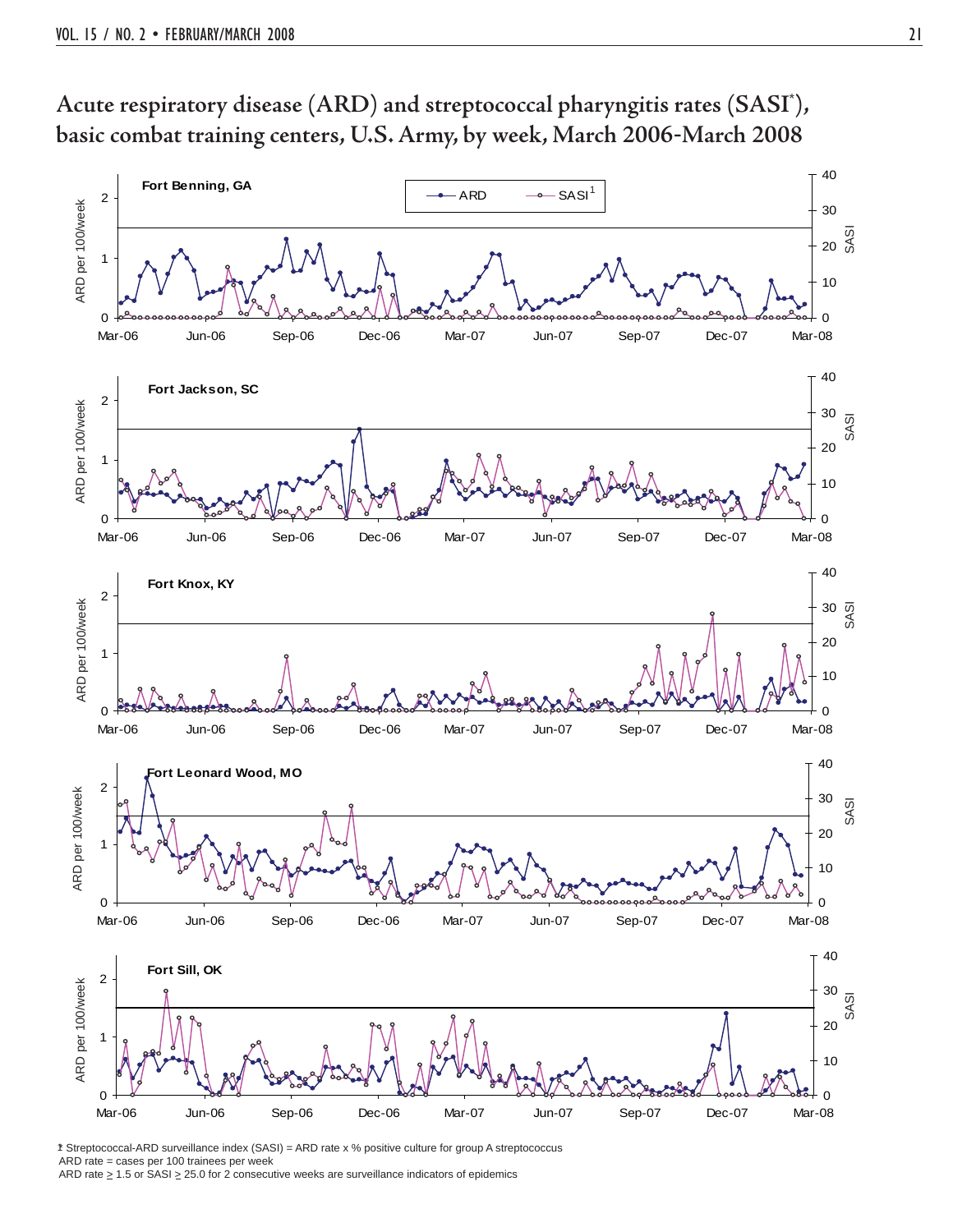## Sentinel reportable events for service members and beneficiaries **at U.S. Army medical facilities, cumulative numbers\* through February 2007 and February 2008**



|                            |                | Number of                          |                      |                    |                      |         | Food-borne           |                   |                      |                      |                      |                    |                      | Vaccine preventable  |                      |                |
|----------------------------|----------------|------------------------------------|----------------------|--------------------|----------------------|---------|----------------------|-------------------|----------------------|----------------------|----------------------|--------------------|----------------------|----------------------|----------------------|----------------|
| <b>Reporting locations</b> |                | reports all<br>events <sup>†</sup> |                      | Campylo-<br>bacter |                      | Giardia |                      | <b>Salmonella</b> |                      | Shigella             |                      | <b>Hepatitis A</b> |                      | <b>Hepatitis B</b>   |                      | Varicella      |
|                            | 2007           | 2008                               | 2007                 | 2008               | 2007                 | 2008    | 2007                 | 2008              | 2007                 | 2008                 | 2007                 | 2008               | 2007                 | 2008                 | 2007                 | 2008           |
| <b>NORTH ATLANTIC</b>      | ٠              | $\cdot$                            | $\ddot{\phantom{a}}$ |                    | $\cdot$              | $\cdot$ |                      |                   | $\cdot$              | $\cdot$              |                      |                    | $\cdot$              | $\cdot$              |                      |                |
| Washington, DC Area        | 49             | 91                                 | $\cdot$              | $\cdot$            | $\overline{2}$       | 1       | $\cdot$              |                   | $\cdot$              |                      | ×,                   | ٠                  | $\mathbf{1}$         | $\cdot$              | $\mathbf{1}$         | 4              |
| Aberdeen, MD               | $\overline{2}$ | 0                                  | $\ddot{\phantom{a}}$ | $\cdot$            | $\cdot$              | $\cdot$ | $\cdot$              | $\cdot$           | $\cdot$              | $\ddot{\phantom{0}}$ | $\ddot{\phantom{0}}$ | $\cdot$            | $\cdot$              | $\blacksquare$       | $\cdot$              | $\cdot$        |
| FT Belvoir, VA             | 40             | 43                                 | $\overline{2}$       |                    |                      |         | $\cdot$              | $\cdot$           | $\cdot$              |                      | $\overline{a}$       |                    | $\cdot$              |                      | $\cdot$              |                |
| FT Bragg, NC               | 214            | 304                                | $\mathbf{1}$         |                    |                      | $\cdot$ | $\overline{2}$       | 2                 |                      |                      |                      |                    | $\ddot{\phantom{0}}$ | $\cdot$              | $\blacksquare$       |                |
| FT Drum, NY                | 54             | 73                                 | $\ddot{\phantom{0}}$ |                    |                      | $\cdot$ | $\cdot$              | $\cdot$           | $\cdot$              | $\cdot$              | $\blacksquare$       | ٠                  | $\cdot$              | $\cdot$              | $\blacksquare$       | $\blacksquare$ |
| FT Eustis, VA              | 31             | 270                                | $\cdot$              |                    |                      | $\cdot$ | $\cdot$              | $\cdot$           | $\cdot$              | $\ddot{\phantom{a}}$ | $\ddot{\phantom{0}}$ | $\cdot$            | $\cdot$              | $\cdot$              | $\blacksquare$       | $\cdot$        |
| FT Knox, KY                | 50             | 241                                | $\overline{a}$       | 1                  |                      |         | $\mathbf{1}$         | $\cdot$           | $\cdot$              |                      | $\cdot$              | $\cdot$            | 1                    | ٠                    | $\blacksquare$       |                |
| FT Lee, VA                 | 87             | 72                                 |                      |                    |                      |         |                      |                   | $\cdot$              |                      |                      |                    | $\mathbf{1}$         | $\cdot$              | $\blacksquare$       |                |
| FT Meade, MD               | 4              | 123                                |                      |                    |                      |         | $\cdot$              | $\cdot$           | $\cdot$              | $\cdot$              | $\blacksquare$       | $\cdot$            | $\cdot$              | $\cdot$              | $\cdot$              | $\blacksquare$ |
| West Point, NY             | $\overline{7}$ | 9                                  | ÷.                   |                    |                      |         |                      | $\cdot$           | $\ddot{\phantom{0}}$ | $\cdot$              |                      |                    | 3                    | $\ddot{\phantom{a}}$ | $\ddot{\phantom{0}}$ |                |
| <b>GREAT PLAINS</b>        | $\cdot$        | $\cdot$                            |                      |                    |                      |         |                      | $\cdot$           | $\cdot$              | $\cdot$              |                      |                    |                      |                      | $\cdot$              |                |
| FT Sam Houston, TX         | 136            | 241                                |                      |                    |                      |         | $\cdot$              | 1                 | ä,                   | 1                    |                      |                    |                      |                      | $\cdot$              |                |
| FT Bliss, TX               | $\mathbf 0$    | 104                                | $\ddot{\phantom{0}}$ | $\cdot$            | $\cdot$              | $\cdot$ | $\cdot$              | 1                 | $\ddot{\phantom{0}}$ | $\cdot$              | $\ddot{\phantom{0}}$ | $\cdot$            | $\cdot$              | $\cdot$              | $\cdot$              |                |
| FT Carson, CO              | 159            | 194                                | $\cdot$              | $\blacksquare$     | 2                    | $\cdot$ | $\cdot$              | 1                 | $\cdot$              | $\cdot$              | $\ddot{\phantom{0}}$ | ٠                  | $\cdot$              | $\cdot$              | $\cdot$              |                |
| FT Hood, TX                | 285            | 220                                | $\overline{2}$       |                    |                      | $\cdot$ | $\cdot$              | 3                 | 2                    | 1                    |                      |                    |                      |                      |                      |                |
| FT Huachuca, AZ            | 23             | 10                                 |                      |                    | $\cdot$              | $\cdot$ | 5                    | $\cdot$           | $\cdot$              | $\ddot{\phantom{0}}$ |                      |                    | $\blacksquare$       | $\blacksquare$       | $\cdot$              |                |
| FT Leavenworth, KS         | $\mathbf{1}$   | 7                                  |                      |                    | $\cdot$              | $\cdot$ | $\cdot$              | $\cdot$           | $\cdot$              | $\ddot{\phantom{0}}$ |                      | $\cdot$            | $\cdot$              | $\cdot$              | $\blacksquare$       | $\cdot$        |
| FT Leonard Wood, MO        | 77             | 232                                |                      |                    |                      | 1       | $\ddot{\phantom{a}}$ | 1                 |                      |                      |                      |                    |                      | 1                    | 2                    |                |
| FT Polk, LA                | 31             | 28                                 |                      |                    | $\mathbf{1}$         |         | $\mathbf{1}$         | $\cdot$           |                      |                      |                      |                    |                      | $\cdot$              | $\ddot{\phantom{0}}$ | 1              |
| FT Riley, KS               | 75             | 165                                |                      |                    |                      | $\cdot$ | $\cdot$              | $\cdot$           | $\cdot$              |                      |                      |                    | $\cdot$              | $\cdot$              | $\cdot$              |                |
| FT Sill, OK                | 34             | 77                                 |                      |                    | $\cdot$              | $\cdot$ | $\mathbf{1}$         | $\cdot$           | $\cdot$              |                      | $\cdot$              |                    | $\cdot$              | $\cdot$              | $\mathbf{1}$         | $\blacksquare$ |
| <b>SOUTHEAST</b>           | $\cdot$        | $\cdot$                            |                      |                    |                      |         | $\cdot$              | $\cdot$           | $\blacksquare$       |                      |                      |                    | $\cdot$              | $\blacksquare$       | $\cdot$              | $\cdot$        |
| FT Gordon, GA              | 142            | 251                                |                      |                    | $\cdot$              |         | $\cdot$              | 1                 |                      |                      |                      | $\cdot$            | $\blacksquare$       | $\cdot$              | $\cdot$              |                |
| FT Benning, GA             | 90             | 71                                 |                      |                    | $\mathbf{1}$         | ٠       | $\cdot$              |                   | $\ddot{\phantom{0}}$ | $\cdot$              | ٠                    | ٠                  | $\mathbf{1}$         | $\cdot$              | $\mathbf{1}$         |                |
| FT Campbell, KY            | 127            | 74                                 | $\ddot{\phantom{a}}$ |                    | $\cdot$              |         | $\cdot$              | $\cdot$           | $\cdot$              |                      | ٠                    | $\cdot$            | $\cdot$              | $\cdot$              | $\ddot{\phantom{0}}$ |                |
| FT Jackson, SC             | 25             | 30                                 |                      |                    |                      |         |                      | ٠                 | $\cdot$              |                      |                      |                    | $\cdot$              |                      | $\cdot$              |                |
| FT Rucker, AL              | 6              | 12                                 |                      |                    |                      | ٠       | $\cdot$              | $\cdot$           | $\cdot$              |                      |                      |                    | $\blacksquare$       | $\cdot$              | $\blacksquare$       |                |
| FT Stewart, GA             | 172            | 144                                | $\mathbf{1}$         |                    |                      | 1       | 1                    | 2                 | 3                    |                      | $\cdot$              |                    | $\mathbf{1}$         | 2                    | $\mathbf{1}$         |                |
| <b>WESTERN</b>             | $\cdot$        | $\cdot$                            | $\cdot$              |                    |                      |         | $\cdot$              | ٠                 |                      |                      |                      |                    |                      | $\cdot$              | $\ddot{\phantom{0}}$ |                |
| FT Lewis, WA               | 84             | 191                                |                      |                    |                      |         | $\cdot$              |                   |                      |                      |                      |                    |                      |                      |                      |                |
| FT Irwin, CA               | 14             | $\overline{7}$                     | 1                    |                    |                      |         | 1                    | 1                 |                      |                      |                      |                    |                      |                      |                      |                |
| FT Wainwright, AK          | 29             | 0                                  |                      |                    |                      | $\cdot$ | $\cdot$              | $\cdot$           | $\cdot$              | $\cdot$              | $\cdot$              | $\cdot$            | $\blacksquare$       | $\blacksquare$       | $\blacksquare$       |                |
| <b>OTHER LOCATIONS</b>     | $\cdot$        | $\cdot$                            | $\cdot$              | $\cdot$            | $\cdot$              | $\cdot$ | $\cdot$              | $\cdot$           | $\blacksquare$       |                      |                      |                    | $\cdot$              | $\cdot$              | $\blacksquare$       |                |
| Hawaii                     | 118            | 154                                | $\overline{2}$       | 4                  | $\ddot{\phantom{a}}$ | 1       | 2                    | 3                 | $\ddot{\phantom{0}}$ |                      |                      |                    | $\blacksquare$       | $\cdot$              | $\cdot$              |                |
| Germany                    | 88             | 333                                | 3                    | 3                  | $\mathbf{1}$         | 1       | 2                    | 1                 |                      |                      |                      |                    | $\ddot{\phantom{0}}$ | 4                    | $\mathbf{1}$         |                |
| Korea                      | 98             | 98                                 | $\cdot$              | $\cdot$            | $\cdot$              | $\cdot$ | $\cdot$              | $\cdot$           | $\cdot$              | $\blacksquare$       | $\cdot$              | $\cdot$            | $\cdot$              | $\cdot$              | $\overline{2}$       | 1              |
| <b>Total</b>               | 2,352          | 3,869                              | $12$                 | 8                  | $\overline{7}$       | 5       | $16\,$               | $17\,$            | 5                    | 2                    | $\pmb{0}$            | $\pmb{0}$          | 8                    | $\bf 7$              | $\boldsymbol{9}$     | 6              |

\*Events reported by March 7, 2007 and March 7, 2008

†Seventy medical events/conditions specified by Tri-Service Reportable Events Guidelines and Case Definitions, May 2004.

Note: Completeness and timeliness of reporting vary by facility.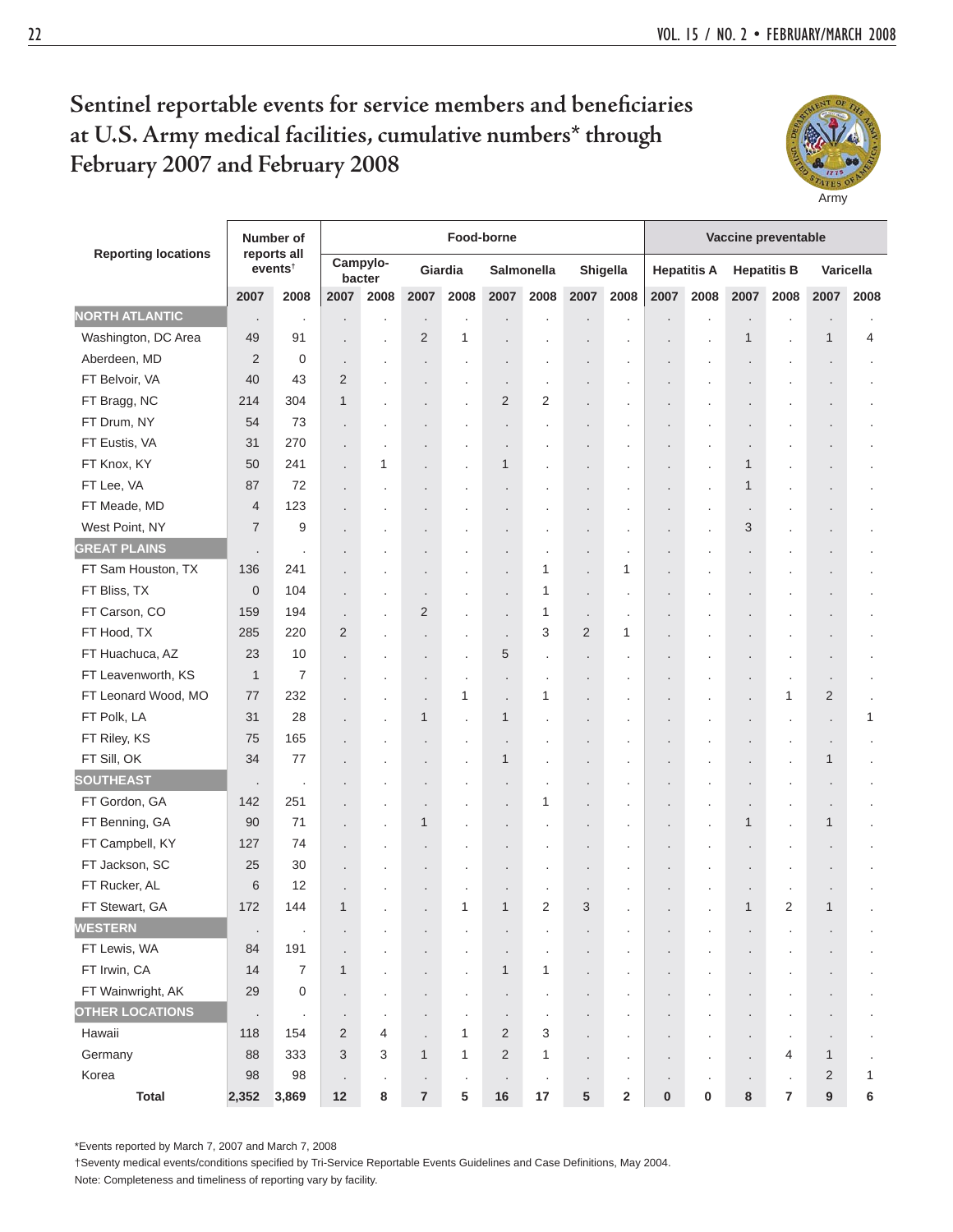## Sentinel reportable events for service members and beneficiaries **at U.S. Army medical facilities, cumulative numbers\* through February 2007 and February 2008**



| <b>Reporting location</b> | Arthropod-borne      |         |                         |                |                      |                |                      | <b>Sexually transmitted</b> |                      |                       |                      | Environmental           |                |                      |                |           |  |
|---------------------------|----------------------|---------|-------------------------|----------------|----------------------|----------------|----------------------|-----------------------------|----------------------|-----------------------|----------------------|-------------------------|----------------|----------------------|----------------|-----------|--|
|                           | Lyme disease         |         |                         | <b>Malaria</b> |                      | Chlamydia      |                      | Gonorrhea                   |                      | Syphilis <sup>#</sup> |                      | Urethritis <sup>§</sup> | Cold           |                      |                | Heat      |  |
|                           | 2007                 | 2008    | 2007                    | 2008           | 2007                 | 2008           | 2007                 | 2008                        | 2007                 | 2008                  | 2007                 | 2008                    | 2007           | 2008                 | 2007           | 2008      |  |
| <b>NORTH ATLANTIC</b>     | $\cdot$              |         |                         | $\cdot$        | $\cdot$              | $\cdot$        | $\cdot$              | $\cdot$                     | $\cdot$              | $\cdot$               |                      | ٠                       | $\cdot$        |                      |                |           |  |
| Washington, DC Area       | $\cdot$              | 1       | $\overline{a}$          | $\cdot$        | 29                   | 24             | 2                    | 7                           | $\overline{2}$       | 2                     |                      | ٠                       | $\cdot$        |                      |                |           |  |
| Aberdeen, MD              |                      |         |                         | $\cdot$        | 2                    | $\cdot$        | $\cdot$              | $\cdot$                     | $\ddot{\phantom{0}}$ | ×,                    |                      |                         |                |                      |                |           |  |
| FT Belvoir, VA            |                      |         |                         | $\cdot$        | 20                   | 16             | 5                    | $\cdot$                     | 2                    | ×,                    | $\cdot$              |                         | $\cdot$        | $\blacksquare$       | $\cdot$        |           |  |
| FT Bragg, NC              |                      |         |                         | $\cdot$        | 163                  | 174            | 23                   | 42                          | $\ddot{\phantom{0}}$ | 1                     | 19                   | 13                      | 1              | $\cdot$              | 4              |           |  |
| FT Drum, NY               |                      | 3       | $\ddot{\phantom{0}}$    | $\cdot$        | 36                   | 40             | 5                    | 8                           | $\ddot{\phantom{0}}$ |                       |                      |                         | $\cdot$        | $\blacksquare$       | $\cdot$        |           |  |
| FT Eustis, VA             |                      |         |                         | $\cdot$        | 23                   | 57             | $\mathbf{1}$         | 2                           | $\ddot{\phantom{0}}$ |                       |                      |                         | $\cdot$        |                      |                |           |  |
| FT Knox, KY               |                      |         |                         | $\cdot$        | 44                   | 30             | $\overline{4}$       | 9                           | $\ddot{\phantom{0}}$ |                       |                      |                         | $\cdot$        | $\blacksquare$       | $\blacksquare$ |           |  |
| FT Lee, VA                |                      |         | $\blacksquare$          | $\cdot$        | 72                   | 40             | 9                    | 24                          |                      | 1                     | $\cdot$              | $\cdot$                 | 1              | $\cdot$              | 1              |           |  |
| FT Meade, MD              |                      |         | ×                       | $\cdot$        | 2                    | 7              | 1                    | $\cdot$                     | $\ddot{\phantom{0}}$ |                       |                      |                         | 1              | $\cdot$              | $\cdot$        |           |  |
| West Point, NY            | 2                    | 3       |                         | $\cdot$        | 2                    | 6              |                      |                             |                      |                       |                      |                         | $\cdot$        |                      | $\blacksquare$ |           |  |
| <b>GREAT PLAINS</b>       |                      |         |                         | $\cdot$        | $\cdot$              | $\cdot$        | $\cdot$              | $\cdot$                     | $\ddot{\phantom{0}}$ |                       |                      | $\cdot$                 | $\cdot$        | $\cdot$              | $\bullet$      |           |  |
| FT Sam Houston, TX        |                      |         | ٠                       | $\cdot$        | 56                   | 38             | 6                    | 9                           | $\mathbf{1}$         | 2                     | $\ddot{\phantom{0}}$ | $\cdot$                 | $\cdot$        | 1                    | $\cdot$        |           |  |
| FT Bliss, TX              |                      |         |                         | $\cdot$        | $\ddot{\phantom{0}}$ | 47             | $\ddot{\phantom{0}}$ | 12                          | $\ddot{\phantom{0}}$ | ä,                    |                      |                         | $\blacksquare$ |                      | $\cdot$        |           |  |
| FT Carson, CO             |                      |         |                         | $\cdot$        | 85                   | 77             | 18                   | 10                          | $\mathbf{1}$         | ä,                    | 3                    | $\overline{7}$          |                |                      | $\cdot$        |           |  |
| FT Hood, TX               |                      |         |                         | $\cdot$        | 186                  | 112            | 23                   | 25                          |                      | ä,                    | 23                   | 5                       | $\cdot$        | $\blacksquare$       | $\blacksquare$ |           |  |
| FT Huachuca, AZ           |                      |         | ٠                       | $\cdot$        | 18                   | 8              | $\blacksquare$       | $\overline{2}$              | $\blacksquare$       | ×                     | $\cdot$              | ٠                       | $\cdot$        | ٠                    | $\cdot$        |           |  |
| FT Leavenworth, KS        |                      |         | $\cdot$                 | $\cdot$        | $\cdot$              | 7              | 1                    | ÷,                          | $\cdot$              |                       |                      | $\cdot$                 | $\cdot$        | $\cdot$              | $\cdot$        |           |  |
| FT Leonard Wood, MO       |                      |         | $\cdot$                 | $\cdot$        | 48                   | 45             | 8                    | 4                           |                      |                       | $\blacksquare$       | $\cdot$                 | $\overline{2}$ | $\overline{2}$       | $\cdot$        |           |  |
| FT Polk, LA               |                      | ٠       | 1                       | $\cdot$        | 23                   | 17             | $\overline{4}$       | 10                          |                      |                       | $\cdot$              | $\cdot$                 | $\cdot$        | $\cdot$              | $\cdot$        |           |  |
| FT Riley, KS              |                      |         | $\bullet$               | 1              | 48                   | 65             | $\overline{2}$       | 4                           | $\blacksquare$       |                       | $\cdot$              |                         | $\cdot$        | 1                    | $\blacksquare$ |           |  |
| FT Sill, OK               |                      |         | ٠                       | $\cdot$        | 20                   | 10             | $\overline{7}$       | 3                           |                      |                       |                      |                         | 1              | $\ddot{\phantom{0}}$ |                |           |  |
| <b>SOUTHEAST</b>          |                      |         | ٠                       | $\cdot$        | $\cdot$              | $\blacksquare$ | $\cdot$              | $\cdot$                     | $\cdot$              |                       |                      |                         | $\cdot$        |                      | $\cdot$        |           |  |
| FT Gordon, GA             | $\ddot{\phantom{0}}$ | $\cdot$ | $\cdot$                 | $\cdot$        | 92                   | 88             | 11                   | 41                          | $\mathbf{1}$         | $\ddot{\phantom{0}}$  | $\ddot{\phantom{0}}$ | $\cdot$                 | $\cdot$        | $\cdot$              | $\cdot$        |           |  |
| FT Benning, GA            | $\ddot{\phantom{0}}$ | $\cdot$ | 1                       | l.             | 48                   | 48             | 23                   | 14                          | $\cdot$              | ÷                     | $\cdot$              |                         | $\cdot$        | $\ddot{\phantom{a}}$ | $\cdot$        |           |  |
| FT Campbell, KY           |                      | ٠       | $\cdot$                 | $\cdot$        | 77                   | 6              | 13                   | $\cdot$                     | $\ddot{\phantom{0}}$ | ×                     | $\blacksquare$       |                         | $\blacksquare$ |                      | $\cdot$        |           |  |
| FT Jackson, SC            | $\ddot{\phantom{0}}$ |         | $\cdot$                 | $\cdot$        | 23                   | 24             | $\overline{2}$       | 6                           |                      |                       | $\blacksquare$       |                         | $\cdot$        |                      | $\cdot$        |           |  |
| FT Rucker, AL             | $\cdot$              | 1       | $\blacksquare$          | $\cdot$        | 6                    | 8              | $\cdot$              | 3                           | $\cdot$              |                       | $\blacksquare$       | $\cdot$                 | $\cdot$        | $\blacksquare$       | $\bullet$      |           |  |
| FT Stewart, GA            |                      |         |                         | ï              | 124                  | 117            | 25                   | 17                          |                      |                       |                      |                         | $\cdot$        |                      | $\cdot$        |           |  |
| WESTERN                   |                      |         |                         | $\bullet$      | $\cdot$              | $\cdot$        | $\cdot$              | $\cdot$                     |                      |                       |                      | $\cdot$                 | $\cdot$        |                      |                |           |  |
| FT Lewis, WA              | $\ddot{\phantom{0}}$ |         | $\cdot$                 | $\cdot$        | 72                   | 153            | 11                   | 14                          |                      |                       | 1                    | 4                       | $\blacksquare$ | $\cdot$              | $\cdot$        |           |  |
| FT Irwin, CA              |                      |         | $\cdot$                 | $\cdot$        | 11                   | $\sqrt{5}$     | $\mathbf{1}$         | $\mathbf{1}$                | $\ddot{\phantom{0}}$ | $\blacksquare$        | $\blacksquare$       | $\cdot$                 | $\cdot$        | $\cdot$              | $\cdot$        |           |  |
| FT Wainwright, AK         |                      |         | ×                       | $\cdot$        | 10                   | $\cdot$        | $\mathbf{1}$         | $\cdot$                     | $\cdot$              |                       |                      | $\cdot$                 | $\overline{7}$ | $\ddot{\phantom{0}}$ | $\cdot$        |           |  |
| <b>OTHER LOCATIONS</b>    |                      |         |                         | $\cdot$        | $\cdot$              | $\cdot$        | $\cdot$              | $\cdot$                     |                      |                       |                      |                         | $\cdot$        | $\cdot$              | $\cdot$        |           |  |
| Hawaii                    |                      |         |                         | $\cdot$        | 94                   | 108            | $\overline{7}$       | 6                           |                      | ×                     |                      |                         | $\cdot$        | $\cdot$              | $\mathbf{1}$   |           |  |
| Germany                   | $\overline{2}$       | 4       | $\overline{2}$          | $\overline{2}$ | 52                   | 174            | 17                   | 33                          | $\ddot{\phantom{0}}$ | $\overline{2}$        | 1                    | $\cdot$                 | $\cdot$        | 8                    | $\cdot$        |           |  |
| Korea                     |                      |         | $\cdot$                 | $\cdot$        | 82                   | 82             | $\,8\,$              | 9                           | $\ddot{\phantom{0}}$ |                       | 1                    |                         | $\sqrt{5}$     | $\cdot$              | $\cdot$        |           |  |
| <b>Total</b>              | 4                    | 12      | $\overline{\mathbf{4}}$ | $\mathbf 3$    |                      |                | 238                  | 315                         | $\overline{7}$       | 8                     | 48                   | 29                      | 18             | 12                   | 6              | $\pmb{0}$ |  |

‡Primary and secondary.

§Urethritis, non-gonococcal (NGU).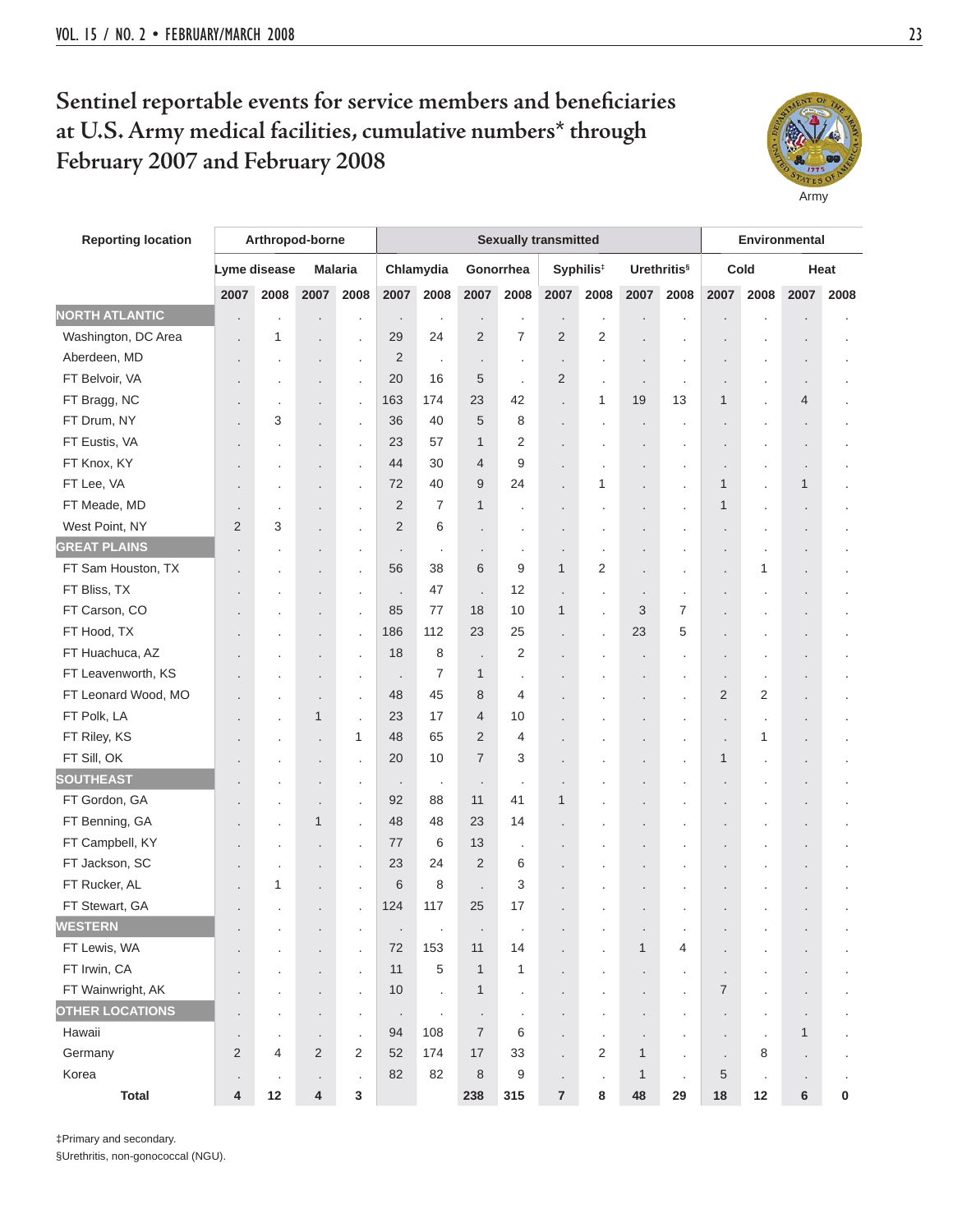## Sentinel reportable events for service members and beneficiaries **at U.S. Navy medical facilities, cumulative numbers\* through February 2007 and February 2008**



|                              |                | Number of                          |                      |                    |                      |                      | Food-borne     |                      |                      |                      |         |                    | Vaccine preventable  |                      |                |           |
|------------------------------|----------------|------------------------------------|----------------------|--------------------|----------------------|----------------------|----------------|----------------------|----------------------|----------------------|---------|--------------------|----------------------|----------------------|----------------|-----------|
| <b>Reporting locations</b>   |                | reports all<br>events <sup>t</sup> |                      | Campylo-<br>bacter |                      | Giardia              |                | Salmonella           |                      | Shigella             |         | <b>Hepatitis A</b> | <b>Hepatitis B</b>   |                      |                | Varicella |
|                              | 2007           | 2008                               | 2007                 | 2008               | 2007                 | 2008                 | 2007           | 2008                 |                      | 2007 2008            | 2007    | 2008               | 2007                 | 2008                 | 2007           | 2008      |
| <b>NATIONAL CAPITOL AREA</b> | $\cdot$        | $\cdot$                            | $\cdot$              |                    | $\blacksquare$       |                      | $\cdot$        |                      | $\cdot$              | $\cdot$              | $\cdot$ |                    | $\blacksquare$       |                      |                |           |
| Annapolis, MD                | $\mathbf{0}$   | 0                                  | $\ddot{\phantom{0}}$ |                    |                      |                      |                |                      |                      |                      |         |                    |                      |                      |                |           |
| Bethesda, MD                 | $\mathbf{1}$   | 0                                  | $\ddot{\phantom{0}}$ |                    |                      |                      |                |                      |                      |                      |         |                    |                      |                      |                |           |
| Patuxent River, MD           | $\theta$       | 0                                  | $\ddot{\phantom{0}}$ |                    |                      |                      |                |                      | $\cdot$              | $\blacksquare$       |         |                    |                      |                      | $\cdot$        |           |
| <b>NAVY MEDICINE EAST</b>    | $\cdot$        | $\cdot$                            | $\cdot$              |                    |                      |                      | $\cdot$        |                      | $\cdot$              | $\blacksquare$       |         |                    | $\cdot$              | ٠                    | $\cdot$        |           |
| Albany, GA                   | $\mathbf 0$    | 0                                  | $\cdot$              | $\cdot$            |                      | ٠                    | $\cdot$        | $\cdot$              | $\cdot$              | $\cdot$              | ٠       | $\cdot$            | $\ddot{\phantom{0}}$ |                      | ٠              |           |
| Atlanta, GA                  | $\mathbf{0}$   | 0                                  | $\ddot{\phantom{0}}$ |                    |                      |                      | $\blacksquare$ |                      |                      | $\cdot$              |         |                    | $\ddot{\phantom{0}}$ |                      | ٠              |           |
| Beaufort, SC                 | 21             | 0                                  | $\cdot$              |                    |                      |                      | $\cdot$        |                      |                      | $\cdot$              | ٠       |                    | $\cdot$              |                      | ٠              |           |
| Camp Lejeune, NC             | 24             | 6                                  | $\cdot$              |                    | $\ddot{\phantom{0}}$ | ٠                    | $\blacksquare$ | ٠                    |                      | $\cdot$              | ٠       |                    | $\blacksquare$       | $\blacksquare$       | $\cdot$        |           |
| Cherry Point, NC             | 16             | 13                                 | $\cdot$              | $\cdot$            | ÷.                   | $\ddot{\phantom{a}}$ | $\cdot$        | $\cdot$              | $\blacksquare$       | $\cdot$              | ٠       | $\cdot$            | $\ddot{\phantom{0}}$ | $\ddot{\phantom{0}}$ | ٠              | $\bullet$ |
| Great Lakes, IL              | 34             | $\mathbf 0$                        | $\ddot{\phantom{0}}$ |                    |                      |                      | $\cdot$        | $\cdot$              |                      | $\cdot$              |         |                    |                      |                      | ٠              |           |
| Jacksonville, FL             | 13             | $\overline{2}$                     | $\cdot$              |                    |                      | ×                    | $\cdot$        | 2                    | $\ddot{\phantom{0}}$ | $\cdot$              | ٠       |                    | $\cdot$              |                      | ٠              |           |
| Mayport, FL                  | 3              | 9                                  | $\ddot{\phantom{0}}$ | $\cdot$            | $\cdot$              |                      | 1              | 2                    | $\ddot{\phantom{0}}$ | $\blacksquare$       | ٠       |                    | $\ddot{\phantom{0}}$ | $\blacksquare$       | $\cdot$        |           |
| NABLC Norfolk, VA            | 17             | 3                                  | $\cdot$              |                    | $\ddot{\phantom{0}}$ | $\ddot{\phantom{a}}$ | $\cdot$        | $\cdot$              | $\blacksquare$       | $\cdot$              | $\cdot$ |                    | $\blacksquare$       | $\ddot{\phantom{0}}$ | $\cdot$        |           |
| NBMC Norfolk, VA             | $\overline{0}$ | 63                                 | $\ddot{\phantom{0}}$ |                    |                      | ٠                    | $\cdot$        |                      | $\cdot$              | $\cdot$              |         |                    | $\blacksquare$       | $\cdot$              | $\cdot$        |           |
| NEHC Norfolk, VA             | $\mathbf 0$    | 0                                  | $\cdot$              |                    |                      |                      | $\cdot$        |                      |                      | $\cdot$              | ٠       |                    | $\cdot$              |                      | $\cdot$        | $\cdot$   |
| North Charleston, SC         | $\mathbf 0$    | 0                                  | $\cdot$              |                    | $\cdot$              | $\ddot{\phantom{0}}$ | $\cdot$        | $\cdot$              | $\cdot$              | $\blacksquare$       | $\cdot$ |                    | $\cdot$              | $\cdot$              | $\cdot$        |           |
| Pensacola, FL                | 5              | 0                                  | $\cdot$              |                    | $\ddot{\phantom{0}}$ | $\ddot{\phantom{a}}$ | 1              |                      | $\blacksquare$       | $\blacksquare$       | $\cdot$ |                    | $\blacksquare$       | $\cdot$              | 1              |           |
| Portsmouth, VA               | $\mathbf{0}$   | 0                                  | $\ddot{\phantom{0}}$ |                    | $\ddot{\phantom{0}}$ | ×                    | $\cdot$        |                      | $\cdot$              | ٠                    |         |                    | $\blacksquare$       | ٠                    | $\cdot$        |           |
| Washington, DC               | $\mathbf 0$    | $\overline{2}$                     | $\cdot$              |                    |                      |                      | $\cdot$        |                      |                      | ٠                    | $\cdot$ |                    | $\ddot{\phantom{0}}$ | $\cdot$              | $\cdot$        |           |
| Guantanamo Bay, Cuba         | $\mathbf 0$    | 0                                  | $\cdot$              | $\cdot$            | $\ddot{\phantom{0}}$ | $\blacksquare$       | $\cdot$        | $\ddot{\phantom{0}}$ | $\cdot$              | $\cdot$              | $\cdot$ |                    |                      |                      | $\blacksquare$ |           |
| Europe                       | 4              | 0                                  | $\cdot$              |                    |                      |                      | $\cdot$        | ×                    | $\cdot$              | $\ddot{\phantom{0}}$ | $\cdot$ |                    | $\ddot{\phantom{0}}$ |                      | $\blacksquare$ |           |
| <b>NAVY MEDICINE WEST</b>    | $\cdot$        | $\cdot$                            | $\cdot$              |                    |                      |                      | $\cdot$        |                      |                      | $\ddot{\phantom{0}}$ |         |                    |                      |                      | $\cdot$        |           |
| Camp Pendleton, CA           | 4              | 1                                  | $\cdot$              |                    |                      |                      | $\cdot$        |                      | $\cdot$              | $\cdot$              | ×,      |                    | $\blacksquare$       |                      | $\cdot$        |           |
| Corpus Christi, TX           | $\mathbf 0$    | 0                                  | $\cdot$              | $\cdot$            | $\ddot{\phantom{0}}$ | $\blacksquare$       | $\cdot$        |                      | $\cdot$              | $\cdot$              | $\cdot$ | $\cdot$            | $\blacksquare$       |                      | $\cdot$        |           |
| Fallon, NV                   | $\mathbf 0$    | 0                                  | $\ddot{\phantom{0}}$ |                    |                      |                      | $\cdot$        |                      |                      |                      | $\cdot$ |                    |                      |                      | $\cdot$        |           |
| Ingleside, TX                | $\mathbf 0$    | 0                                  | $\cdot$              |                    |                      |                      |                |                      |                      |                      |         |                    | $\cdot$              |                      |                |           |
| Lemoore, CA                  | $\overline{0}$ | 0                                  | $\cdot$              |                    |                      |                      |                |                      |                      |                      |         |                    |                      |                      | $\cdot$        |           |
| Pearl Harbor, HI             | $\overline{0}$ | $\mathbf 0$                        |                      |                    |                      |                      | $\cdot$        |                      | $\blacksquare$       | $\cdot$              | $\cdot$ |                    | $\ddot{\phantom{0}}$ | $\ddot{\phantom{0}}$ |                |           |
| San Diego, CA                | 108            | 0                                  |                      |                    |                      |                      | 1              |                      |                      |                      |         |                    | 11                   |                      |                |           |
| Guam                         | $\overline{4}$ | $\boldsymbol{0}$                   | $\cdot$              |                    |                      |                      |                |                      |                      |                      |         |                    | $\blacksquare$       |                      |                |           |
| Japan                        | $\mathbf{1}$   | $\boldsymbol{0}$                   | $\cdot$              |                    | ٠                    | $\blacksquare$       | $\cdot$        |                      |                      | $\bullet$            |         |                    | $\blacksquare$       |                      |                |           |
| <b>NAVAL SHIPS</b>           | $\cdot$        | $\cdot$                            | $\blacksquare$       |                    | $\blacksquare$       | $\blacksquare$       | $\cdot$        |                      | $\cdot$              | $\cdot$              | $\cdot$ |                    | $\cdot$              | $\blacksquare$       |                |           |
| COMNAVAIRLANT/CINCLANTFLEET  | $\theta$       | $\boldsymbol{0}$                   | $\ddot{\phantom{0}}$ |                    |                      |                      | $\cdot$        |                      |                      |                      |         |                    | $\cdot$              |                      |                |           |
| COMNAVSURFPAC/CINCPACFLEET   | 11             | 0                                  | $\cdot$              |                    |                      |                      | $\cdot$        |                      |                      | $\cdot$              | $\cdot$ | $\cdot$            | $\cdot$              |                      | $\cdot$        |           |
| <b>Total</b>                 | 266            | 99                                 | 0                    | 0                  | $\pmb{0}$            | 0                    | 3              | 4                    | $\pmb{0}$            | 0                    | 0       | 0                  | 11                   | 0                    | $\mathbf{1}$   | 0         |

\*Events reported by March 7, 2008

†Seventy medical events/conditions specified by Tri-Service Reportable Events Guidelines and Case Definitions, May 2004. Note: Completeness and timeliness of reporting vary by facility.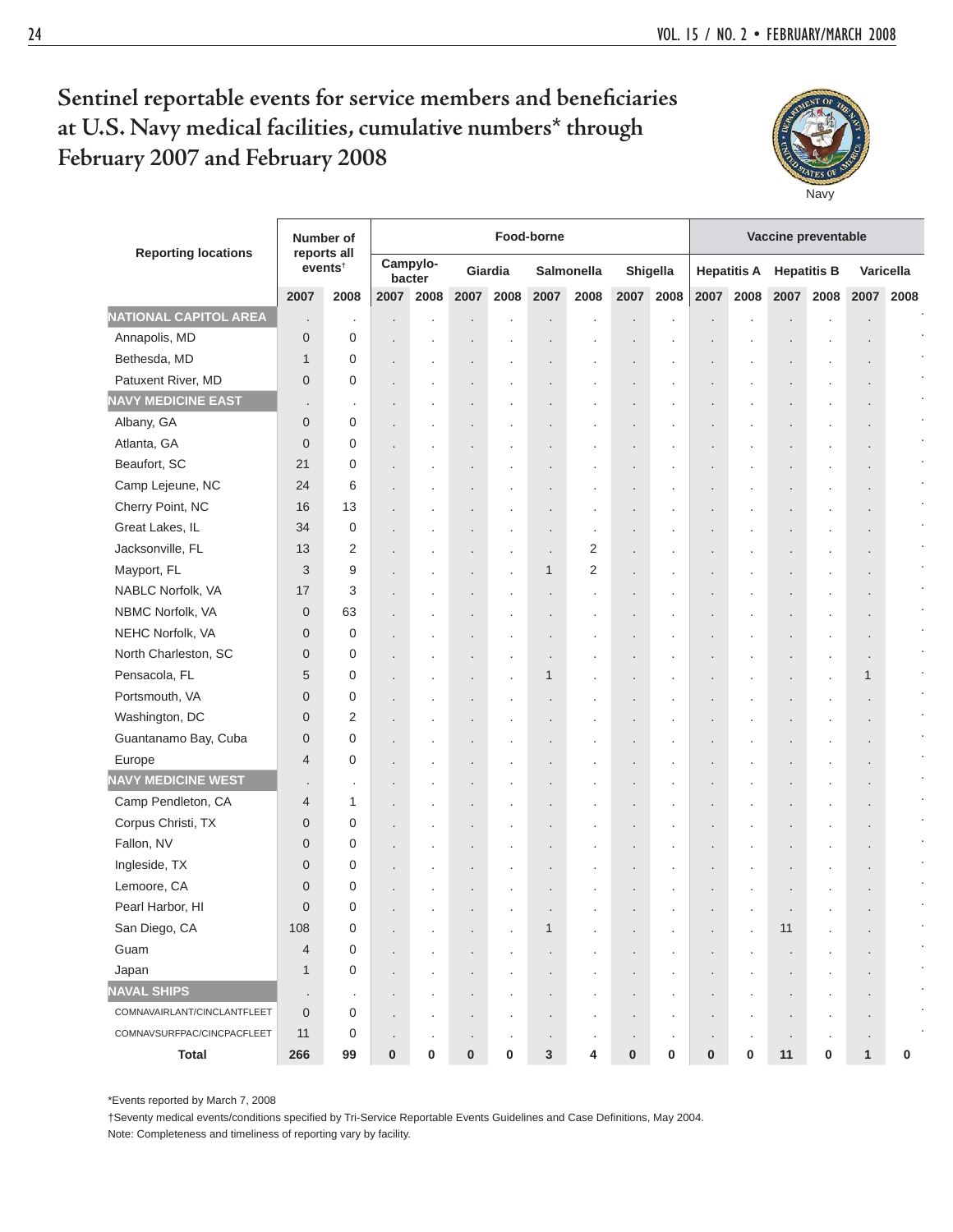## Sentinel reportable events for service members and beneficiaries **at U.S. Navy medical facilities, cumulative numbers\* through February 2007 and February 2008**



| <b>Reporting location</b>    |                |                 | Arthropod-borne                 |                |                      |                |                |                | <b>Sexually transmitted</b> |                       |           |                                |                |                | Environmental  |      |
|------------------------------|----------------|-----------------|---------------------------------|----------------|----------------------|----------------|----------------|----------------|-----------------------------|-----------------------|-----------|--------------------------------|----------------|----------------|----------------|------|
|                              |                | Lyme<br>disease |                                 | <b>Malaria</b> |                      | Chlamydia      | Gonorrhea      |                |                             | Syphilis <sup>#</sup> |           | <b>Urethritis</b> <sup>§</sup> |                | Cold           |                | Heat |
|                              | 2007           | 2008            | 2007                            | 2008           | 2007                 | 2008           | 2007           | 2008           | 2007                        | 2008                  | 2007      | 2008                           | 2007           | 2008           | 2007           | 2008 |
| <b>NATIONAL CAPITOL AREA</b> |                |                 | $\cdot$                         |                | $\ddot{\phantom{0}}$ |                |                |                |                             |                       |           |                                |                |                |                |      |
| Annapolis, MD                |                |                 | $\centering \label{eq:reduced}$ |                | $\ddot{\phantom{0}}$ |                |                |                |                             |                       |           |                                |                |                |                |      |
| Bethesda, MD                 |                |                 | $\cdot$                         | $\cdot$        | 1                    |                |                |                |                             |                       |           |                                |                |                |                |      |
| Patuxent River, MD           |                |                 | $\ddot{\phantom{0}}$            |                |                      |                |                |                |                             |                       |           |                                |                |                |                |      |
| <b>NAVY MEDICINE EAST</b>    |                |                 | $\cdot$                         |                |                      |                |                |                |                             |                       |           |                                |                |                |                |      |
| Albany, GA                   |                |                 | $\cdot$                         | $\cdot$        | $\blacksquare$       |                |                |                |                             |                       |           | $\cdot$                        |                |                | $\blacksquare$ |      |
| Atlanta, GA                  |                |                 | $\cdot$                         | $\cdot$        | $\cdot$              | $\cdot$        | ×              |                |                             |                       |           |                                |                |                | $\cdot$        |      |
| Beaufort, SC                 |                |                 | $\cdot$                         | $\cdot$        | 18                   | $\cdot$        | 1              |                |                             |                       |           |                                |                |                |                |      |
| Camp Lejeune, NC             | 1              |                 | $\cdot$                         | $\cdot$        | 22                   | 4              | $\mathbf{1}$   | 2              |                             |                       |           |                                |                |                |                |      |
| Cherry Point, NC             |                |                 | $\blacksquare$                  | $\cdot$        | 15                   | 12             | $\cdot$        | 1              |                             |                       |           |                                |                |                |                |      |
| Great Lakes, IL              |                |                 | $\ddot{\phantom{0}}$            | $\cdot$        | 28                   | $\cdot$        | 5              |                |                             |                       |           |                                |                |                |                |      |
| Jacksonville, FL             |                |                 |                                 | $\cdot$        | 10                   | $\cdot$        | 2              |                |                             |                       |           |                                |                |                |                |      |
| Mayport, FL                  |                |                 | $\cdot$                         | $\cdot$        | $\overline{2}$       | 4              | ÷,             | 2              |                             |                       |           |                                |                |                |                |      |
| NABLC Norfolk, VA            |                |                 | $\blacksquare$                  | $\cdot$        | 16                   | 3              | 1              | $\cdot$        |                             |                       |           |                                |                |                |                |      |
| NBMC Norfolk, VA             |                |                 | $\cdot$                         |                |                      | 54             |                | 8              |                             |                       |           |                                |                |                |                |      |
| NEHC Norfolk, VA             |                |                 | $\centering \label{eq:reduced}$ |                | $\blacksquare$       |                |                |                |                             |                       |           |                                |                |                |                |      |
| North Charleston, SC         |                |                 | $\cdot$                         | $\cdot$        | ×                    |                |                |                |                             |                       |           |                                |                |                |                |      |
| Pensacola, FL                |                |                 | $\blacksquare$                  | $\cdot$        | 2                    |                |                |                |                             |                       |           |                                |                |                | $\blacksquare$ |      |
| Portsmouth, VA               |                |                 |                                 |                |                      |                |                |                |                             |                       |           |                                |                |                |                |      |
| Washington, DC               |                |                 | $\centering \label{eq:reduced}$ | $\cdot$        |                      | 2              |                |                |                             |                       |           |                                |                |                |                |      |
| Guantanamo Bay, Cuba         |                |                 | $\centering \label{eq:reduced}$ | $\cdot$        |                      |                |                |                |                             |                       |           |                                |                |                |                |      |
| Europe                       |                |                 | ٠                               | $\cdot$        | 4                    |                |                |                |                             |                       |           |                                |                |                | $\blacksquare$ |      |
| <b>NAVY MEDICINE WEST</b>    |                |                 | $\cdot$                         | $\cdot$        | $\cdot$              |                |                |                |                             |                       |           |                                |                |                |                |      |
| Camp Pendleton, CA           |                |                 | $\blacksquare$                  | $\cdot$        | 4                    | 1              |                |                |                             |                       |           |                                |                |                |                |      |
| Corpus Christi, TX           |                |                 | $\blacksquare$                  | $\cdot$        | $\ddot{\phantom{0}}$ |                |                |                |                             |                       |           | $\cdot$                        |                |                |                |      |
| Fallon, NV                   |                |                 | $\blacksquare$                  | $\cdot$        |                      |                |                |                |                             |                       |           |                                |                |                |                |      |
| Ingleside, TX                |                |                 |                                 |                |                      |                |                |                |                             |                       |           |                                |                |                |                |      |
| Lemoore, CA                  |                |                 |                                 |                |                      |                |                |                |                             |                       |           |                                |                |                |                |      |
| Pearl Harbor, HI             |                |                 | $\cdot$                         |                |                      |                |                |                |                             |                       |           | $\cdot$                        |                |                |                |      |
| San Diego, CA                |                |                 | $\blacksquare$                  |                | 76                   | $\blacksquare$ | 8              | ٠              | 2                           | ٠                     |           |                                |                | ٠              | $\cdot$        |      |
| Guam                         |                |                 | $\blacksquare$                  | $\cdot$        | 3                    | $\cdot$        | 1              | $\blacksquare$ |                             |                       |           |                                |                |                | $\blacksquare$ |      |
| Japan                        |                |                 | $\blacksquare$                  | $\cdot$        | 1                    | $\cdot$        |                |                |                             |                       |           |                                |                |                |                |      |
| <b>NAVAL SHIPS</b>           |                |                 | $\blacksquare$                  | $\cdot$        | $\cdot$              | $\cdot$        | $\cdot$        | $\cdot$        | ٠                           | $\blacksquare$        | $\cdot$   | $\blacksquare$                 | $\blacksquare$ | $\blacksquare$ | $\blacksquare$ |      |
| COMNAVAIRLANT/CINCLANTFLEET  | $\cdot$        |                 | $\cdot$                         |                | $\cdot$              | $\cdot$        | $\cdot$        | ٠              | ٠                           | $\cdot$               |           | $\cdot$                        | $\bullet$      | ٠              | $\blacksquare$ |      |
| COMNAVSURFPAC/CINCPACFLEET   | $\blacksquare$ | $\cdot$         | $\blacksquare$                  | $\cdot$        | $\overline{7}$       | $\cdot$        | $\overline{4}$ | $\cdot$        | ٠                           | $\cdot$               |           | $\blacksquare$                 |                | $\cdot$        | $\cdot$        |      |
| <b>Total</b>                 | 1              | 0               | 0                               | 0              | 209                  | 80             | 23             | 13             | $\overline{\mathbf{2}}$     | 0                     | $\pmb{0}$ | 0                              | $\pmb{0}$      | 0              | $\pmb{0}$      | 0    |

‡Primary and secondary. §Urethritis, non-gonococcal (NGU).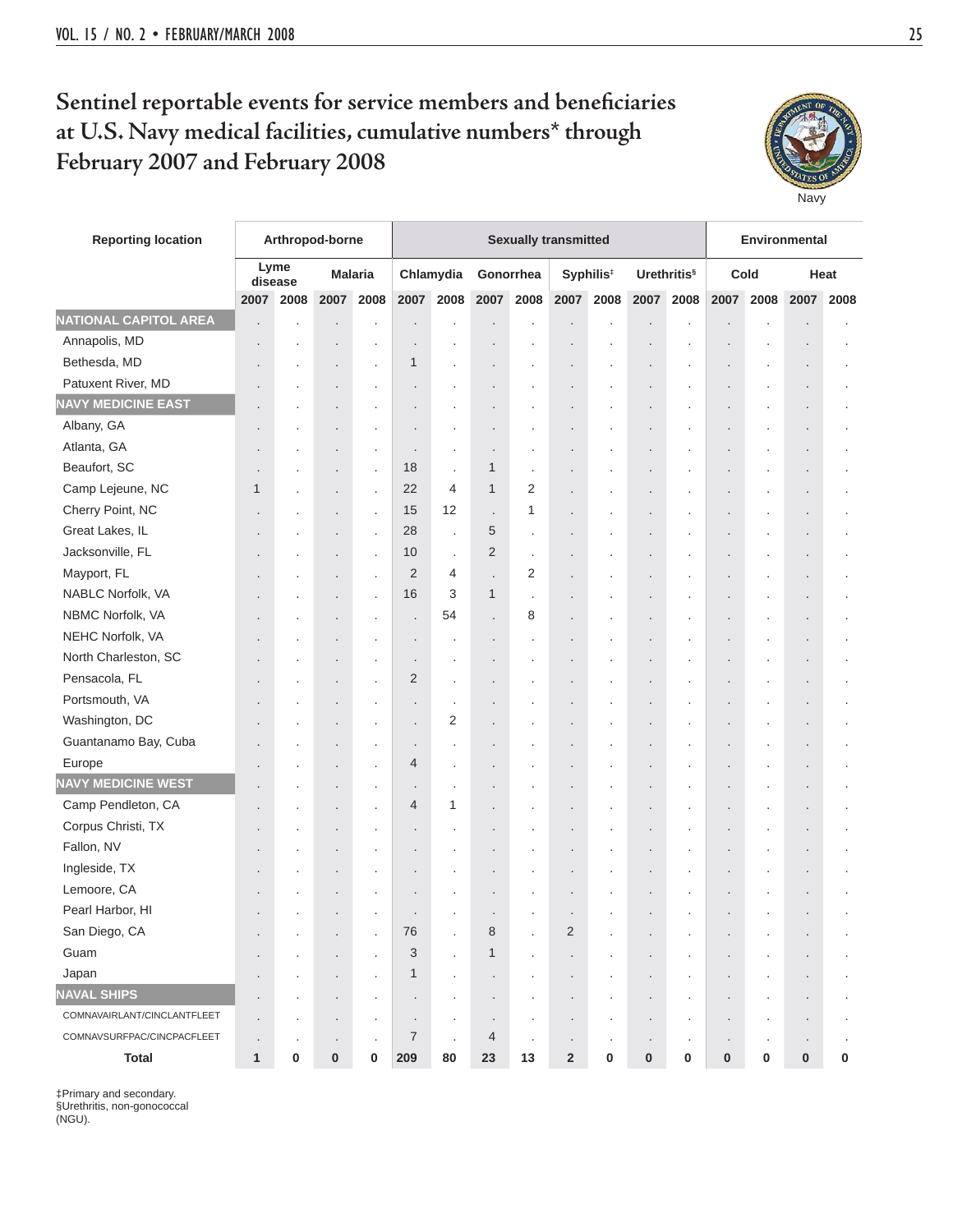## Sentinel reportable events for service members and beneficiaries **at U.S. Air Force medical facilities, cumulative numbers\* through February 2007 and February 2008**



|                               |                        | Number of   |      |                    |              |                | Food-borne               |                   |                      |          |          |                    |                    | Vaccine preventable |                |      |
|-------------------------------|------------------------|-------------|------|--------------------|--------------|----------------|--------------------------|-------------------|----------------------|----------|----------|--------------------|--------------------|---------------------|----------------|------|
| <b>Reporting locations</b>    | $e$ vents <sup>†</sup> | reports all |      | Campylo-<br>bacter |              | Giardia        |                          | <b>Salmonella</b> |                      | Shigella |          | <b>Hepatitis A</b> | <b>Hepatitis B</b> |                     | Varicella      |      |
|                               | 2007                   | 2008        | 2007 | 2008               | 2007         | 2008           | 2007                     | 2008              | 2007                 | 2008     | 2007     | 2008               | 2007               | 2008                | 2007           | 2008 |
| Air Combat Cmd                | 193                    | 261         | 1    | 1                  |              |                | $\overline{\phantom{a}}$ |                   | $\ddot{\phantom{a}}$ | 3        |          | $\cdot$            | 2                  | 3                   | 3              |      |
| Air Education & Training Cmd  | 48                     | 181         |      | $\blacksquare$     |              | $\cdot$        | $\overline{2}$           |                   | $\mathbf{r}$         | ٠        |          |                    |                    |                     | $\cdot$        |      |
| Lackland, TX                  | $\overline{0}$         | 0           |      | $\blacksquare$     | $\cdot$      |                | $\bullet$                |                   | $\bullet$            | ٠        |          |                    |                    |                     | ٠              |      |
| USAF Academy, CO              | 8                      | 3           |      | $\blacksquare$     |              |                | $\mathbf{1}$             | $\cdot$           | $\ddot{\phantom{1}}$ | ٠        |          |                    |                    |                     | ٠              |      |
| Air Force Dist. of Washington | 3                      | 3           |      | $\blacksquare$     |              |                | ×.                       |                   | $\ddot{\phantom{1}}$ |          |          |                    |                    |                     | ×.             |      |
| Air Force Materiel Cmd        | 67                     | 91          |      | 1                  |              |                | 3                        |                   | $\ddot{\phantom{a}}$ | 1        |          |                    |                    |                     | ٠              |      |
| Air Force Special Ops Cmd     | 8                      | 18          |      | $\cdot$            | $\mathbf{r}$ |                | ×.                       |                   | $\mathbf{r}$         | ٠        |          | $\cdot$            |                    |                     | ٠              |      |
| Air Force Space Cmd           | 27                     | 51          |      | $\cdot$            | $\mathbf{1}$ |                | $\overline{2}$           |                   | $\ddot{\phantom{1}}$ |          |          |                    |                    |                     | $\blacksquare$ |      |
| Air Mobility Cmd              | 71                     | 135         |      | $\blacksquare$     |              |                | $\overline{\phantom{a}}$ |                   | $\overline{2}$       | ٠        |          |                    |                    | 2                   |                |      |
| Pacific Air Forces            | 59                     | 61          |      |                    |              |                | $\blacksquare$           |                   | $\blacksquare$       |          |          | $\cdot$            | 1                  | 1                   | $\mathbf{1}$   |      |
| <b>PACAF Korea</b>            | 30                     | 5           |      | $\cdot$            |              |                | ٠                        |                   | $\mathbf{r}$         | ٠.       |          |                    |                    |                     | ×.             |      |
| U.S. Air Forces in Europe     | 47                     | 66          |      | 1                  |              |                |                          |                   | $\ddot{\phantom{1}}$ |          |          |                    |                    |                     |                |      |
| <b>Total</b>                  | 561                    | 875         | 1    | 4                  | $\mathbf{1}$ | $\overline{2}$ | 8                        | $\mathbf{2}$      | $\overline{2}$       | 4        | $\bf{0}$ | $\bf{0}$           | 3                  | 6                   | 4              |      |

\*Events reported by March 7, 2008

†Seventy medical events/conditions specified by Tri-Service Reportable Events Guidelines and Case Definitions, May 2004.

Note: Completeness and timeliness of reporting vary by facility.

| <b>Reporting location</b>     |                | Arthropod-borne |          |                |                |           |                |           | <b>Sexually transmitted</b> |                       |                |                                |                          |      | <b>Environmental</b> |      |
|-------------------------------|----------------|-----------------|----------|----------------|----------------|-----------|----------------|-----------|-----------------------------|-----------------------|----------------|--------------------------------|--------------------------|------|----------------------|------|
|                               |                | Lyme<br>disease |          | <b>Malaria</b> |                | Chlamydia |                | Gonorrhea |                             | Syphilis <sup>#</sup> |                | <b>Urethritis</b> <sup>§</sup> |                          | Cold |                      | Heat |
|                               | 2007           | 2008            | 2007     | 2008           | 2007           | 2008      | 2007           | 2008      | 2007                        | 2008                  | 2007           | 2008                           | 2007                     | 2008 | 2007                 | 2008 |
| Air Combat Cmd                |                |                 |          |                | 125            | 105       | 6              | 8         |                             |                       | $\cdot$        |                                |                          | 1    |                      |      |
| Air Education & Training Cmd  |                | 1               | $\cdot$  | $\cdot$        | 29             | 53        | $\overline{4}$ | 4         | ٠                           |                       | $\cdot$        | ٠.                             | ×.                       |      | $\cdot$              |      |
| Lackland, TX                  |                |                 | ٠        | $\cdot$        | $\cdot$        | $\bullet$ |                | ٠         | ٠                           |                       | $\blacksquare$ | $\sim$                         | ×.                       | ٠    | $\blacksquare$       |      |
| USAF Academy, CO              | $\cdot$        |                 | ×.       | $\cdot$        | $\overline{7}$ | 3         | $\cdot$        |           |                             |                       | $\cdot$        | $\cdot$                        | $\bullet$                |      | $\cdot$              |      |
| Air Force Dist. of Washington | $\cdot$        |                 |          | $\cdot$        | 3              | $\cdot$   | $\bullet$      | ٠.        | ٠                           |                       | $\blacksquare$ | $\mathbf{r}$                   | $\bullet$                | ٠    | $\blacksquare$       |      |
| Air Force Materiel Cmd        |                | 1               | $\cdot$  | $\cdot$        | 52             | 40        | $\overline{4}$ | 5         |                             | 1                     | $\cdot$        | $\mathbf{r}$                   |                          |      | $\cdot$              |      |
| Air Force Special Ops Cmd     | $\cdot$        | 1               | $\cdot$  | $\cdot$        | $\overline{7}$ | 14        | $\mathbf{1}$   | 2         |                             |                       | $\cdot$        | $\cdot$                        |                          |      |                      |      |
| Air Force Space Cmd           | $\bullet$      |                 |          | $\cdot$        | 22             | 26        | 2              | 3         | ٠                           |                       | $\cdot$        | ٠.                             | $\bullet$                | ٠    | $\cdot$              |      |
| Air Mobility Cmd              | 1              | $\cdot$         |          | $\cdot$        | 60             | 99        | 3              | 10        |                             | 1                     | $\cdot$        | $\blacksquare$                 | $\overline{\phantom{a}}$ | 2    | $\cdot$              |      |
| Pacific Air Forces            |                |                 |          | $\cdot$        | 45             | 40        | $\mathbf{1}$   | 1         | $\blacksquare$              |                       | $\blacksquare$ | $\sim$                         | $\mathbf{1}$             | ×    | $\cdot$              |      |
| <b>PACAF Korea</b>            |                |                 |          |                | 22             | 4         |                |           |                             |                       |                |                                |                          |      |                      |      |
| U.S. Air Forces in Europe     | $\blacksquare$ |                 |          |                | 20             | 38        | 3              | 6         |                             |                       |                |                                |                          |      |                      |      |
| Total                         | 1              | 3               | $\bf{0}$ | 0              | 392            | 422       | 24             | 39        | $\bf{0}$                    | $\overline{2}$        | 0              | 1                              | 1                        | 3    | $\bf{0}$             | 0    |

 $\overline{\phantom{a}}$ ‡Primary and secondary.

§Urethritis, non-gonococcal (NGU).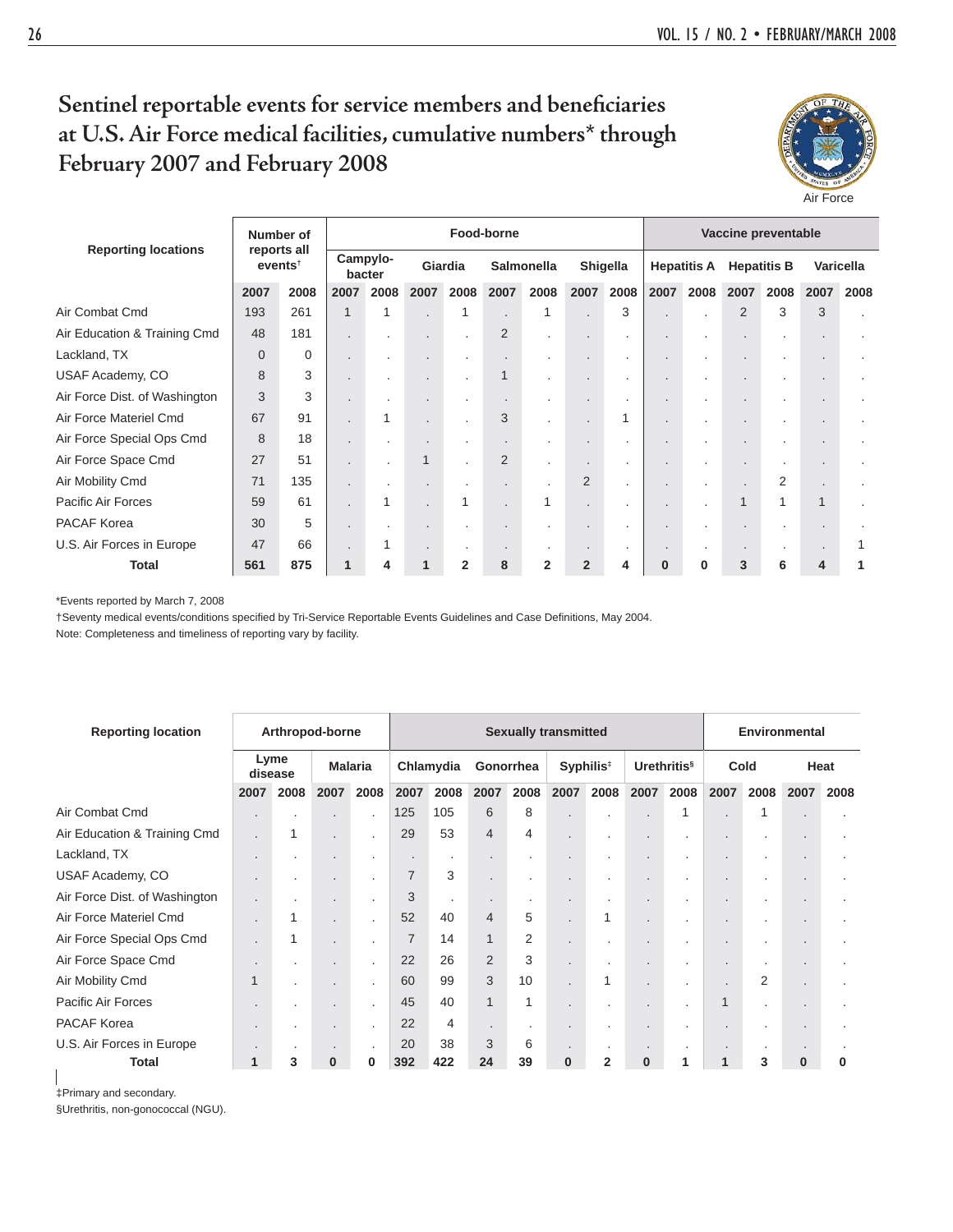Traumatic brain injury, hospitalizations (ICD-9: 800-804, 850-854, 959.01)\*



Traumatic brain injury, multiple ambulatory visits (without hospitalization), (ICD-9: 800-804, 850-854, 959.01)†



Reference: Army Medical Surveillance Activity. Traumatic brain injury among members of active components, U.S. Armed Forces, 2002-2007. *MSMR*. Aug 2007; 14(5):2-6. \*Indicator diagnosis (one per individual) during a hospitalization while deployed to/within 365 days of returning from OEF/OIF. † Two or more ambulatory visits at least 7 days apart while deployed to/within 365 days of returning from OEF/OIF.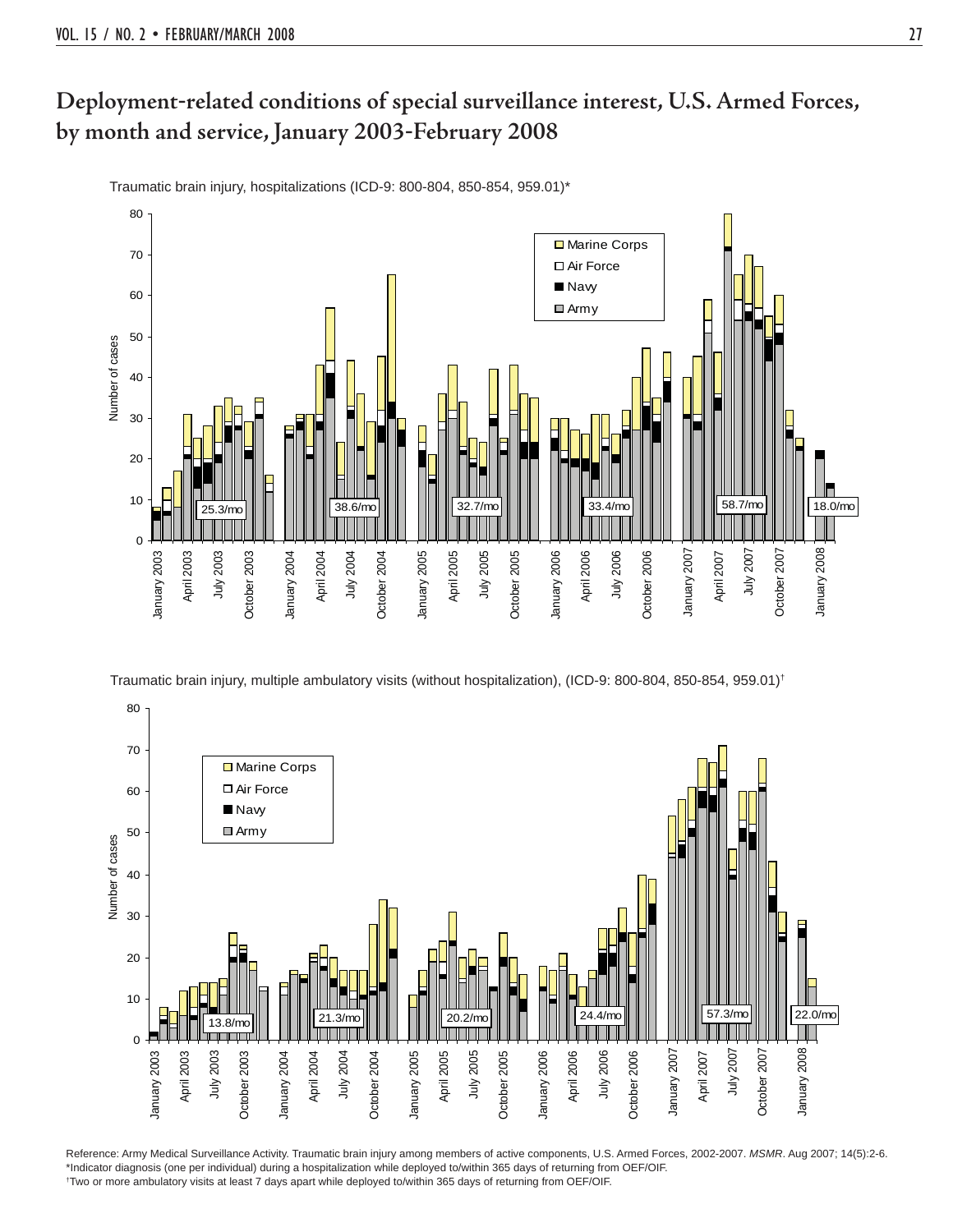Amputations (ICD-9: 887, 896, 897, V49.6 to V49.7, PR 84.0 to PR 84.1)\*



Reference: Army Medical Surveillance Activity. Deployment-related condition of special surveillance interest: amputations. Amputations of lower and upper extremities, U.S. Armed Forces, 1990-2004. *MSMR*. Jan 2005;11(1):2-6.

\*Indicator diagnosis (one per individual) during a hospitalization or ambulatory visit while deployed to/within 365 days of returning from OEF/OIF.



Heterotopic ossification (ICD-9: 728.12, 728.13, 728.19)<sup>†</sup>

Reference: Army Medical Surveillance Activity. Heterotopic ossification, active components, U.S. Armed Forces, 2002-2007. MSMR. Aug 2007; 14(5):7-9. † One diagnosis during a hospitalization or two or more ambulatory visits at least 7 days apart while deployed to/within 365 days of returning from OEF/OIF.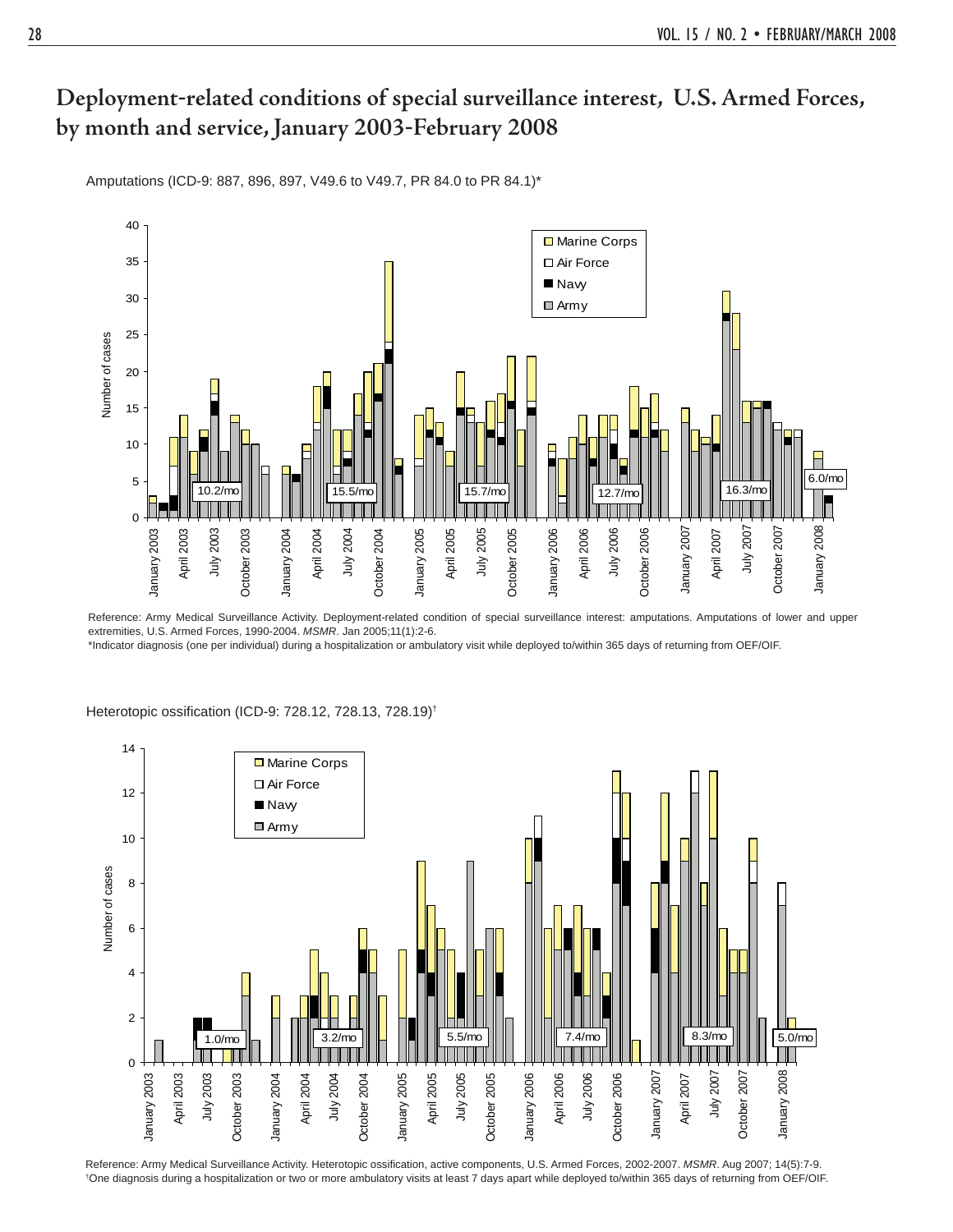Deep vein thrombophlebitis/pulmonary embolus (ICD-9: 415.1, 451.1, 451.81, 451.83, 451.89, 453.2, 453.40 to 453.42 and 453.8)\*



Reference: Isenbarger DW, Atwood JE, Scott PT, et al. Venous thromboembolism among United States soldiers deployed to Southwest Asia. *Thromb Res*.2006;117(4):379-83.

\*Indicator diagnosis (one per individual) during a hospitalization while deployed to/within 90 days of returning from OEF/OIF.

Severe acute pneumonia (ICD-9: 518.81, 518.82, 518.3, 480-487, 786.09)†



Reference: Army Medical Surveillance Activity. Deployment-related condition of special surveillance interest: severe acute pneumonia. Hospitalizations for acute respiratory failure (ARF)/acute respiratory distress syndrome (ARDS) among participants in Operation Enduring Freedom/Operation Iraqi Freedom, active components, U.S. Armed Forces, January 2003-November 2004. *MSMR*. Nov/Dec 2004;10(6):6-7. † Indicator diagnosis (one per individual) during a hospitalization or ambulatory visit while deployed to/within 30 days of returning from OEF/OIF.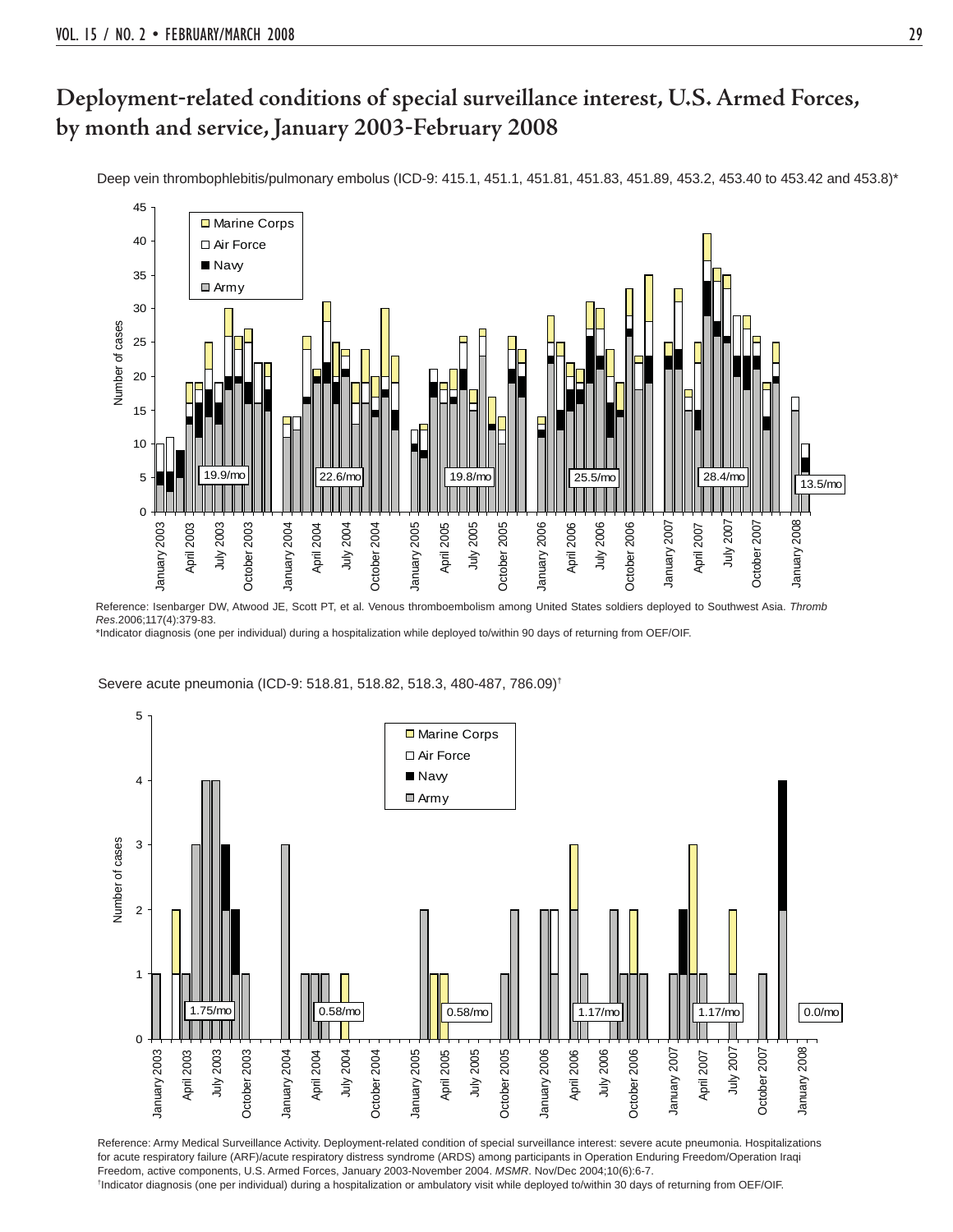160 **□** Marine Corps 140 Air Force ■ Navy 120 ■ Army 100 Number of cases Number of cases 80 60 40 20 Дд ПΠ 0 July 2005 July 2003 July 2004 January 2005 October 2005 January 2006 July 2006 January 2007 July 2007 January 2008 January 2003 January 2003 April 2003 October 2003 October 2003 January 2004 January 2004 April 2004 October 2004 October 2004 January 2005 April 2005 October 2005 January 2006 April 2006 October 2006 October 2006 January 2007 April 2007 October 2007 October 2007 January 2008

Reference: Army Medical Surveillance Activity. Deployment-related condition of special surveillance interest: leishmaniasis. Leishmaniasis among U.S. Armed Forces, January 2003-November 2004. *MSMR*. Nov/Dec 2004;10(6):2-4. \*Indicator diagnosis (one per individual) during a hospitalization, ambulatory visit, and/or from a notifiable medical event during/after service in OEF/OIF.

Leishmaniasis (ICD-9: 085.0 to 085.9)\*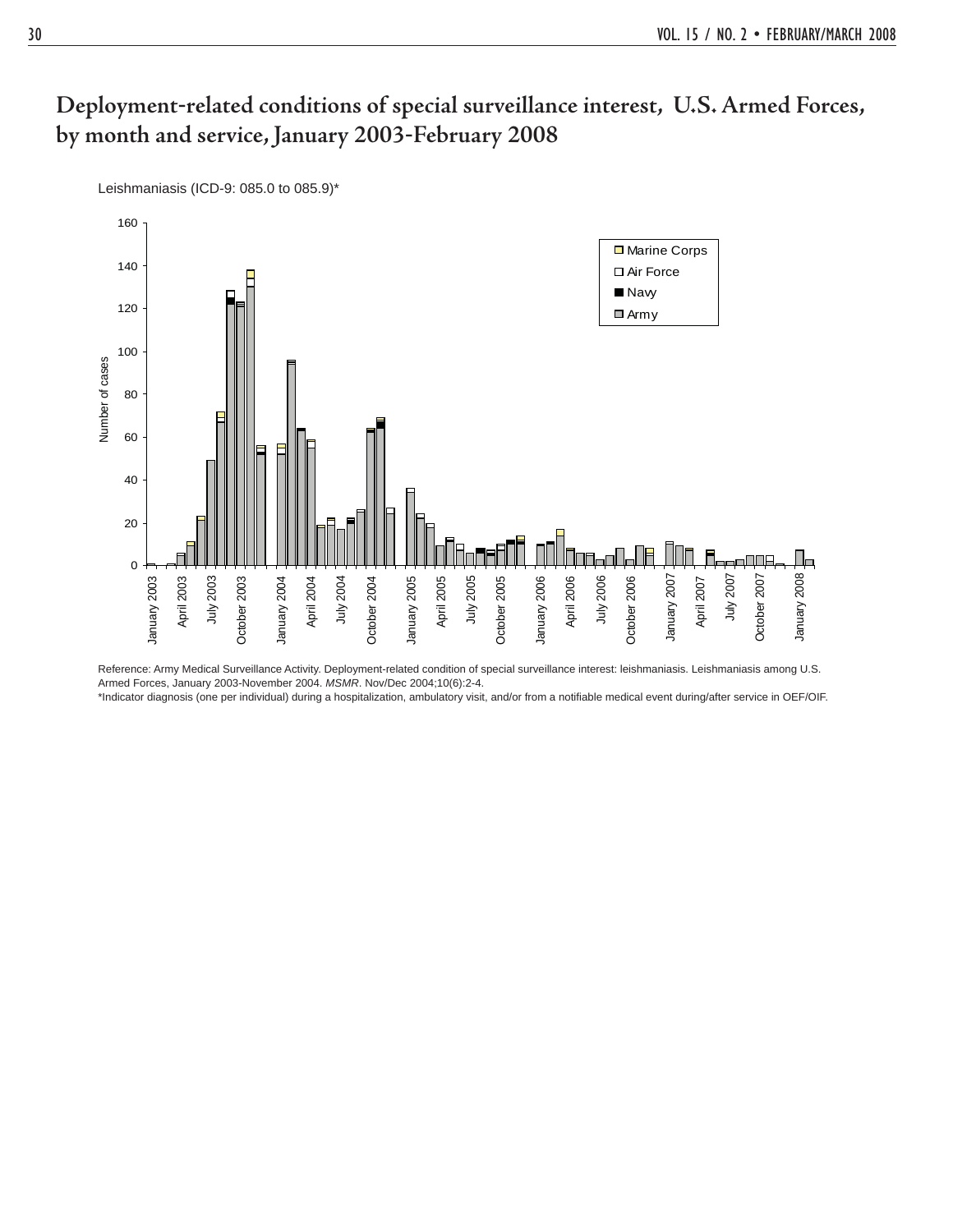### **SURVEILLANCE SNAPSHOT: Transition to new smallpox vaccine (ACAM2000™)**

Reported uses of the new smallpox vaccine (ACAM2000™) among U.S. service members, by week, 8 February-21 March 2008



In humans, smallpox is caused by infection with variola virus. Throughout history, smallpox was a significant cause of death and a significant threat to military operations. A campaign to eliminate the natural occurrence of smallpox ended successfully in 1977. Vaccination with a live, attenuated vaccinia (cowpox) virus was a major component of the elimination strategy.

 In the United States, the last case of smallpox was recorded in 1949. Routine vaccinations ceased in children by 1972, in hospital workers by 1976, and in military members in 1989. Routine vaccination of military members resumed in 2002 in response to the threat of the use of smallpox as a biological warfare or terrorist weapon.

 In November of 2001, Acambis was awarded a contract to develop and manufacture a second-generation smallpox vaccine using modern methodology and quality controls. On 31 August 2007, the Food and Drug Administration approved licensure of a new smallpox vaccine, ACAM2000™. The vaccine is derived from the only other FDA licensed smallpox vaccine, Dryvax®, which was in short supply and no longer manufactured.

As of 29 February 2008, DoD clinics should have quarantined all Dryvax® vaccine and should be completely transitioned to ACAM2000™ for smallpox vaccinations. By 31 March 2008, all DoD Dryvax® vaccine should have been destroyed. The transition of the smallpox vaccine brand does not affect other aspects of DoD smallpox vaccination policy.